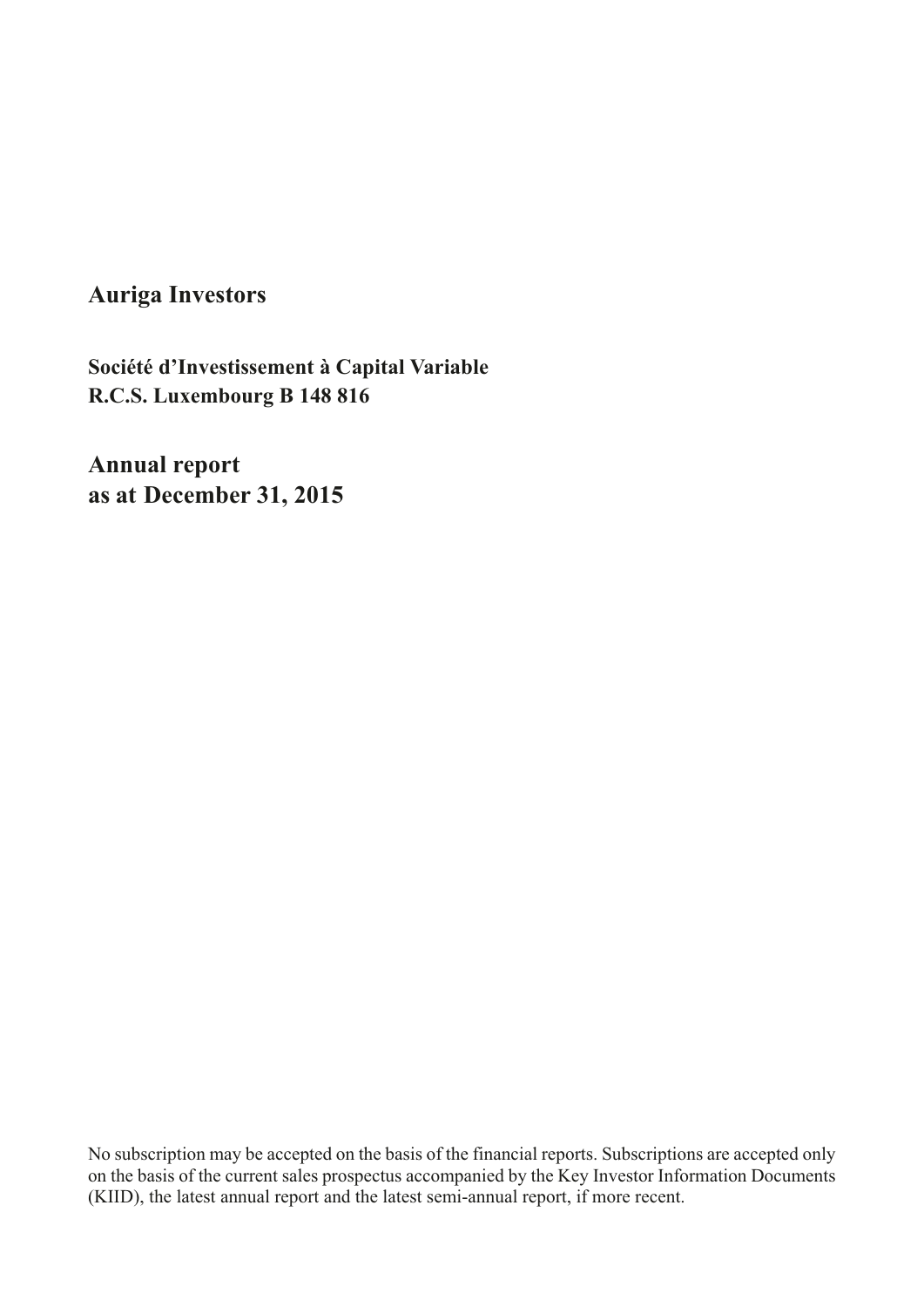| Table of contents                                         | Page(s)        |
|-----------------------------------------------------------|----------------|
| Management and Administration                             | $\mathbf{1}$   |
| General information on the Company                        | 3              |
| Information to the Shareholders                           | $\overline{4}$ |
| Report of the Board of Directors                          | 5              |
| Report of the réviseur d'entreprises agréé                | 12             |
| Statement of Net Assets as at December 31, 2015           | 14             |
| Statement of Operations and Changes in Net Assets         | 18             |
| for the year ended December 31, 2015                      |                |
| Statistical information                                   | 24             |
| Notes to the financial statements as at December 31, 2015 | 27             |
| Auriga Investors - Montserrat Global Fund                 |                |
| Schedule of Investments as at December 31, 2015           | 37             |
| Economic classification of investments                    | 39             |
| Geographical classification of investments                | 40             |
| Auriga Investors - Belgravia Lynx                         |                |
| Schedule of Investments as at December 31, 2015           | 41             |
| Economic classification of investments                    | 43             |
| Geographical classification of investments                | 44             |
| Auriga Investors - AZ Total Return Fund                   |                |
| Schedule of Investments as at December 31, 2015           | 45             |
| Economic classification of investments                    | 47             |
| Geographical classification of investments                | 48             |
| Auriga Investors - Vitrio Real Return                     |                |
| Schedule of Investments as at December 31, 2015           | 49             |
| Economic classification of investments                    | 51             |
| Geographical classification of investments                | 52             |
| <b>Auriga Investors - GFE Aequitas Fund</b>               |                |
| Schedule of Investments as at December 31, 2015           | 53             |
| Economic classification of investments                    | 56             |
| Geographical classification of investments                | 57             |
| Global risk exposure (Unaudited Information)              | 58             |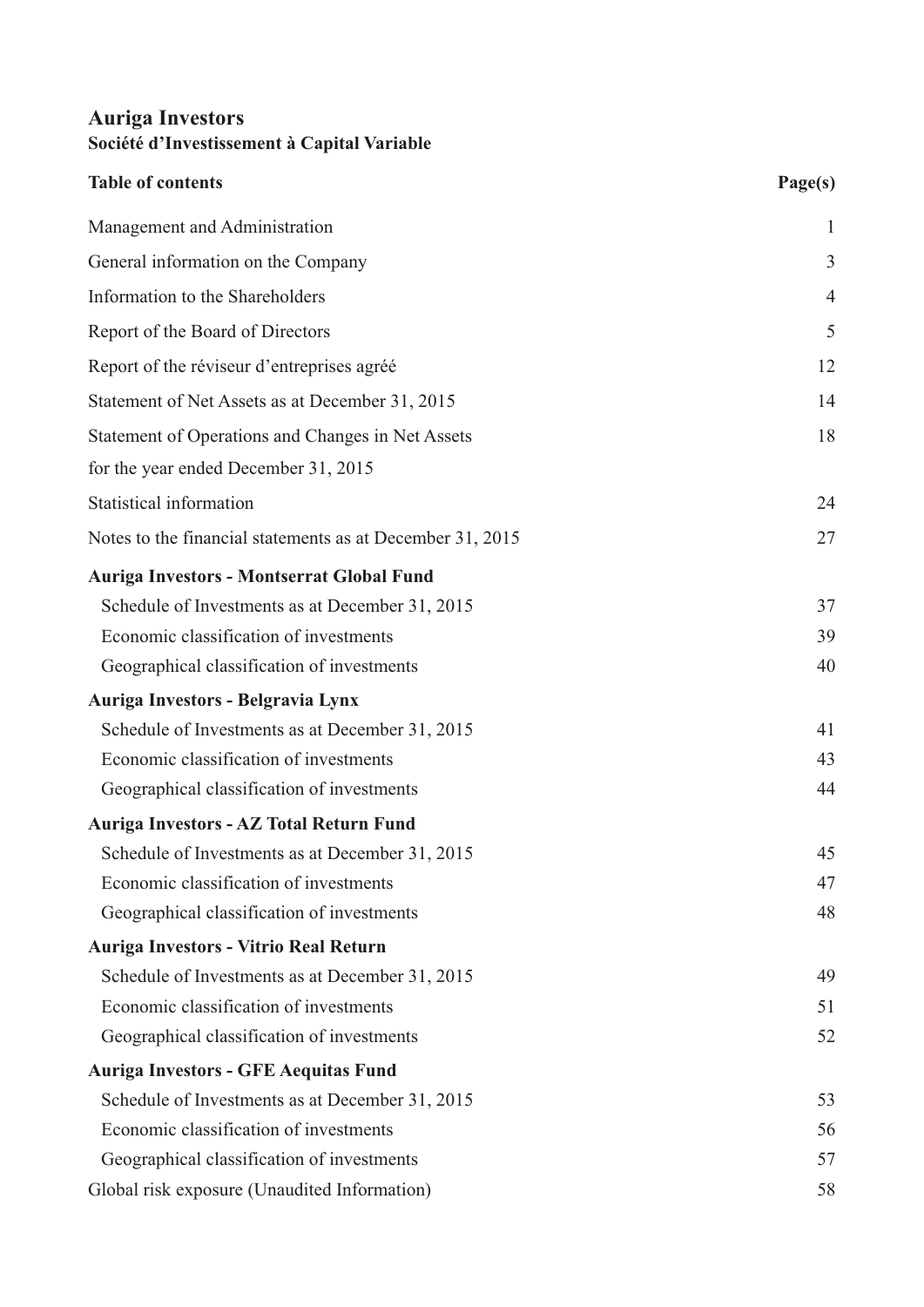### <span id="page-2-0"></span>**Management and Administration**

#### **Registered Office**

28-32, Place de la gare, L-1616 Luxembourg

# **Board of Directors**

Chairman of the Board of Directors:

| Iñigo Resusta Covarrubias                               | Chairman, Auriga Global Investors, SV, S.A.,<br>6-8, Cuesta del Sagrado Corazón,<br>ES-28016 Madrid Spain                                                                     |
|---------------------------------------------------------|-------------------------------------------------------------------------------------------------------------------------------------------------------------------------------|
| Directors:                                              |                                                                                                                                                                               |
| <b>Michael Bartlett</b>                                 | Managing director of Hedge Advisors,<br>12 Waxwell close, pinner,<br>Middlesex, London HA5 3ET United Kingdom                                                                 |
| <b>Benoît Andrianne</b>                                 | Partner - I.D. Associates,<br>9bis rue Basse, L-4963 Clemency<br>Grand Duchy of Luxembourg                                                                                    |
| <b>Enrique Martinavarro Ferrer</b>                      | Board member, Auriga Global Investors, SV, S.A.,<br>6-8, Cuesta del Sagrado Corazón,<br>ES-28016 Madrid Spain                                                                 |
| <b>Conducting officers of the Sicav</b>                 |                                                                                                                                                                               |
| Daniel Arribas (resigned on<br>March 1st, 2015)         | Head of Middle Office and Risk, Auriga Global Investors,<br>SV, S.A.,<br>6-8, Cuesta del Sagrado Corazón,<br>ES-28016 Madrid Spain                                            |
| <b>Giulio Senatore</b> (resigned on<br>March 1st, 2015) | Director, Kinetic Partners (Luxembourg)<br>Management Company S.à r.l. (former Kinetic Partners<br>(Luxembourg) S.à r.l.)<br>65, rue d'Eich, L-1461 Grand Duchy of Luxembourg |

#### **Management Company**

From March 1, 2015 Kinetic Partners (Luxembourg) Management Company S.à r.l., 65, rue d'Eich, L-1461 Grand Duchy of Luxembourg

#### **Conducting officers of the Management Company**

| <b>Giulio Senatore</b> (resigned on<br>April 30, 2015)   | Director, Kinetic Partners (Luxembourg)          |
|----------------------------------------------------------|--------------------------------------------------|
| <b>Slim Hamrouni</b> (appointed as from<br>May 04, 2015) | Director, Kinetic Partners (Luxembourg)          |
| <b>Nicolas Muller</b>                                    | Director, Kinetic Partners (Luxembourg)          |
| <b>Alan Picone</b>                                       | Managing Director, Kinetic Partners (Luxembourg) |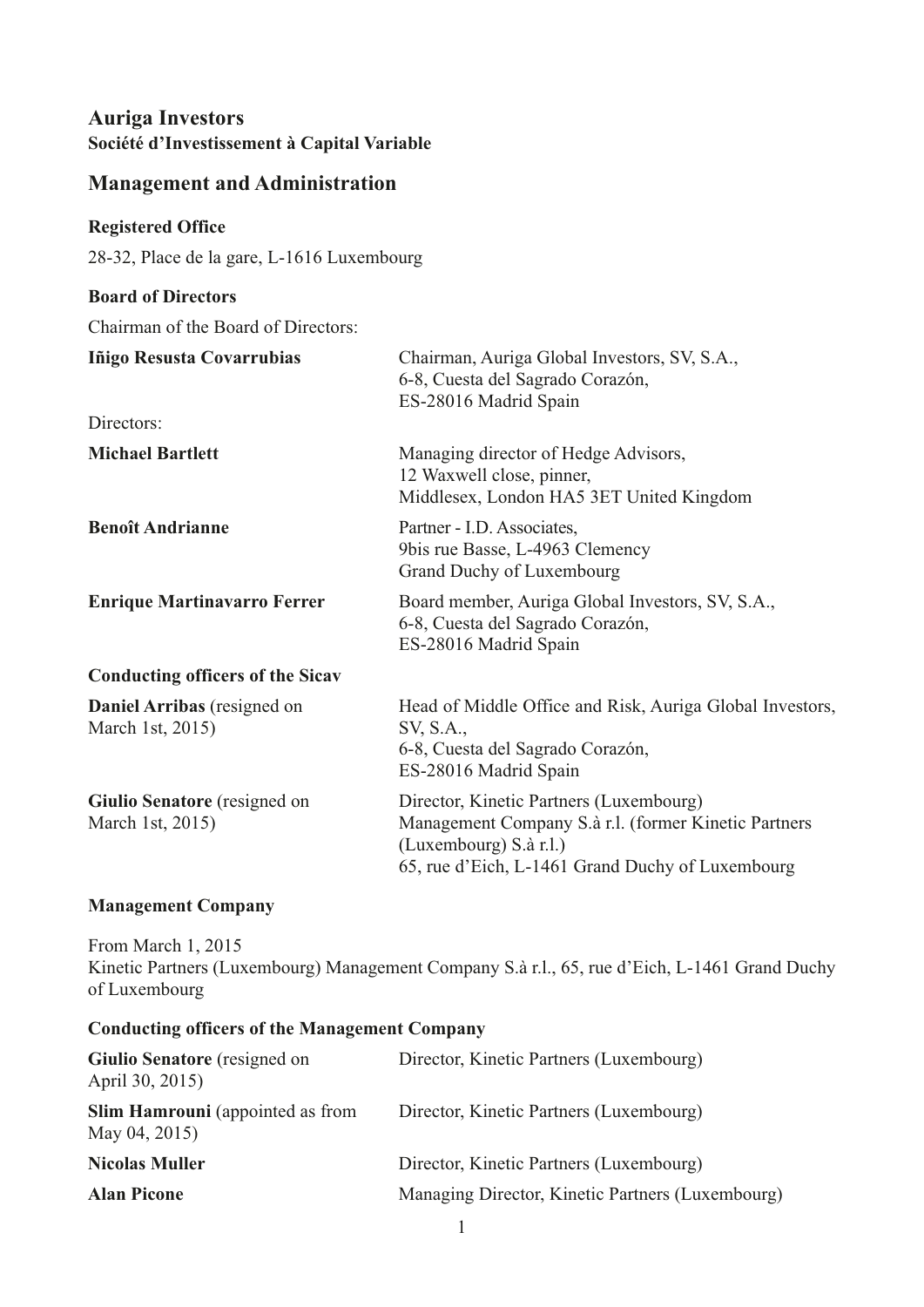# **Management and Administration (cont.)**

### **Investment Manager**

Auriga Global Investors, SV, S.A., 6-8, Cuesta del Sagrado Corazón, ES-28016 Madrid Spain

### **Custodian and Paying Agent**

Société Générale Bank & Trust, 11, avenue Emile Reuter, L-2420 Grand Duchy of Luxembourg

### **Administrative, Corporate and Domiciliary Agent**

Société Générale Bank & Trust (operational center), 28-32, Place de la gare, L-1616 Grand Duchy of Luxembourg

### **Registrar and Transfer Agent**

### *Until June 30, 2015*

European Fund Services S.A., 28-32, Place de la gare, L-1616 Grand Duchy of Luxembourg

#### *From July 1, 2015*

Société Générale Bank & Trust (operational center), 28-32, Place de la gare, L-1616 Grand Duchy of Luxembourg

### **Cabinet de révision agréé**

KPMG Luxembourg, Société coopérative, 39, Avenue John F. Kennedy, L-1855 Grand Duchy of Luxembourg

### **Luxembourg Legal Advisor**

Arendt & Medernach, 14, rue Erasme, L-2082 Grand Duchy of Luxembourg

### **Spanish Legal Advisor**

Cuatrecasas C/Lagasca, 88. Planta 3ª, ES-28001 Madrid Spain

### **Distributor**

Auriga Global Investors, SV, S.A., 6-8, Cuesta del Sagrado Corazón, ES-28016 Madrid Spain

### **Prime Broker**

### *(Only for Monserrat Global Fund)*

Morgan Stanley & Co. International plc, 25 Cabot Square Canary Wharf, London E14 4QA United Kingdom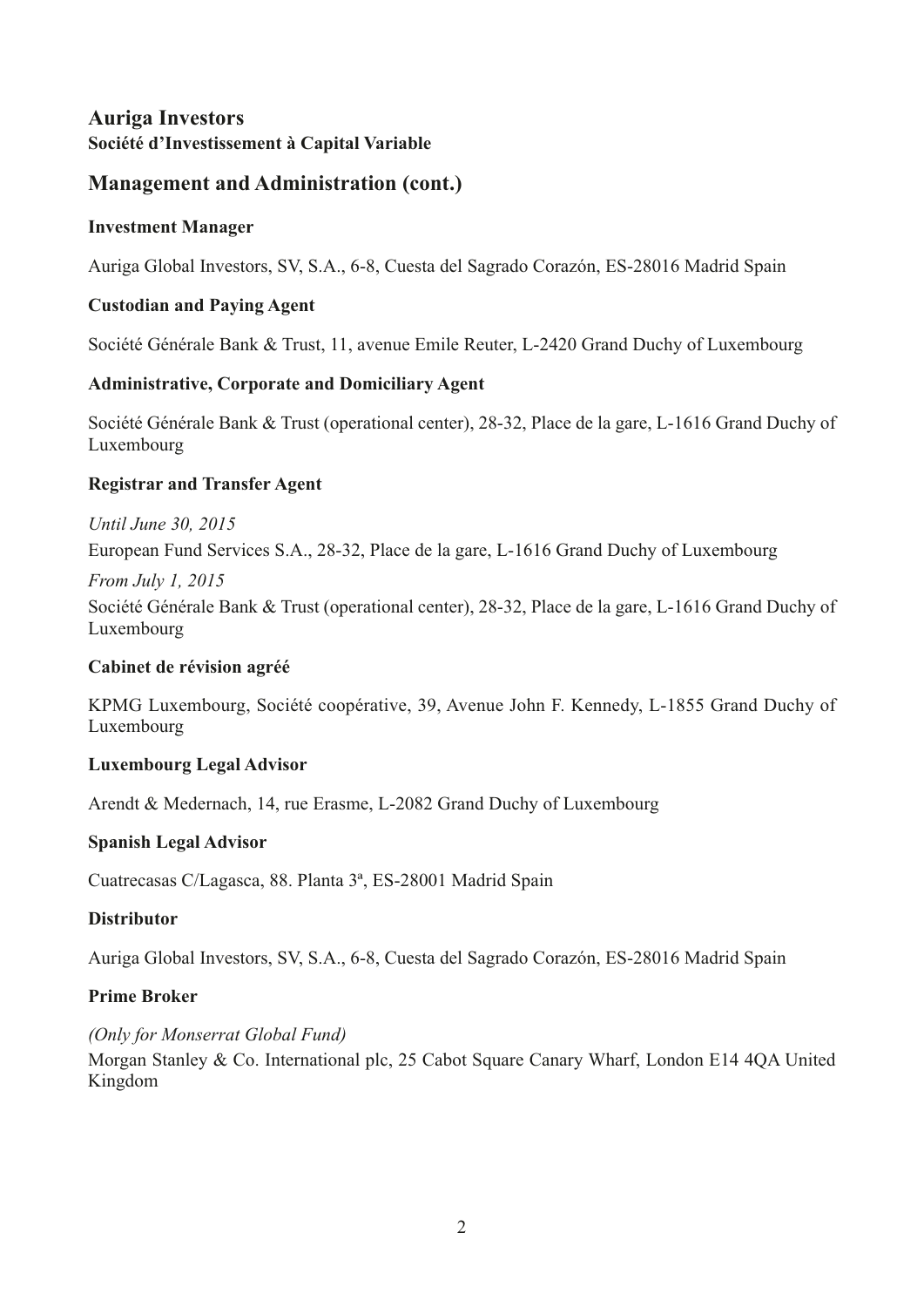# <span id="page-4-0"></span>**General information on the Company**

The Company is an Investment Company with Variable Capital (SICAV) incorporated on October 20, 2009 under Luxembourg law and listed on the official list of Undertakings for Collective Investment, authorised under Part I of the amended law of December 17, 2010 (the "2010 Law") on Undertakings for Collective Investment which implemented into Luxembourg law (i) the Directive 2009/65/EC of the European Parliament and of the Council of July 13, 2009 on the coordination of laws, regulations and administrative provisions relating to Undertakings for Collective Investment in Transferable Securities («UCITS») and (ii) the implementation measures of the Directive 2009/65/EC.

The articles of incorporation of the Company were published in the "Mémorial, Recueil Spécial des Sociétés et Associations du Grand-Duché de Luxembourg" (hereinafter "the Mémorial"), the first time on November 11, 2009, after being deposited with the District Court of Luxembourg, where they can be consulted and where copies can be obtained against payment of the Court fees.

As from March 1, 2015, Kinetic Partners (Luxembourg) Management Company S.à r.l. was appointed as Management Company to manage and to administer the business and the affairs of the Company, subject to the overall control and supervision of the Board of Directors.

The Company is registered with the Luxembourg Trade Register under number B 148 816.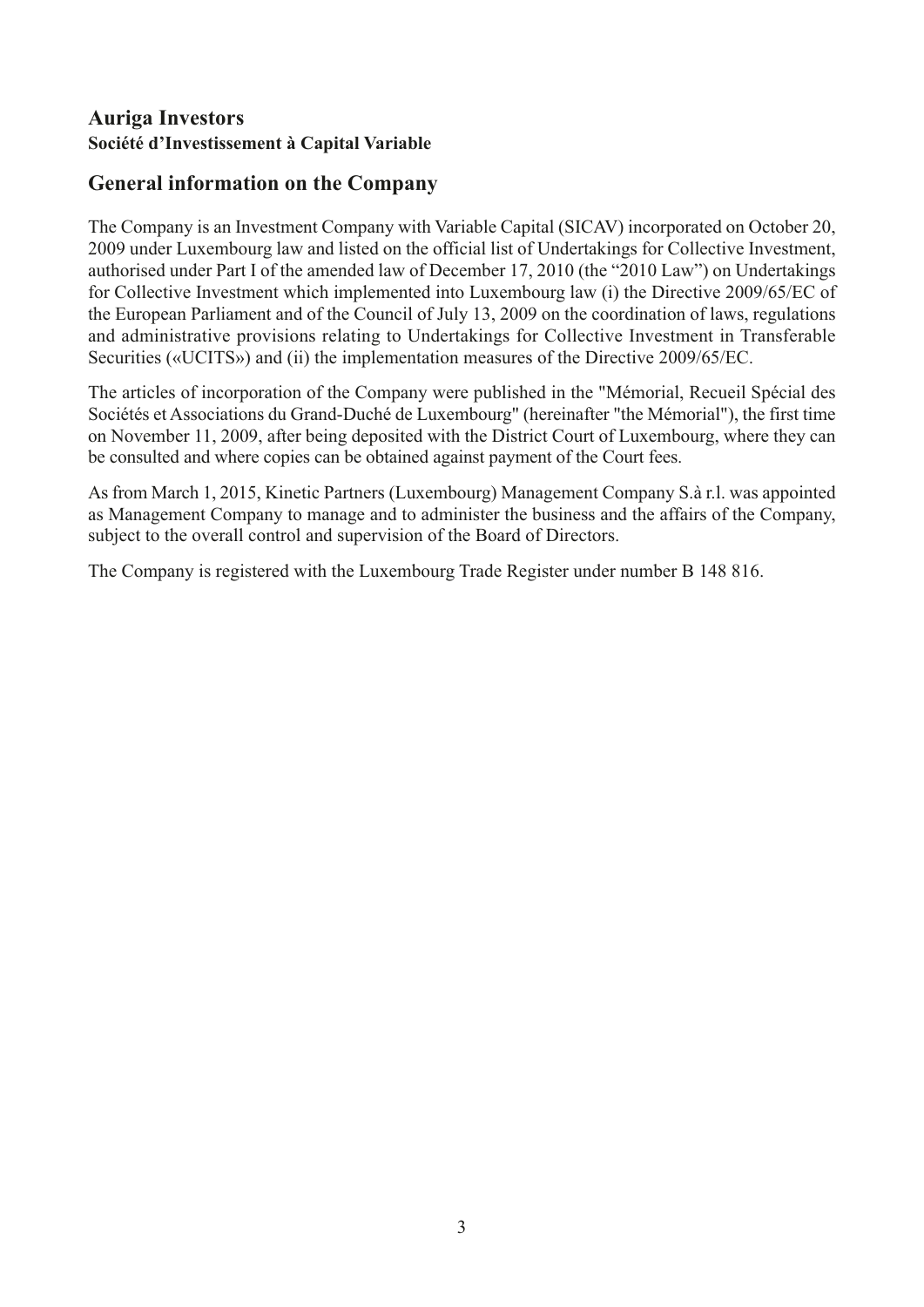### <span id="page-5-0"></span>**Information to the Shareholders**

The annual general meeting of shareholders will be held in Luxembourg, at the Company's registered office or at any other location in Luxembourg specified in the convening notice, on the day and at the time indicated in Part I of this prospectus, heading "Essential Information regarding the Company". The first annual general meeting of shareholders was held on the third Monday of April 2011.

Notice to shareholders will be given in accordance with Luxembourg law. The notice will specify the place and time of the meeting the conditions of admission, the agenda, the quorum and the voting requirements.

The convening notices for general meetings of shareholders will be published in the countries where the shares are offered to the public when this is required by their legislation.

Annual reports, including accounting data, will be certified by the Auditor and semi-annual reports will be made available to shareholders at the Company's registered office as well as with the distributors of the shares of the Company.

These periodic reports contain all the financial information relating to each of the Company Sub-Funds and to the consolidated situation of all the Sub-Funds, expressed in Euro.

Changes in the composition of the securities portfolio during the reporting period are available to shareholders free of charge at the registered office of the Company.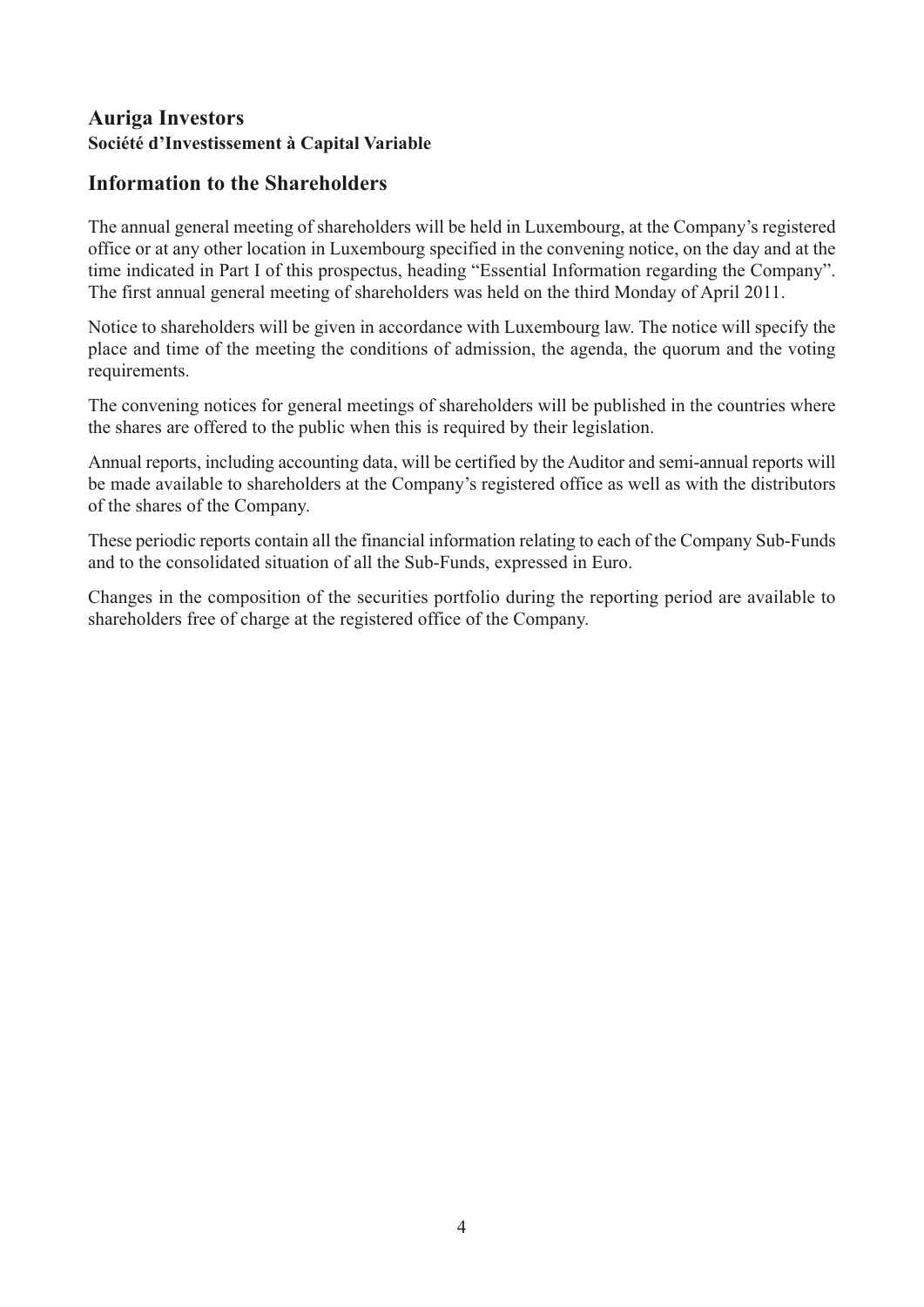# <span id="page-6-0"></span>**Report of the Board of Directors**

### **Auriga Investors - M2T Multistrategy (liquidated on December 28, 2015)**

Auriga Investors M2T Multistrategy Class A ended the year down 14.47% and Class B 13.62%

During 2015 we saw two way markets, during first half risk assets, especially equities and high yield bonds sharply outperformed supported by central bank policies. European Central Bank ("ECB") entered the group of central Banks adopting quantitative easing ("QE") policies.

Meanwhile the commodities bubble burst continued, with oil and metals prices going lower by the day. Emerging market currencies, especially those of countries very dependent on commodities were strongly devaluated as capital flight got extreme in Brazil, Russia or South Africa. But it was not until summer when, China also get affected, the markets realized the real risk behind the commodity sell off. The yuan devaluation and the resume of emerging market currencies sell off initiated a global sell off in risk assets, especially for equities and bonds of commodity related companies.

The bubble initiated in 2003, supported by the infrastructure spending in China, and that has supposed a major capacity increase funded with debt, especially in China, where the credit bubble is unprecedented, is hitting some balance sheets now. Even with the ECB increasing QE in December, risk assets were not able to sustain the rebound seen in October.

In the forex side the central Banks keep leading the way in their fight to devalue their own currency, ECB increased QE in December and Bank of Japan ("BOJ") has joined the club of negative rates. The Federal Reserve System ("FED") is timidly initiated rate increases, and the Bank of England is delaying their first rate hike. The biggest risk in our opinion is if the market gets the sense that central Banks are out of control in driving inflation and growth up, which might be already happening.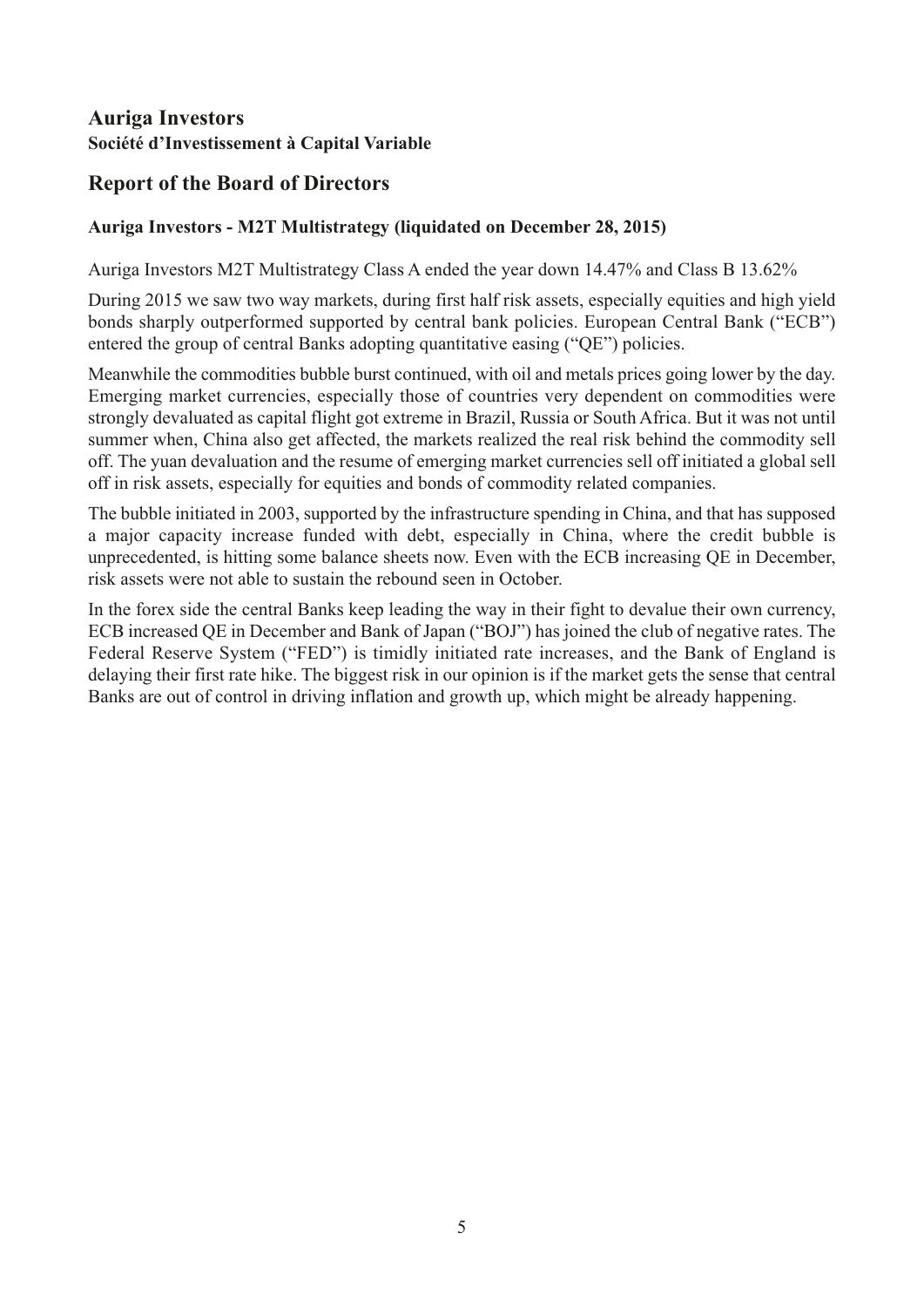# **Report of the Board of Directors (cont.)**

### **Auriga Investors - Montserrat Global Fund**

In 2015, Auriga Investors Montserrat Global Fund was down -38.15% for the year in Class A and -37.39% for Class B.

Growth was hard to achieve in 2015 as the equity markets closing slightly down for the year. It was driven primarily by the dramatic price deflation in energy and commodity sectors (as a result of the slowdown in China) which provided an excuse for the markets to take a pause after the long bull run from the 2008 financial crisis.

This correction has continued into the new year so far and now it is almost technical that the recent lows of last year need to be revisited and probably broken through to find a stabilizing bottom, out of which a new bull market may emerge.

Fundamentally, the healthcare universe is facing two issues which are providing some headwinds and they are the high costs of new drugs in an election year and the needed pause after a long 6 years run. While the former (pricing) remains just a headline risk as the insurance providers are a strong gatekeeper regarding the drug price inflation, the latter issue regarding the pause has just about run its course.

Once the markets find a stabilizing bottom which we believe is likely around 1730 for S&P (which will provide a PE multiple of 15 for 2016 and 14 for 2017), the fundamentals will come into play. We prefer specialty pharma and healthcare services over biotech in general at the moment but the stock selection and appreciation will come into play only after the stabilization in the macroeconomic world which we believe is soon as we are not far away from our S&P targets.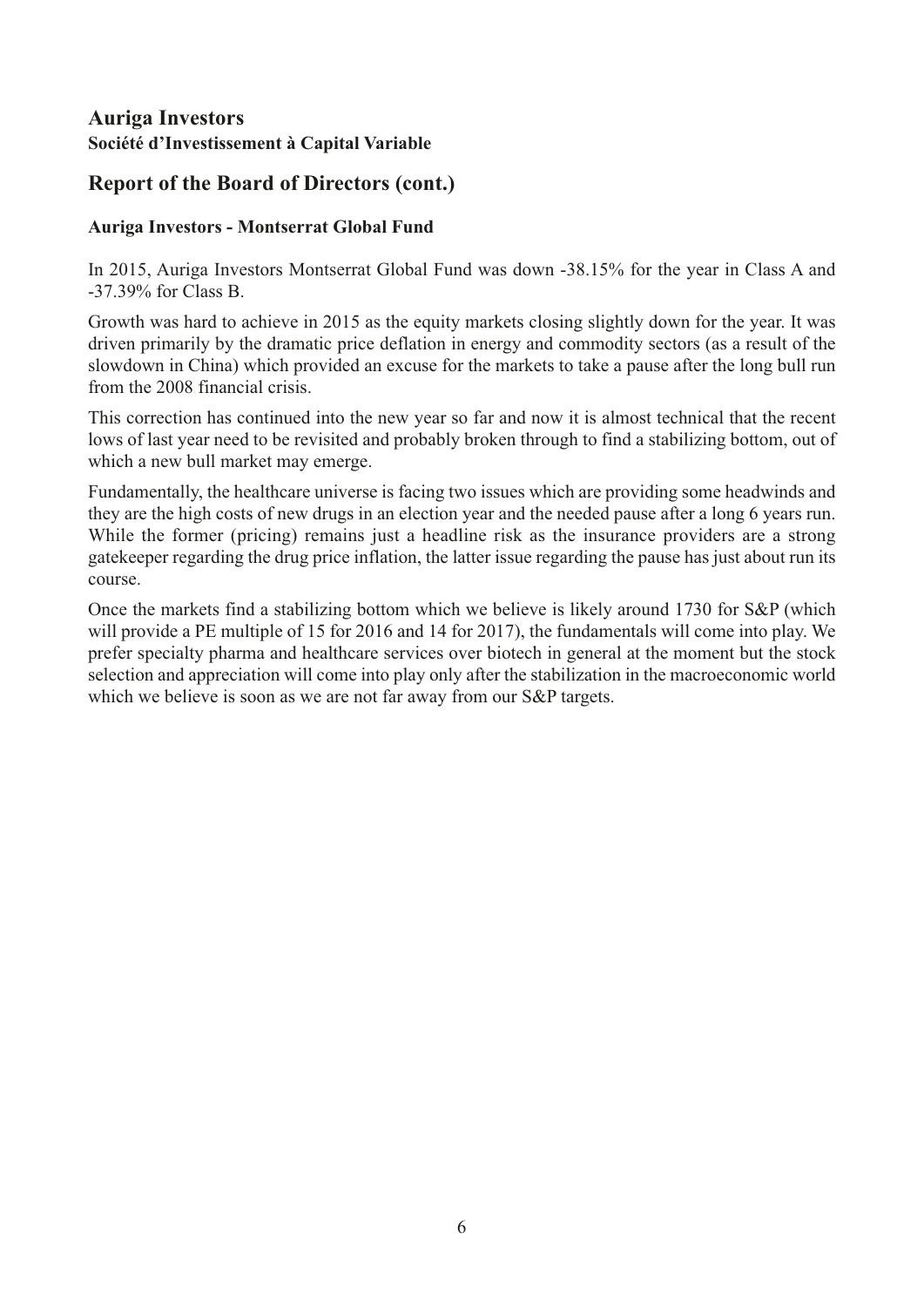# **Report of the Board of Directors (cont.)**

### **Auriga Investors - Belgravia (Lynx)**

In 2015 Auriga Investors - Belgravia Lynx went up 21.83% with an average equity exposure of 62%, in somewhat positive but uneven equity markets, as reflected by the revaluation of 10.28% in the Stoxx 600. Markets rallied strongly in the first part of the year, marking highs in the second quarter, fuelled by quantitative easing by the ECB and the postponement of rate increases by the FED. Additionally, macroeconomic data from developed markets (USA, Europe, Japan) turned more encouraging in the first half of the year. All in all, equities in developed markets advanced strongly in the first half of the year, despite the Greek financial crisis that dominated headlines for a number of weeks. Meanwhile, the Chinese equity market skyrocketed driven by new regulatory and monetary support by Chinese authorities.

The second half was driven by a progressive deterioration of markets, on fears of US rate increases, the bursting of the Chinese equity market bubble, and further declines in energy and commodity prices, raising worries about global economic growth. As a result, emerging markets, led by China, had a dismal performance in the second half of the year, while both the USA and Europe corrected significantly in anticipation of lower growth in developing economies and the likely impact of the turn in the cycle of US monetary policy. Even though in the last quarter European equities managed to recover partially from the sell-off suffered in the third quarter, the year ended in a negative tone as the December pullback left the Stoxx 600 just 7% higher for the year, after peaking in April at over 20%.

In 2015 Lynx had a very positive performance (+21.83%), well above European equity markets, despite having an average risk profile throughout the year lower than European equity indices. The extra return was fuelled by positive stock picking across most sectors, as the portfolio benefited strongly in the first quarter from beneficiaries of the oil price decline and of USD strength. Additionally, a number of late recovery companies contributed substantially to the performance.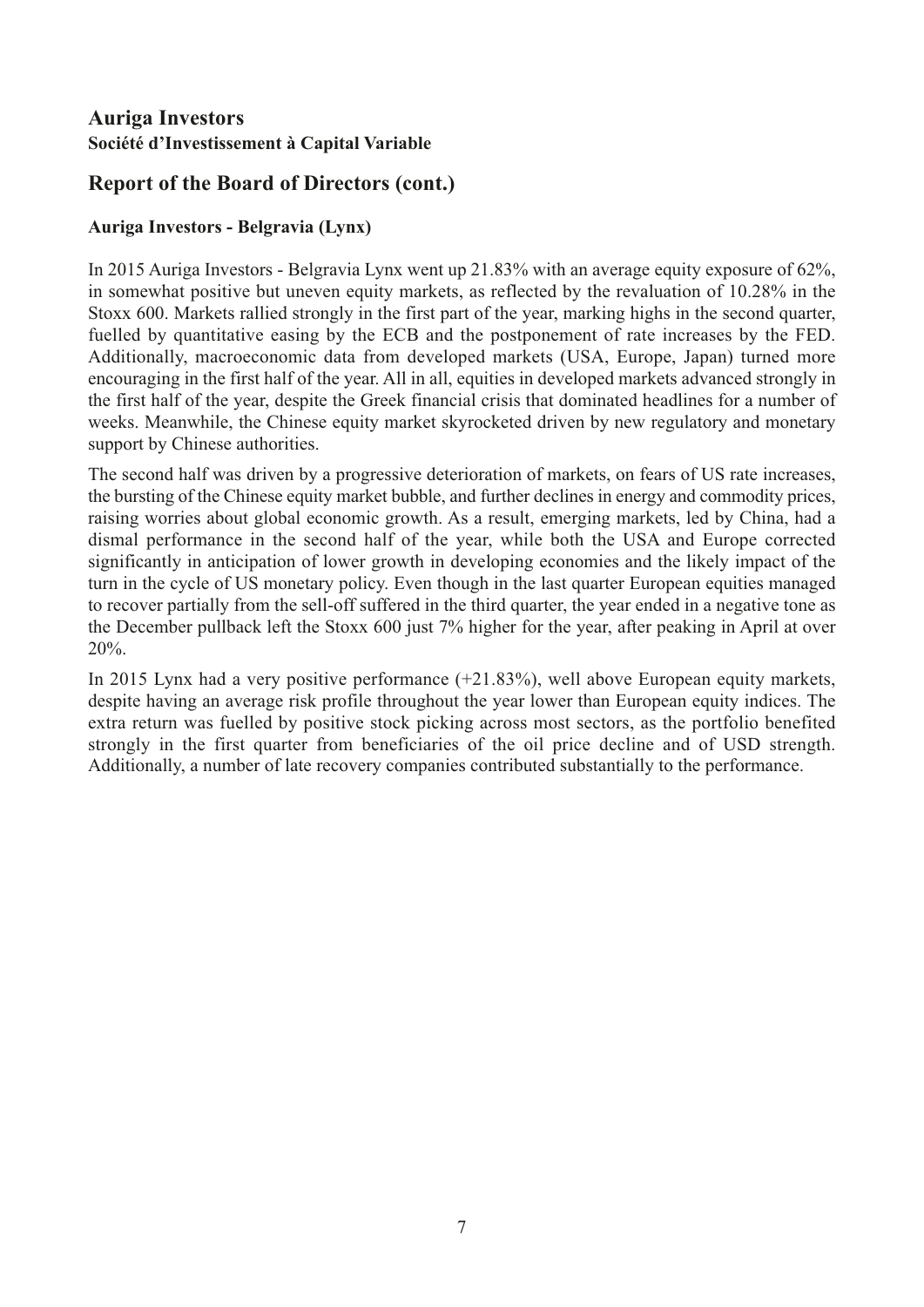# **Report of the Board of Directors (cont.)**

### **Auriga Investors - AZ Total Return Fund**

Auriga Investors - AZ Total Return Fund made 6.43% in 2015.

We were cautious entering 2015 and we have reduced our net exposure below 30%. We are facing a bear market, in which we are not at the end but rather at the beginning. The reason is not obvious, there are a number of tailwinds for economic activity in Europe and a recession doesn't appear to be imminent in the US, but there is something happening in emerging markets and particularly China that is upsetting the markets.

The manifestation is a lack of liquidity which we have discussed in the past. It is not there when you need it most. Liquidity is a product of a number of things but the reality is that China has been reducing their foreign currency reserves since the summer, and did so to the tune of \$100bn in December. We are not experts in monetary policy but this seems the opposite of QE, which has been proven effective in driving asset prices.

Our process does not change and we continue to look for outstanding risk reward opportunities both in the long and short side. We believe that after years of contraction, the domestic markets of these companies are set for a period of continued growth, which is not reflected in their prices.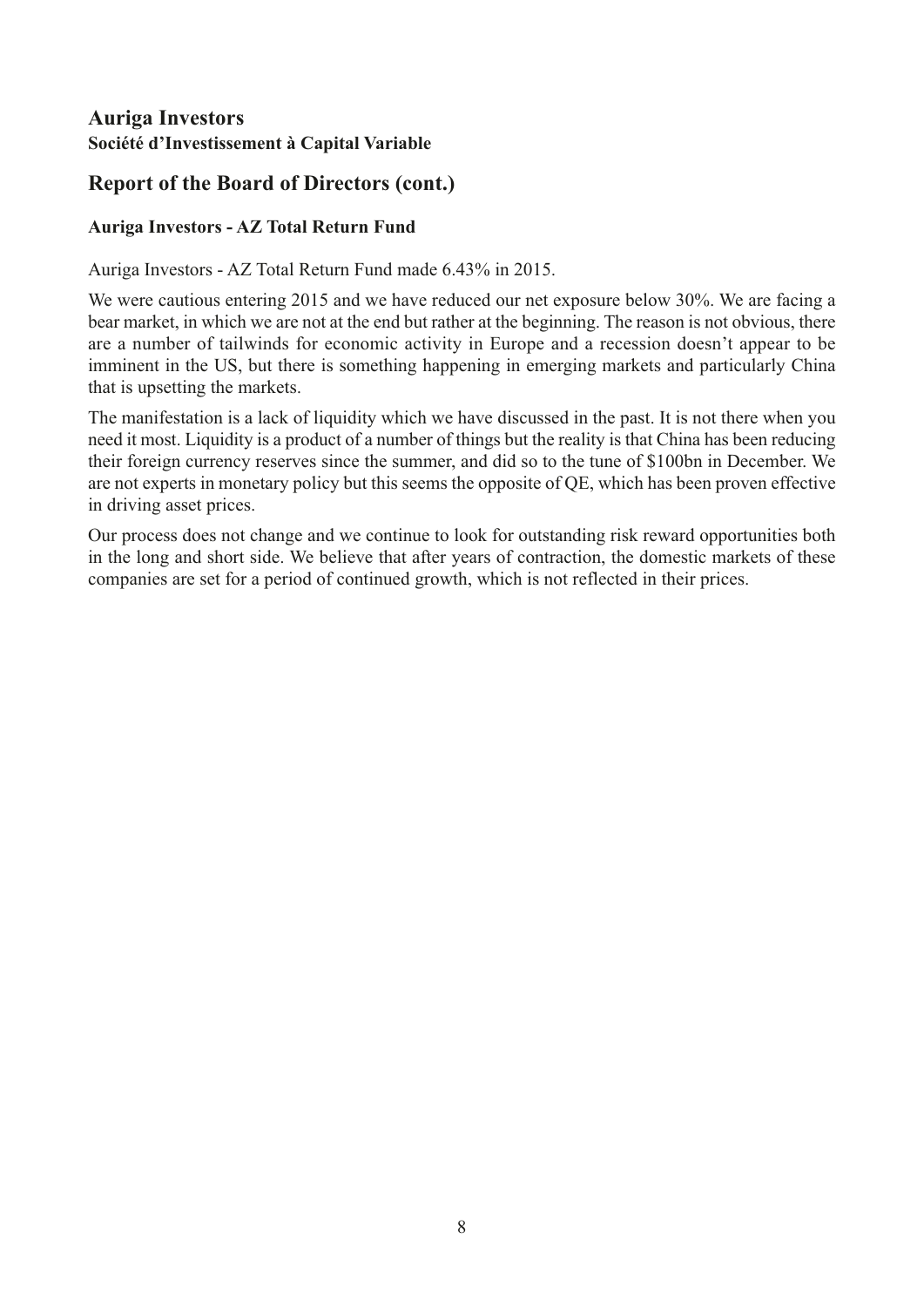# **Report of the Board of Directors (cont.)**

#### **Auriga Investors - Vitrio Real Return**

Auriga Investors - Vitrio Real Return Class A ended the year up 8.184%, Class B ended the year up 6.691% and Class C ended the year up 2.747%.

2015 has been the fourth year of high real returns despite its low volatility. This was driven by a beneficial contribution from its corporate bond portfolio without significant duration. The equity portfolio did well thanks to its focus on cheaper, less economic sensitive stocks and the fact that the long exposure was progressively hedged over the summer as valuations rose despite growing vulnerabilities. Most markets did poorly for a dollar investor, but thanks to a weak Euro Japanese, US and, to a lesser extent, UK made modest progress in Euros. European equities were mixed with Spain down over 7% and Italy up double digits. These modest moves up disguise huge divergence with commodity stocks/bonds/currencies falling heavily and defensive sectors outperforming. Many of the outperformers rose via multiple expansion rather than earnings, leaving markets vulnerable, particularly as the negative trend in commodities looks set for more bad news. This bad trend will end when capacity is withdrawn, but may mean we see major defaults (losses) in equity/bonds and currencies before this arrives. In this case we are likely to see negative returns from all asset classes, save maybe gold. Given this backdrop of risk/reward the fund is likely to to remain more market neutral, accepting lower returns and low beta. In this context a net return of 5% is likely (still very good in real terms), but without the downside risk faced by the major asset classes. If we get see significant value emerging from a fall, we are likely to exploit them and produce a return much higher than this.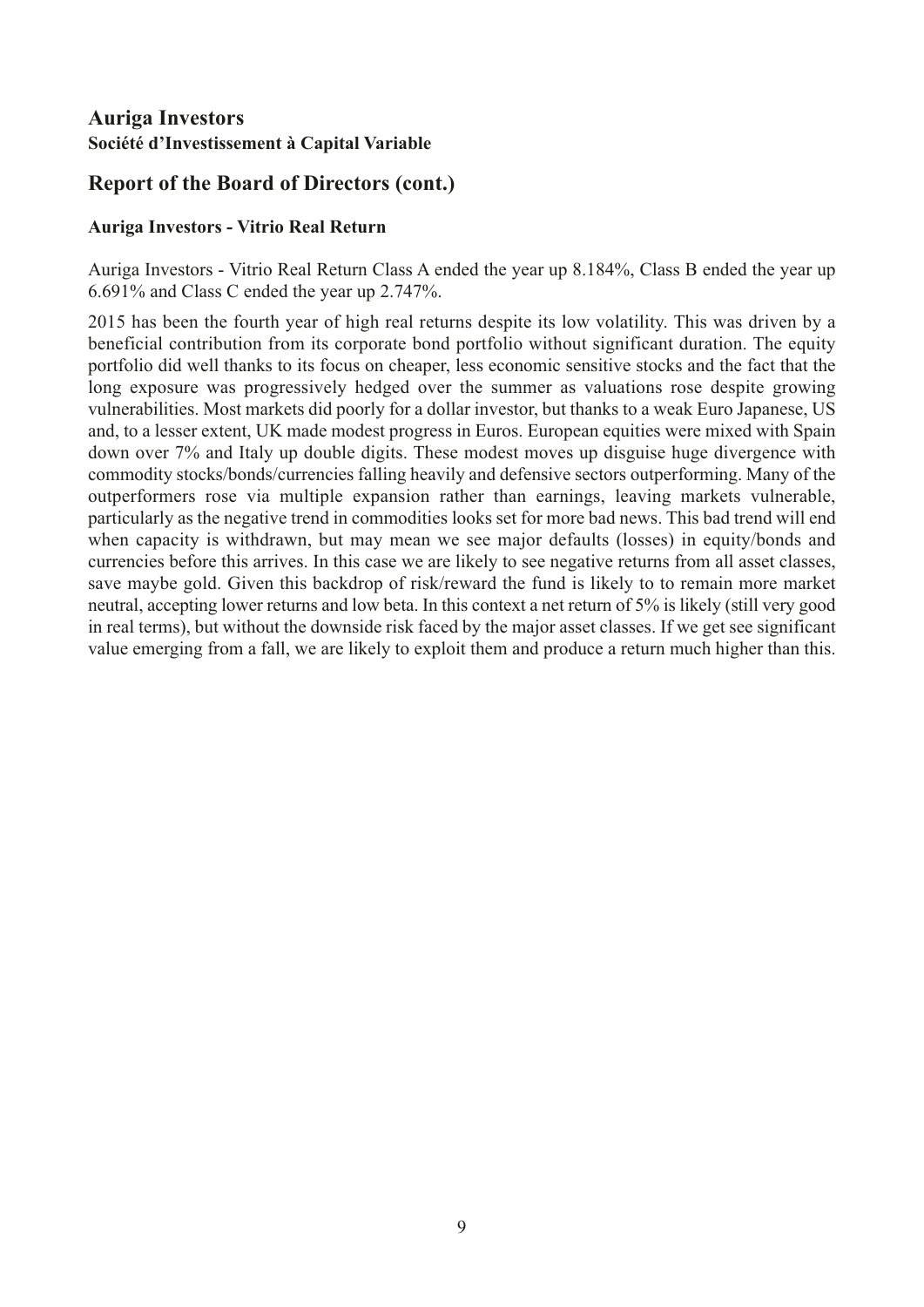# **Report of the Board of Directors (cont.)**

### **Auriga Investors - GFE Aequitas Fund**

Auriga Investors - GFE Aequitas Fund ended the year up 2.85%.

2015 has proven to be a very difficult year for managers for the right reasons we had already identified at the end of 2014; namely, a low growth environment, high valuations for risky assets, Emerging Markets jitters (China being at the forefront in this regard), illiquidity and geopolitical risks, just to name a few. Moreover, the continuous fall in the price of energy and industrial commodities, oil above all, has reinforced some of the previous risks, such as the geopolitical one, given the overreliance of some countries on oil (mostly in the middle east) to support their economies and finance positions. At the same time, there has seemingly been a turn in the expectation of the market about the outcome of QE policies over the course of the year, lowering their efficiency in tackling the problems of low growth and inflation plaguing the developed world after the credit crisis.

With all this in mind, our strategy has focused in reducing the overall risk in the portfolio, both from the point of view of fixed income and equity assets. In spite of this reduction, both assets have contributed positively to performance in 2015. In the case of equity, our sizeable position in Japan and the global Biotech sector have paid handsomely in terms of returns. On the other hand the lack of inflation pressures has taken its toll in the real assets exposure, which has contributed negatively to returns. On the fixed income side, the portfolio has been able to withstand the ups and downs of the government and credit markets, providing positive returns as mentioned, taking advantage of whatever opportunities in the market. Ultimately, we have taken advantage of the different in yields between euro zone and US bonds, above all in the short term part of the curve, to put at work the cash accrued through the reduction in equity and fixed income positions. Throughout the year the fund has kept a sizeable exposure to the US\$, based on growth and interest rate differential grounds.

We are entering 2016 with a continuation view in terms of risk reduction strategies. However, we reckon that there are certain sectors and assets where the time may be ripe for considering an investment. For example, after more than one and a half years of falling prices for commodities (even more for some of them), it is worthwhile to note that some of them, as well as other assets related to them are beginning to enter our radar screens. In this regard, some emerging market countries which are mired in profound recessions, are starting to achieve valuations which may prove right on a long term basis. At the same time some companies bonds which are trading at distressed levels provide a decent entry point valuation, when looked at with a long term view. However, there are still risks (such as the ones mentioned above) on the table that preclude us to put all of our money at work, and make us think that a better entry point may be reached later in the year.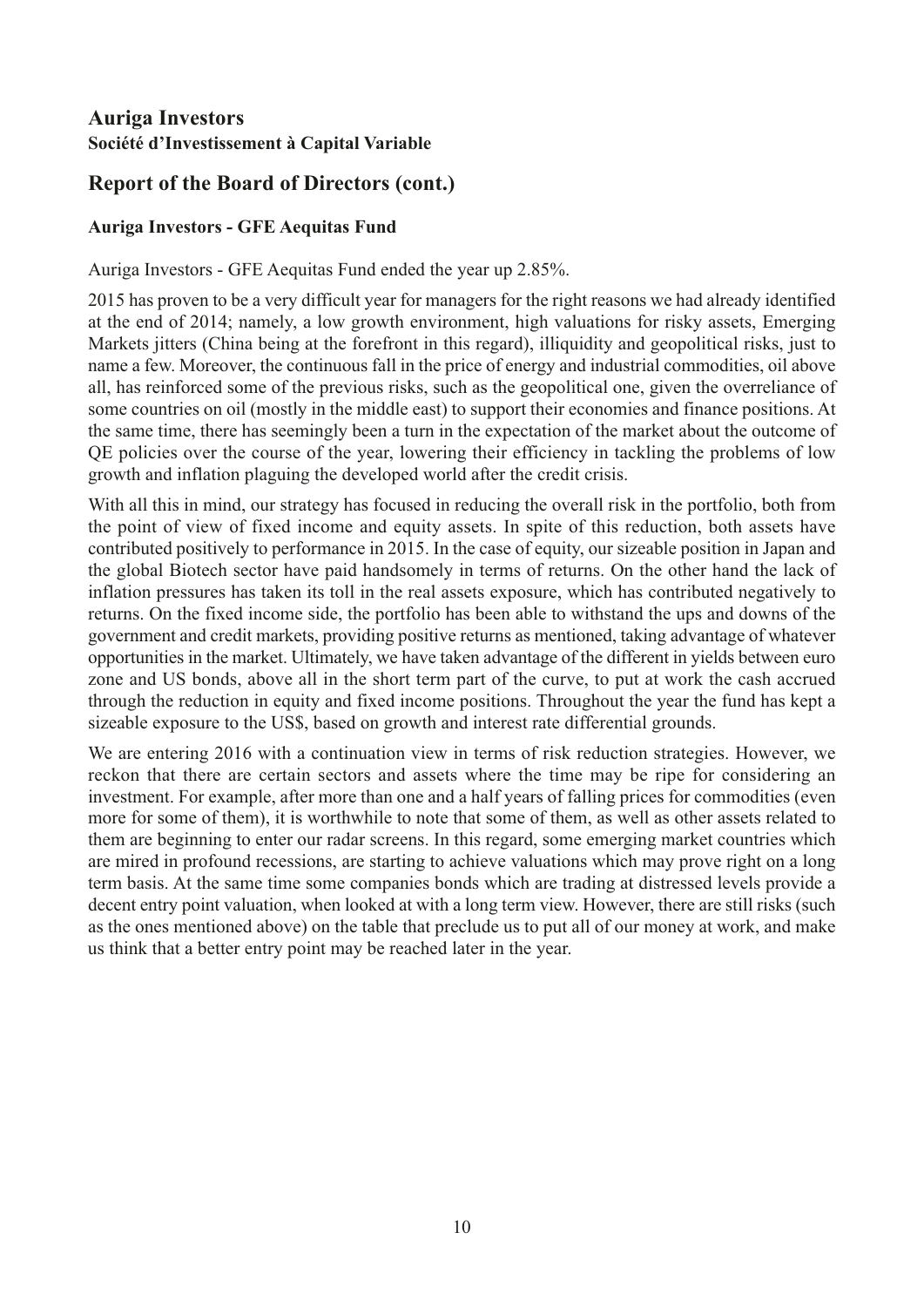# **Report of the Board of Directors (cont.)**

#### **Auriga Investors - Global Map Fund (launched on May 19, 2015 and liquidated on November 27, 2015)**

Auriga Investors - Global Map Fund Class A ended the year down 19.48% and Class B 17.46%

During 2015 we saw two way markets, during first half risk assets, especially equities and high yield bonds sharply outperformed supported by central bank policies. ECB entered the group of central Banks adopting QE policies.

In the forex side the central Banks keep leading the way in their fight to devalue their own currency, ECB increased QE in December and BOJ has joined the club of negative rates CBs. The FED is very timidly initiated rate increases, and the BoE is delaying their first rate hike. The biggest risk in our opinion is if the market gets the sense that central Banks are out of control in driving inflation and growth up, which might be already happening.

Luxembourg, April 29, 2016 The Board of Directors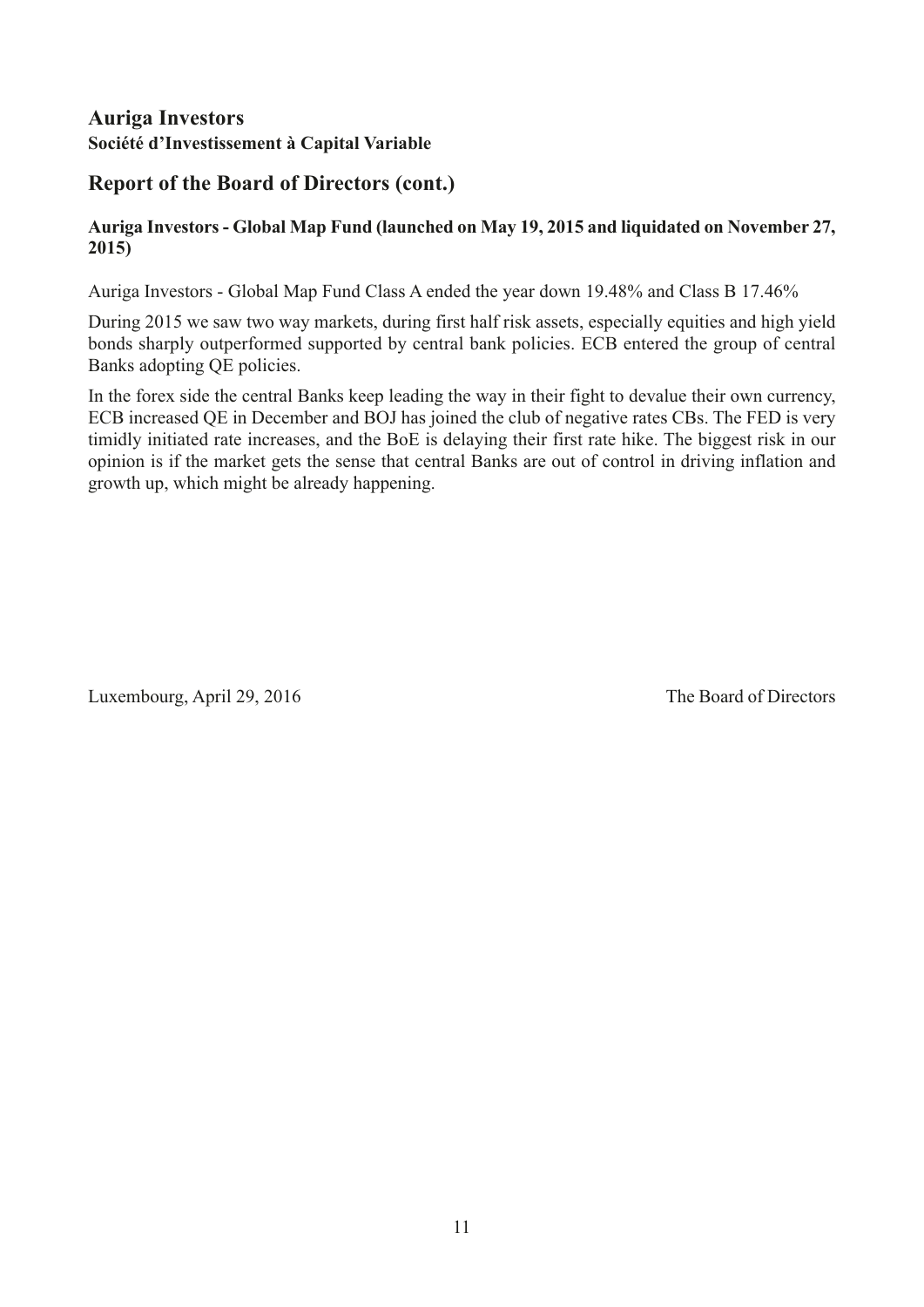# <span id="page-13-0"></span>**REPORT OF THE REVISEUR D'ENTREPRISES AGREE**

To the Shareholders of

#### **Auriga Investors**

We have audited the accompanying financial statements of Auriga Investors (the "SICAV") and of each of its sub-funds, which comprise the statement of net assets and the schedule of investments as at December 31, 2015 and the statement of operations and changes in net assets for the year then ended, and a summary of significant accounting policies and other explanatory information.

#### **Board of Directors of the SICAV responsibility for the financial statements**

The Board of Directors of the SICAV is responsible for the preparation and fair presentation of these financial statements in accordance with Luxembourg legal and regulatory requirements relating to the preparation of financial statements, and for such internal control as the Board of Directors of the SICAV determines is necessary to enable the preparation of financial statements that are free from material misstatement, whether due to fraud or error.

#### **Responsibility of the Réviseur d'Entreprises agréé**

Our responsibility is to express an opinion on these financial statements based on our audit. We conducted our audit in accordance with International Standards on Auditing as adopted for Luxembourg by the Commission de Surveillance du Secteur Financier. Those standards require that we comply with ethical requirements and plan and perform the audit to obtain reasonable assurance about whether the financial statements are free from material misstatement.

An audit involves performing procedures to obtain audit evidence about the amounts and disclosures in the financial statements. The procedures selected depend on the judgement of the Réviseur d'Entreprises agréé, including the assessment of the risks of material misstatement of the financial statements, whether due to fraud or error. In making those risk assessments, the Réviseur d'Entreprises agréé considers internal control relevant to the entity's preparation and fair presentation of the financial statements in order to design audit procedures that are appropriate in the circumstances, but not for the purpose of expressing an opinion on the effectiveness of the entity's internal control.

An audit also includes evaluating the appropriateness of accounting policies used and the reasonableness of accounting estimates made by the Board of Directors of the SICAV, as well as evaluating the overall presentation of the financial statements.

We believe that the audit evidence we have obtained is sufficient and appropriate to provide a basis for our audit opinion.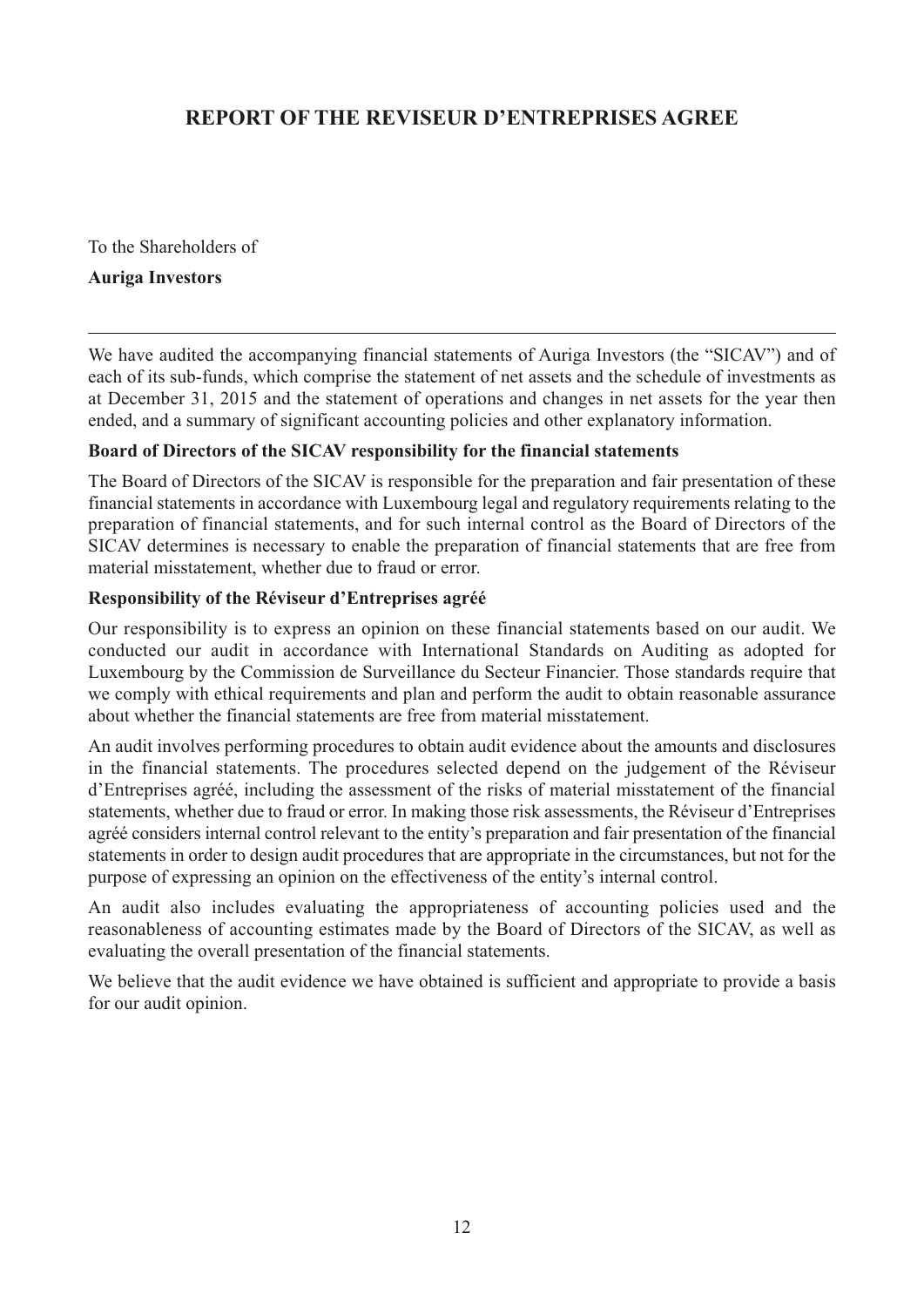#### REPORT OF THE REVISEUR D'ENTREPRISES AGREE (cont.)

#### Opinion

In our opinion, the financial statements give a true and fair view of the financial position of Auriga Investors and each of its Sub-Funds as of December 31, 2015, and of the results of their operations and changes in their net assets for the year then ended in accordance with Luxembourg legal and regulatory requirements relating to the preparation of the financial statements.

#### Other matter

Supplementary information included in the annual report has been reviewed in the context of our mandate but has not been subject to specific audit procedures carried out in accordance with the standards described above. Consequently, we express no opinion on such information. However, we have no observation to make concerning such information in the context of the financial statements taken as a whole.

Luxembourg, April 29, 2016

KPMG Luxembourg, Société coopérative Cabinet de révision agréé

1594

Pascale Leroy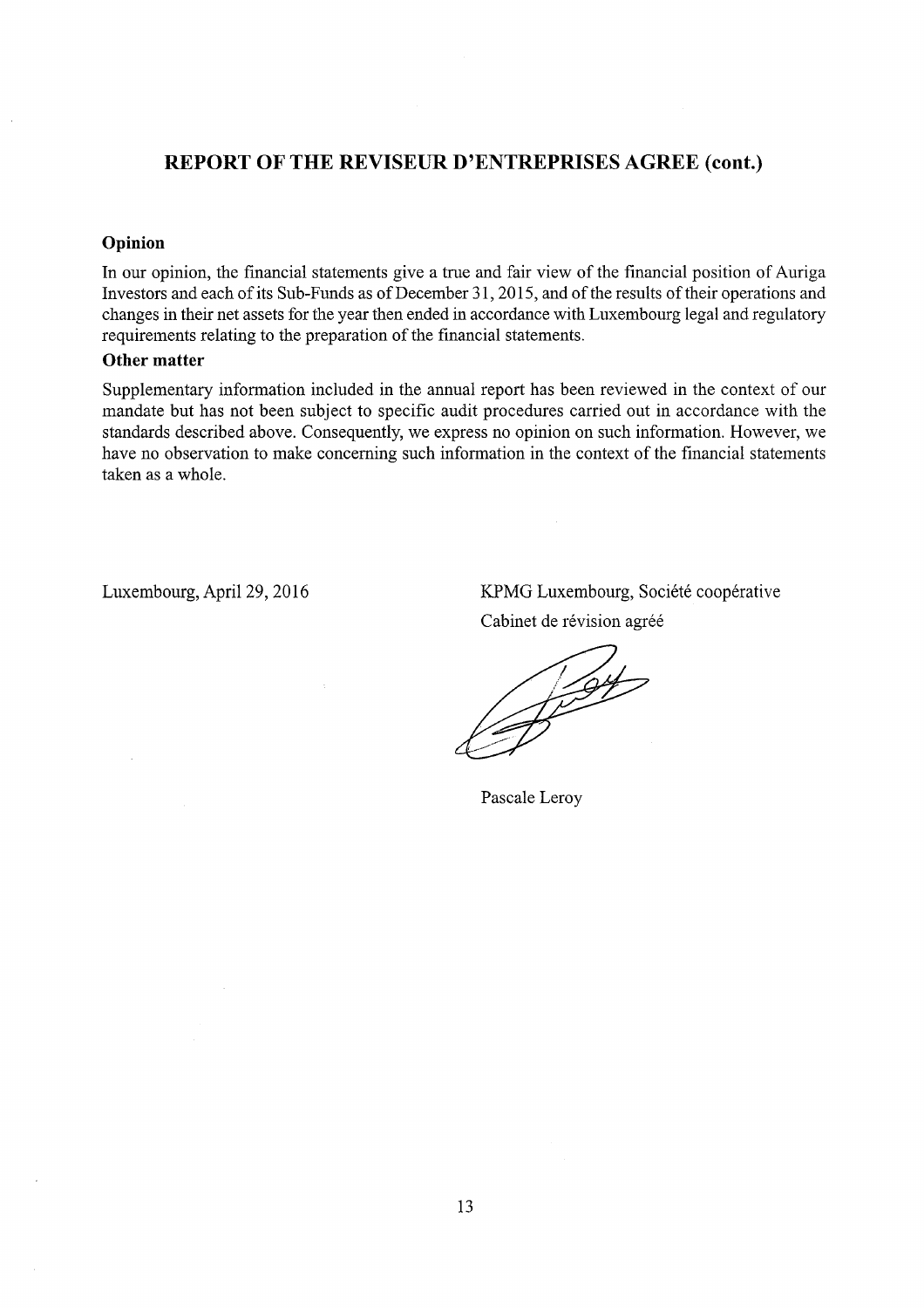# <span id="page-15-0"></span>**Statement of Net Assets as at December 31, 2015**

**(expressed in the Sub-Fund's currency)**

| <b>Sub-Funds</b>                                      |                | <b>Montserrat</b><br><b>Global Fund</b> | Auriga Investors - Auriga Investors - Auriga Investors -<br>Lynx | Belgravia AZ Total Return<br>Fund |
|-------------------------------------------------------|----------------|-----------------------------------------|------------------------------------------------------------------|-----------------------------------|
|                                                       | <b>Notes</b>   | <b>USD</b>                              | <b>EUR</b>                                                       | <b>EUR</b>                        |
| <b>Assets</b>                                         |                |                                         |                                                                  |                                   |
| Securities portfolio at cost                          |                | 17 089 753                              | 37 431 144                                                       | 11 736 200                        |
| Net unrealised profit/(loss)                          |                | 2 4 2 2 1 6                             | 2 880 326                                                        | 248 276                           |
| Securities portfolio at market value                  | 2.2            | 19 517 969                              | 40 311 470                                                       | 11 984 476                        |
| Cash at bank                                          |                | 4 725 554                               | 23 394 621                                                       | 7 194 145                         |
| Time deposits                                         |                |                                         |                                                                  |                                   |
| Receivable for Fund shares issued                     |                |                                         | 526 442                                                          |                                   |
| Receivable for securities sold                        |                | 256 041                                 |                                                                  | 56 831                            |
| Dividends receivable, net                             |                |                                         | 3659                                                             | 644                               |
| Bank interest receivable                              |                |                                         |                                                                  |                                   |
| Interest receivable on bonds                          |                |                                         |                                                                  | 10 355                            |
| Options bought at market value                        | 8              | 225 985                                 |                                                                  |                                   |
| Unrealised appreciation on financial future contracts | 7              |                                         |                                                                  |                                   |
| Unrealised appreciation on contracts for difference   | 9              | 23 944                                  |                                                                  |                                   |
| Formation expenses, net                               | 2.10           | 1791                                    | 1922                                                             | 3 2 6 7                           |
| Other assets                                          |                | 4 1 6 0                                 | 3 2 6 0                                                          | 78                                |
|                                                       |                | 24 755 444                              | 64 241 374                                                       | 19 249 796                        |
| <b>Liabilities</b>                                    |                |                                         |                                                                  |                                   |
| <b>Bank Overdraft</b>                                 |                |                                         |                                                                  | 238 946                           |
| Payable for Fund shares redeemed                      |                |                                         |                                                                  |                                   |
| Payable for securities purchased                      |                | 893 470                                 |                                                                  |                                   |
| Management fees payable                               | 3              | 106 185                                 | 126 039                                                          |                                   |
| Investment advisory fees payable                      |                | 1458                                    | 5 8 2 4                                                          | 50 265                            |
| Performance fees payable                              | 3              |                                         | 136 067                                                          | 76                                |
| Custodian fees payable                                | 4              | 4 2 0 4                                 | 6 101                                                            | 3 4 9 0                           |
| "Taxe d'abonnement" payable                           | 5              | 1 1 0 4                                 | 1 5 9 5                                                          | 472                               |
| Administration fees payable                           | 4              | 12 107                                  | 11 277                                                           | 8 5 4 5                           |
| Registrar Agent fees payable                          | $\overline{4}$ | 25 806                                  | 11 011                                                           | 8 8 2 2                           |
| Professional fees payable                             |                | 14 3 8 2                                | 10 158                                                           | 19 590                            |
| Interest and bank charges payable                     |                | 5 0 8 8                                 | 3785                                                             | 1078                              |
| Options written at market value                       | 8              | 88 000                                  |                                                                  |                                   |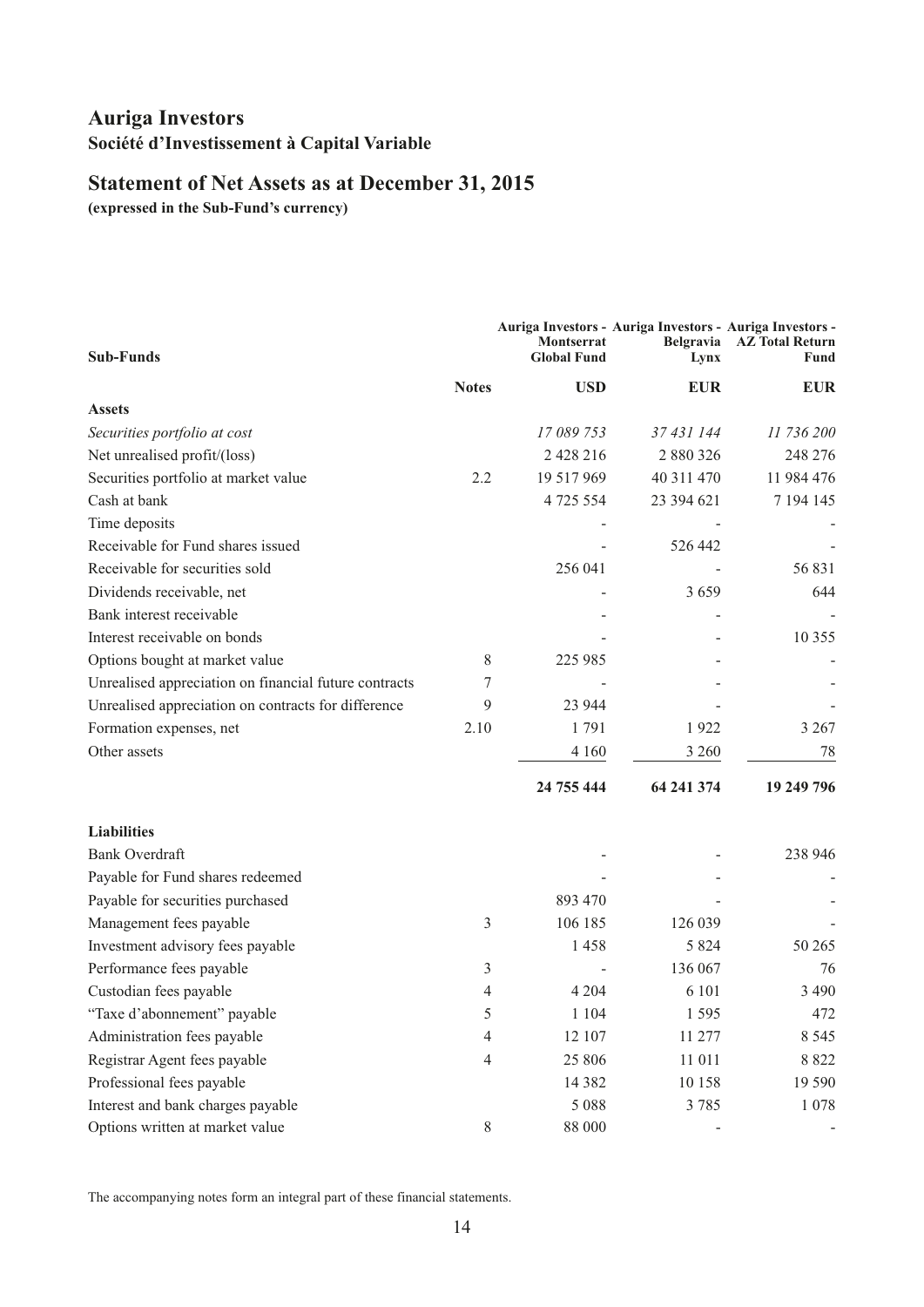# **Statement of Net Assets as at December 31, 2015 (cont.)**

**(expressed in the Sub-Fund's currency)**

| <b>Sub-Funds</b>                                      |              | <b>Montserrat</b><br><b>Global Fund</b> | Auriga Investors - Auriga Investors - Auriga Investors -<br>Lynx | Belgravia AZ Total Return<br>Fund |
|-------------------------------------------------------|--------------|-----------------------------------------|------------------------------------------------------------------|-----------------------------------|
|                                                       | <b>Notes</b> | <b>USD</b>                              | <b>EUR</b>                                                       | <b>EUR</b>                        |
| <b>Liabilities</b>                                    |              |                                         |                                                                  |                                   |
| Unrealised depreciation on financial future contracts | 7            |                                         | 259 310                                                          | 3838                              |
| Unrealised depreciation on contracts for difference   | 9            |                                         |                                                                  | 21 880                            |
| Other liabilities                                     |              | 2 0 3 8                                 | 469                                                              | 5 0 5 8                           |
|                                                       |              | 1 153 842                               | 571 636                                                          | 362 060                           |
| <b>Total Net Assets</b>                               |              | 23 601 602                              | 63 669 738                                                       | 18 887 736                        |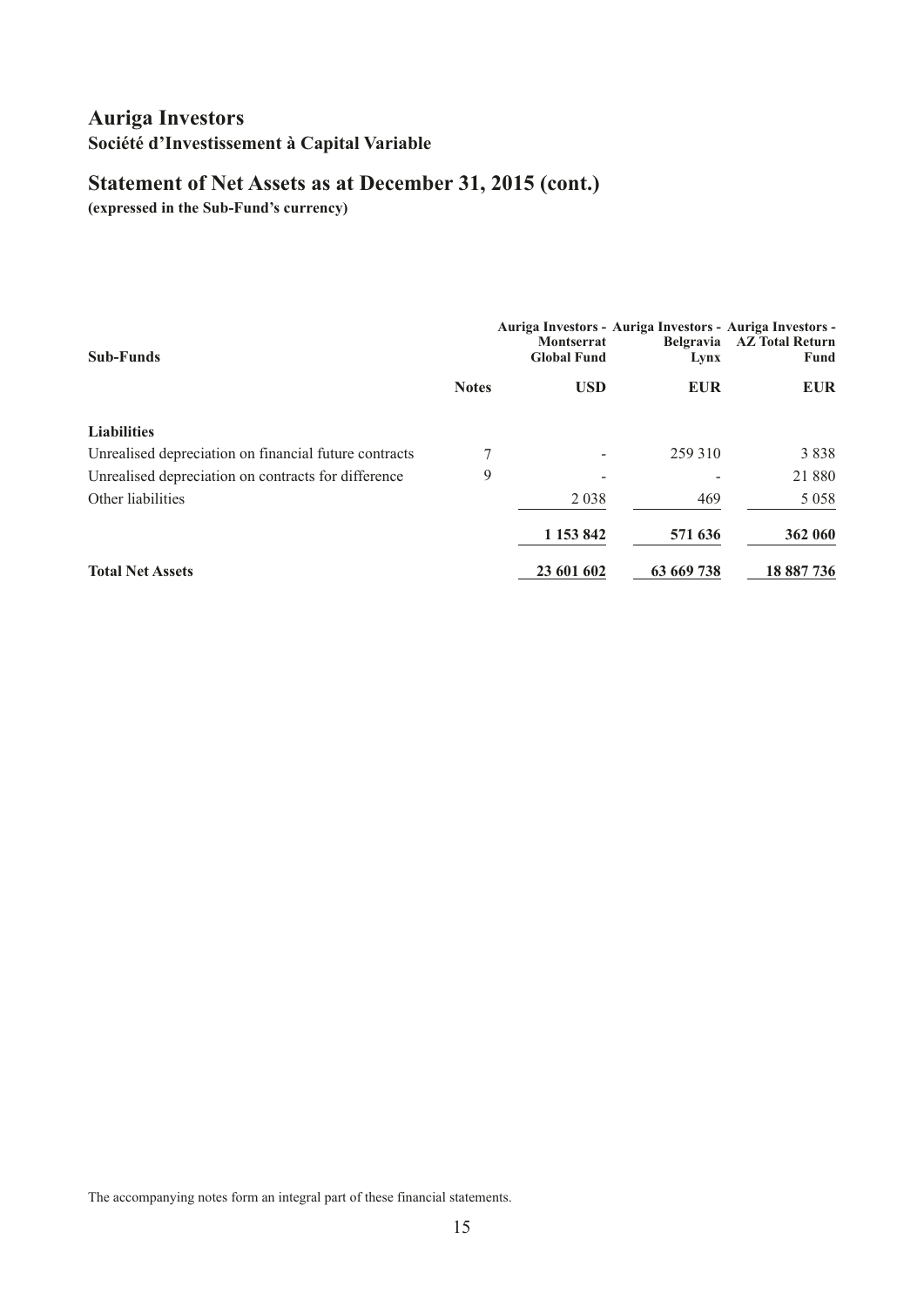# **Statement of Net Assets as at December 31, 2015 (cont.)**

**(expressed in the Sub-Fund's currency)**

|                                                       |              | Auriga Investors - Auriga Investors - |                             |                 |
|-------------------------------------------------------|--------------|---------------------------------------|-----------------------------|-----------------|
| <b>Sub-Funds</b>                                      |              | <b>Vitrio Real</b><br>Return          | <b>GFE Aequitas</b><br>Fund | <b>Combined</b> |
|                                                       | <b>Notes</b> | <b>EUR</b>                            | <b>EUR</b>                  | <b>EUR</b>      |
| <b>Assets</b>                                         |              |                                       |                             |                 |
| Securities portfolio at cost                          |              | 9 356 009                             | 30 425 776                  | 104 681 204     |
| Net unrealised profit/(loss)                          |              | 53 903                                | 1 048 729                   | 6 4 6 5 4 2     |
| Securities portfolio at market value                  | 2.2          | 9 409 912                             | 31 474 505                  | 111 147 746     |
| Cash at bank                                          |              | 5 549 031                             | 3 697 199                   | 44 185 133      |
| Time deposits                                         |              |                                       | 4 657 001                   | 4 657 001       |
| Receivable for Fund shares issued                     |              | 65 000                                |                             | 591 442         |
| Receivable for securities sold                        |              |                                       | 244                         | 292 775         |
| Dividends receivable, net                             |              | 13 737                                | 50 4 64                     | 68 504          |
| Bank interest receivable                              |              |                                       | 5 800                       | 5 800           |
| Interest receivable on bonds                          |              | 115 203                               | 252 385                     | 377 943         |
| Options bought at market value                        | 8            |                                       | 9 5 4 9                     | 217 581         |
| Unrealised appreciation on financial future contracts | 7            | 54 543                                | 42 4 7 6                    | 97 019          |
| Unrealised appreciation on contracts for difference   | 9            | 118 118                               |                             | 140 160         |
| Formation expenses, net                               | 2.10         | 2925                                  | 3 3 3 8                     | 13 101          |
| Other assets                                          |              | 1 2 4 9                               | 86                          | 8 5 0 3         |
|                                                       |              | 15 329 718                            | 40 193 047                  | 161 802 708     |
| <b>Liabilities</b>                                    |              |                                       |                             |                 |
| <b>Bank Overdraft</b>                                 |              | 243 133                               | 224                         | 482 303         |
| Payable for Fund shares redeemed                      |              | 4 5 28 8 5 2                          |                             | 4 5 28 8 5 2    |
| Payable for securities purchased                      |              |                                       |                             | 822 489         |
| Management fees payable                               | 3            | 5 3 5 0                               | 100 534                     | 329 672         |
| Investment advisory fees payable                      |              | 1 3 4 2                               | 2957                        | 61 730          |
| Performance fees payable                              | 3            |                                       |                             | 136 143         |
| Custodian fees payable                                | 4            | 2838                                  | 5 3 1 3                     | 21 612          |
| "Taxe d'abonnement" payable                           | 5            | 263                                   | 4 7 6 2                     | $8\;108$        |
| Administration fees payable                           | 4            | 7 2 3 0                               | 10 459                      | 48 656          |
| Registrar Agent fees payable                          | 4            | 14 8 93                               | 22 946                      | 81 428          |
| Professional fees payable                             |              | 20 184                                | 22 982                      | 86 153          |
| Interest and bank charges payable                     |              | 115                                   | 1607                        | 11 269          |
| Options written at market value                       | $8\,$        |                                       | 6 0 4 8                     | 87 057          |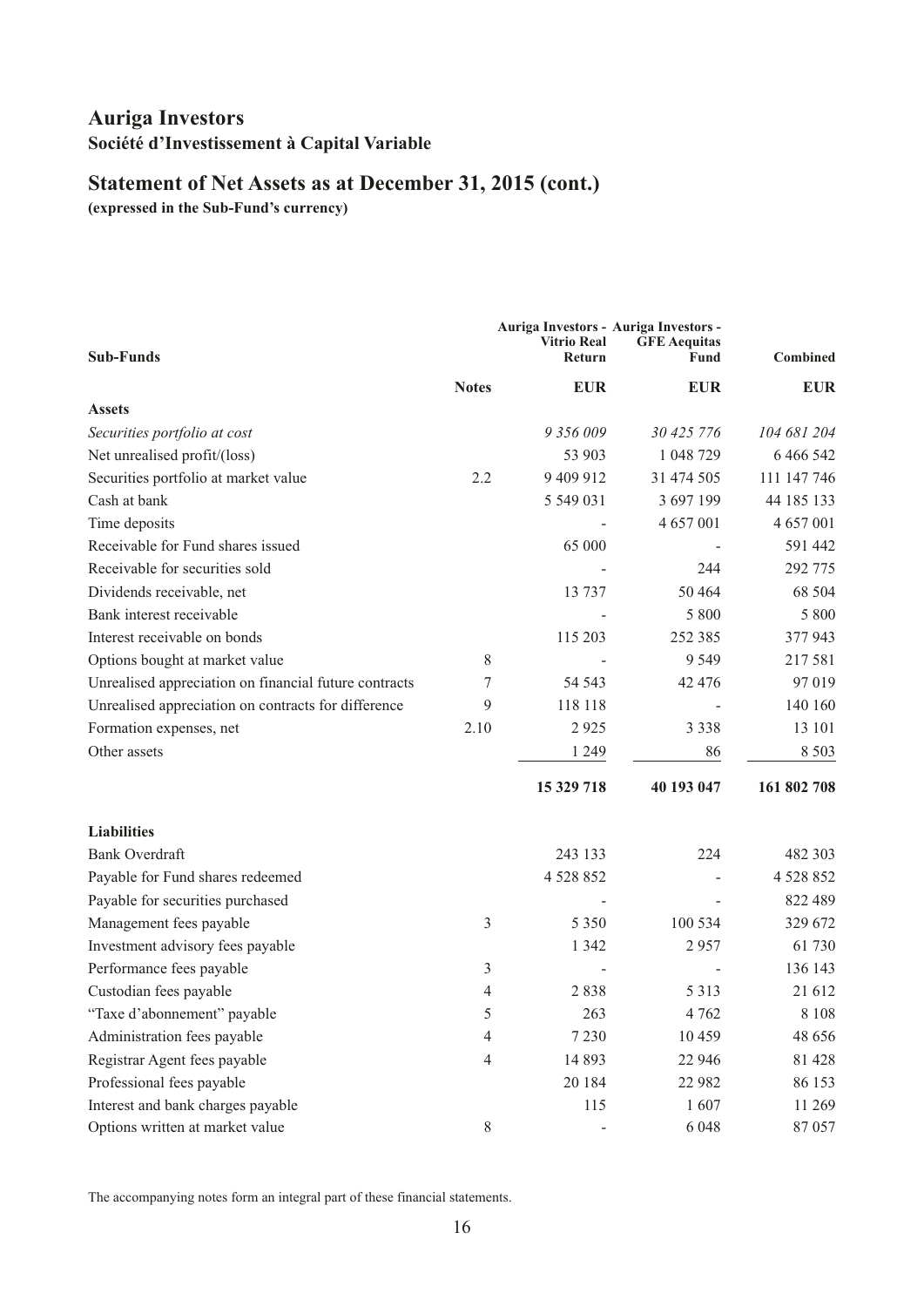# **Statement of Net Assets as at December 31, 2015 (cont.)**

**(expressed in the Sub-Fund's currency)**

|                                                       |              | Auriga Investors - Auriga Investors - |                             |                 |
|-------------------------------------------------------|--------------|---------------------------------------|-----------------------------|-----------------|
| <b>Sub-Funds</b>                                      |              | <b>Vitrio Real</b><br>Return          | <b>GFE Aequitas</b><br>Fund | <b>Combined</b> |
|                                                       | <b>Notes</b> | <b>EUR</b>                            | <b>EUR</b>                  | <b>EUR</b>      |
| <b>Liabilities</b>                                    |              |                                       |                             |                 |
| Unrealised depreciation on financial future contracts | 7            |                                       | 171 523                     | 434 671         |
| Unrealised depreciation on contracts for difference   | 9            |                                       |                             | 21 880          |
| Other liabilities                                     |              | 189                                   | 469                         | 8 0 6 1         |
|                                                       |              | 4824389                               | 349 824                     | 7 170 084       |
| <b>Total Net Assets</b>                               |              | 10 505 329                            | 39 843 223                  | 154 632 624     |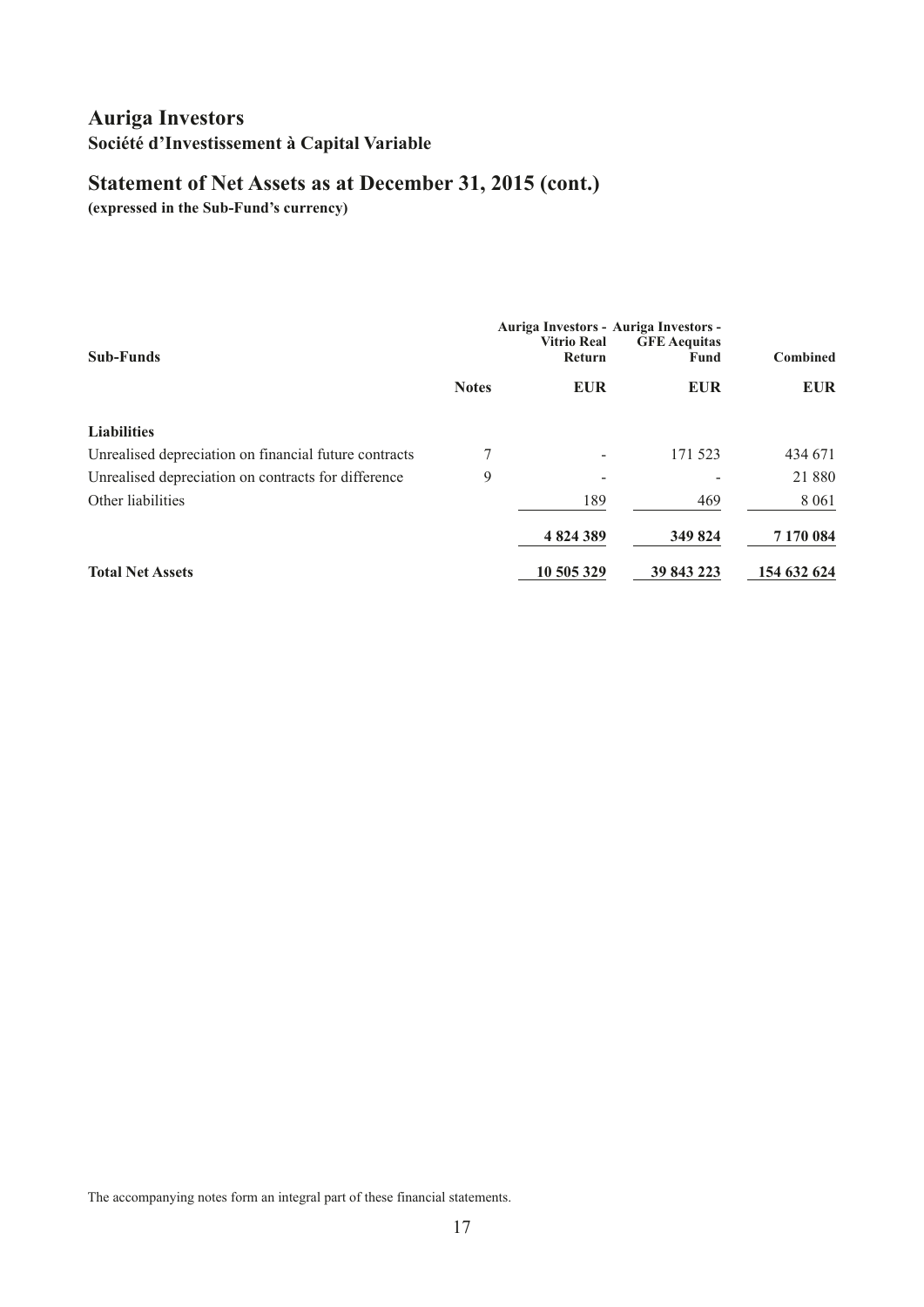# <span id="page-19-0"></span>**for the year ended December 31, 2015 Statement of Operations and Changes in Net Assets**

**(expressed in the Sub-Fund's currency)**

| <b>Sub-Funds</b>                        |   | <b>M2T Multi-</b><br>Strategy** | Auriga Investors - Auriga Investors - Auriga Investors -<br><b>M2T Multi-</b><br><b>Strategy Plus*</b> | Montserrat<br><b>Global Fund</b> |
|-----------------------------------------|---|---------------------------------|--------------------------------------------------------------------------------------------------------|----------------------------------|
| <b>Notes</b>                            |   | <b>EUR</b>                      | <b>EUR</b>                                                                                             | <b>USD</b>                       |
| Net assets at the beginning of the year |   | 26 670 911                      | 11 052 569                                                                                             | 32 276 647                       |
| <b>Income</b>                           |   |                                 |                                                                                                        |                                  |
| Dividends, net                          |   |                                 |                                                                                                        | 1017                             |
| Interest on Bonds, net                  |   | 340 170                         | 9 5 4 5                                                                                                |                                  |
| <b>Bank</b> interest                    |   |                                 | 45                                                                                                     | 1 747                            |
| Income on Reverse Repos                 |   | 59 637                          |                                                                                                        |                                  |
| Other income                            |   | 8 1 2 1                         | 10                                                                                                     | 8 4 2 4                          |
|                                         |   | 407928                          | 9600                                                                                                   | 11 188                           |
| <b>Expenses</b>                         |   |                                 |                                                                                                        |                                  |
| Management fees                         | 3 | 280 450                         | 22 489                                                                                                 | 550 964                          |
| Investment advisory fees                | 3 | 664                             | 473                                                                                                    | 711                              |
| Performance fees                        | 3 |                                 |                                                                                                        | 804 376                          |
| Custodian fees                          | 4 | 15 081                          | 1947                                                                                                   | 24 084                           |
| "Taxe d'abonnement"                     | 5 | 1510                            | 37                                                                                                     | 3 0 3 1                          |
| Administration fees                     | 4 | 31 279                          | 5 1 6 6                                                                                                | 38 621                           |
| Registrar Agent fees                    | 4 | 14 943                          | 1 1 3 3                                                                                                | 26 178                           |
| Professional fees                       |   | 52 116                          | 4 0 4 5                                                                                                | 93 508                           |
| Interest and bank charges               |   | 331                             | 78                                                                                                     | 127 981                          |
| Amortisation of formation expenses      |   |                                 | 459                                                                                                    | 3 0 2 6                          |
| Transaction costs                       |   | 49 44 6                         | 4653                                                                                                   | 653 277                          |
| Other expenses                          |   | 10 143                          | 708                                                                                                    | 7 1 3 2                          |
|                                         |   | 455 963                         | 41 188                                                                                                 | 2 3 3 2 8 8 9                    |
| Net Investment Income/(Loss)            |   | (48035)                         | (31588)                                                                                                | (2321701)                        |

\* The Sub-Fund has been liquidated on March 9, 2015.

\*\* The Sub-Fund has been liquidated on December 28, 2015.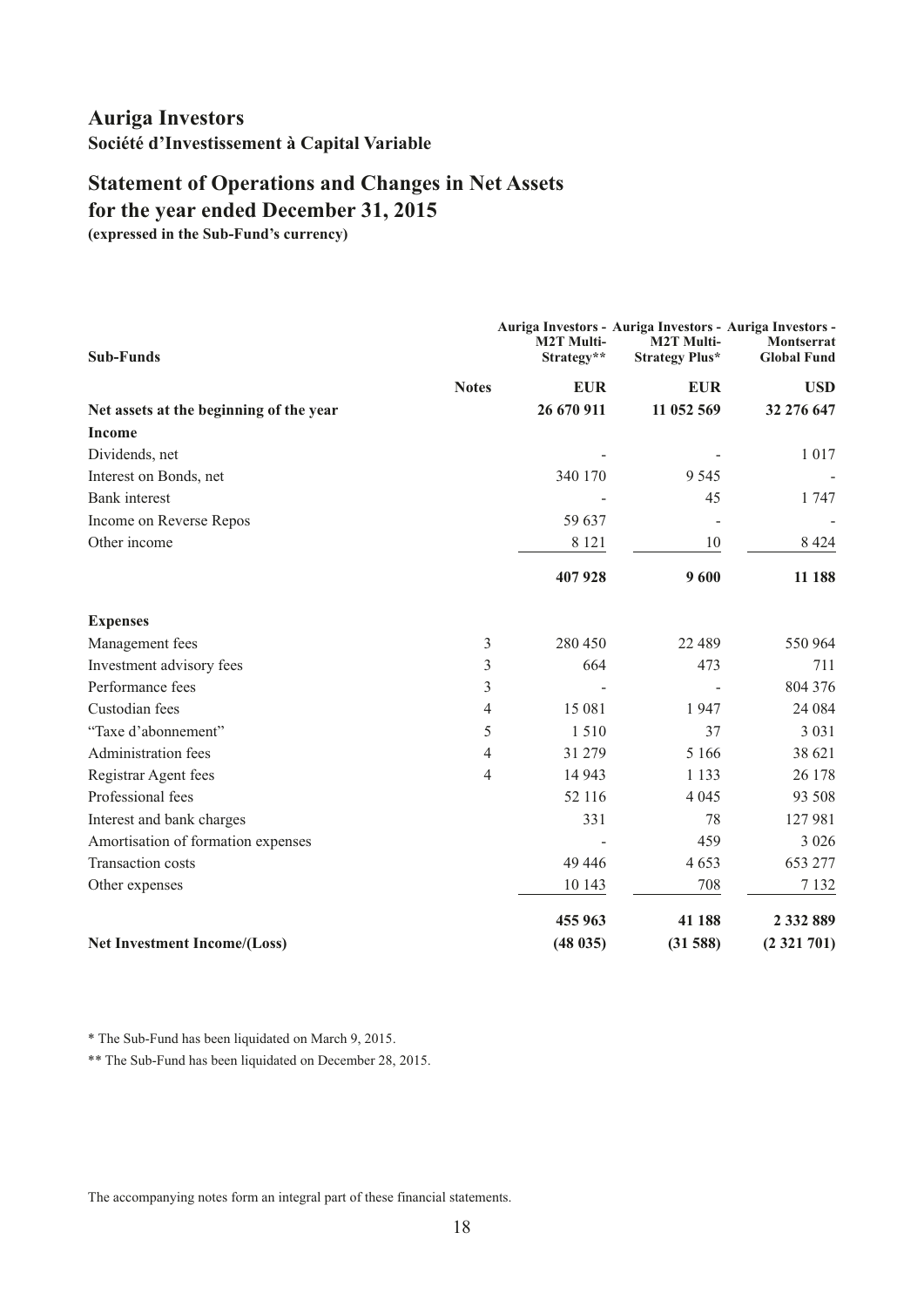# **Statement of Operations and Changes in Net Assets for the year ended December 31, 2015 (cont.)**

**(expressed in the Sub-Fund's currency)**

| <b>Sub-Funds</b>                        | Belgravia<br>Lynx | Auriga Investors - Auriga Investors - Auriga Investors -<br><b>AZ Total Return</b><br>Fund | <b>Vitrio Real</b><br><b>Return</b> |
|-----------------------------------------|-------------------|--------------------------------------------------------------------------------------------|-------------------------------------|
| <b>Notes</b>                            | <b>EUR</b>        | <b>EUR</b>                                                                                 | <b>EUR</b>                          |
| Net assets at the beginning of the year | 13 447 368        | 15 292 835                                                                                 | 10 193 770                          |
| <b>Income</b>                           |                   |                                                                                            |                                     |
| Dividends, net                          | 347 056           | 173 800                                                                                    | 94 665                              |
| Interest on Bonds, net                  |                   | 38 689                                                                                     | 293 143                             |
| <b>Bank</b> interest                    |                   | 2 3 8 4                                                                                    | 8                                   |
| Income on Reverse Repos                 |                   |                                                                                            |                                     |
| Other income                            | 2 6 2 5           |                                                                                            | 22                                  |
|                                         | 349 681           | 214 873                                                                                    | 387838                              |
| <b>Expenses</b>                         |                   |                                                                                            |                                     |
| Management fees                         | 3<br>365 743      |                                                                                            | 51 714                              |
| Investment advisory fees                | 3<br>664          | 208 947                                                                                    | 664                                 |
| Performance fees                        | 3<br>420 172      | 129 312                                                                                    | 24 5 29                             |
| Custodian fees                          | 4<br>21 3 5 6     | 17486                                                                                      | 11 669                              |
| "Taxe d'abonnement"                     | 5<br>3 8 2 8      | 1752                                                                                       | 1 1 4 0                             |
| Administration fees                     | 4<br>35 051       | 29 940                                                                                     | 25 023                              |
| Registrar Agent fees                    | 8 6 2 4<br>4      | 6441                                                                                       | 12 742                              |
| Professional fees                       | 48 908            | 41 298                                                                                     | 41 861                              |
| Interest and bank charges               | 732               | 34 857                                                                                     |                                     |
| Amortisation of formation expenses      | 2 4 4 2           | 2 9 9 4                                                                                    | 1988                                |
| <b>Transaction costs</b>                | 354 460           | 60 695                                                                                     | 5466                                |
| Other expenses                          | 1998              | 5 1 1 9                                                                                    | 31 209                              |
|                                         | 1 263 978         | 538 841                                                                                    | 208 005                             |
| <b>Net Investment Income/(Loss)</b>     | (914 297)         | (323968)                                                                                   | 179 833                             |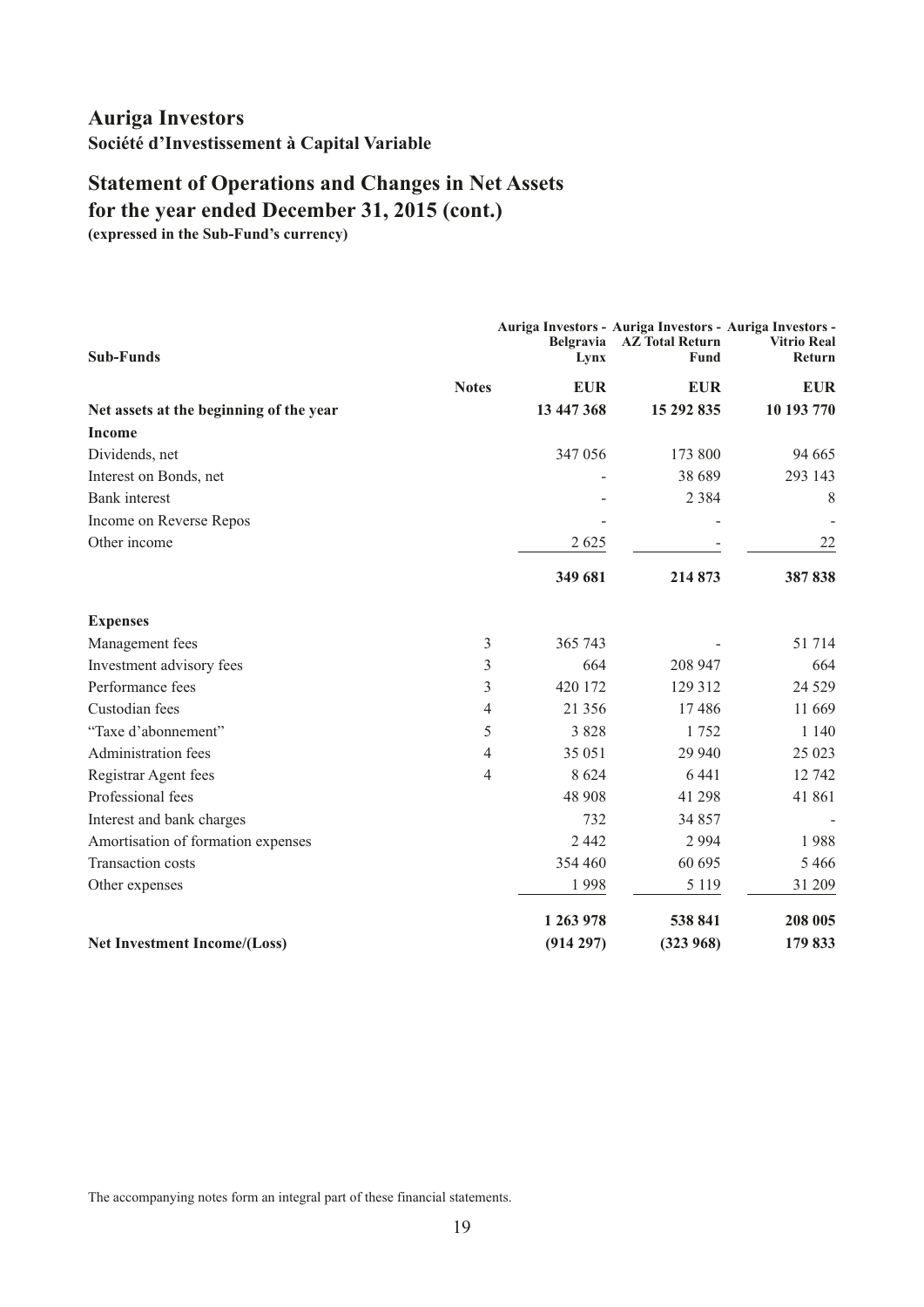# **Statement of Operations and Changes in Net Assets for the year ended December 31, 2015 (cont.)**

**(expressed in the Sub-Fund's currency)**

| <b>Sub-Funds</b>                        |              | <b>GFE Aequitas</b><br>Fund | Auriga Investors - Auriga Investors -<br><b>Global Map</b><br>Fund*** | <b>Combined</b> |
|-----------------------------------------|--------------|-----------------------------|-----------------------------------------------------------------------|-----------------|
|                                         | <b>Notes</b> | <b>EUR</b>                  | <b>EUR</b>                                                            | <b>EUR</b>      |
| Net assets at the beginning of the year |              | 23 604 698                  |                                                                       | 126 935 959     |
| <b>Income</b>                           |              |                             |                                                                       |                 |
| Dividends, net                          |              | 437861                      | 3 4 4 1                                                               | 1 057 759       |
| Interest on Bonds, net                  |              | 706 120                     |                                                                       | 1 387 667       |
| <b>Bank</b> interest                    |              | 5 8 4 0                     |                                                                       | 9885            |
| Income on Reverse Repos                 |              |                             |                                                                       | 59 637          |
| Other income                            |              | 4 6 0 4                     |                                                                       | 23 137          |
|                                         |              | 1 1 54 4 25                 | 3 4 4 1                                                               | 2 538 085       |
| <b>Expenses</b>                         |              |                             |                                                                       |                 |
| Management fees                         | 3            | 387 366                     | 22 639                                                                | 1 637 594       |
| Investment advisory fees                | 3            | 664                         |                                                                       | 212 731         |
| Performance fees                        | 3            | 266 884                     |                                                                       | 1 581 370       |
| Custodian fees                          | 4            | 23 106                      | 5 6 12                                                                | 118 428         |
| "Taxe d'abonnement"                     | 5            | 17 191                      | 76                                                                    | 28 3 24         |
| Administration fees                     | 4            | 36 887                      | 13 741                                                                | 212 640         |
| Registrar Agent fees                    | 4            | 20 5 65                     | 4 5 0 3                                                               | 93 049          |
| Professional fees                       |              | 46 047                      | 33 861                                                                | 354 215         |
| Interest and bank charges               |              | 483                         | 284                                                                   | 154 579         |
| Amortisation of formation expenses      |              | 1 3 6 9                     | 11 3 12                                                               | 23 350          |
| Transaction costs                       |              | 46 578                      | 12 457                                                                | 1 135 133       |
| Other expenses                          |              | 2656                        | 8 4 9 5                                                               | 66 893          |
|                                         |              | 849 796                     | 112 980                                                               | 5 618 306       |
| <b>Net Investment Income/(Loss)</b>     |              | 304 629                     | (109539)                                                              | (3080221)       |

\*\*\* The Sub-Fund has been launched on May 19, 2015.

\*\*\* The Sub-Fund has been liquidated on November 27, 2015.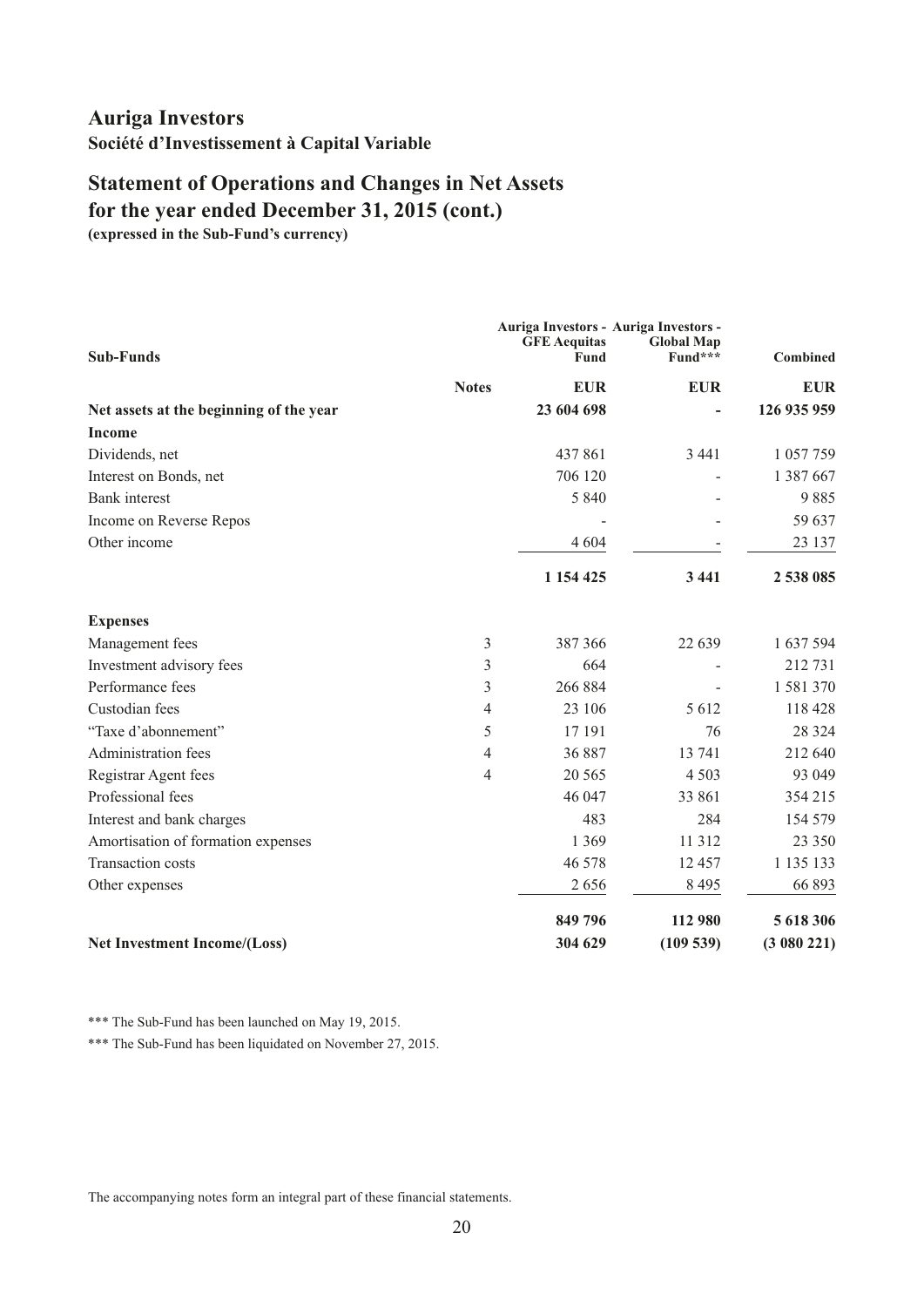# **for the year ended December 31, 2015 (cont.) Statement of Operations and Changes in Net Assets**

**(expressed in the Sub-Fund's currency)**

| <b>Sub-Funds</b>                                                       | <b>M2T Multi-</b><br>Strategy** | Auriga Investors - Auriga Investors - Auriga Investors -<br><b>M2T Multi-</b><br><b>Strategy Plus*</b> | <b>Montserrat</b><br><b>Global Fund</b> |
|------------------------------------------------------------------------|---------------------------------|--------------------------------------------------------------------------------------------------------|-----------------------------------------|
| <b>Notes</b>                                                           | <b>EUR</b>                      | <b>EUR</b>                                                                                             | <b>USD</b>                              |
| Net Investment Income/(Loss)                                           | (48035)                         | (31588)                                                                                                | (2321701)                               |
| Net realised gains / (losses) on                                       |                                 |                                                                                                        |                                         |
| - securities sold                                                      | 1 056 010                       | 159 117                                                                                                | (2 038 610)                             |
| - currencies                                                           | 239 169                         | (11140)                                                                                                | 2 5 5 3                                 |
| - options                                                              | (326987)                        | (129031)                                                                                               | (8015318)                               |
| - future contracts                                                     | (3902607)                       | (2533342)                                                                                              |                                         |
| - contracts for difference                                             |                                 |                                                                                                        | (2771871)                               |
|                                                                        | (2934415)                       | (2514396)                                                                                              | (12823246)                              |
| Net realised result for the year                                       | (2982450)                       | (2545984)                                                                                              | (15144947)                              |
| Change in net unrealised profit/(loss) on                              |                                 |                                                                                                        |                                         |
| - securities                                                           | (522 633)                       | (57905)                                                                                                | 1 066 255                               |
| - options                                                              | 36 207                          | 23 699                                                                                                 | (479371)                                |
| - future contracts                                                     | 161 965                         | (95763)                                                                                                |                                         |
| - contracts for difference                                             |                                 |                                                                                                        | (66182)                                 |
|                                                                        | (324 461)                       | (129969)                                                                                               | 520 702                                 |
| <b>RESULT OF OPERATIONS</b>                                            | (3306911)                       | (2675953)                                                                                              | (14624245)                              |
| <b>Movements in capital</b>                                            |                                 |                                                                                                        |                                         |
| Subscriptions                                                          | 6 699 413                       | 543 402                                                                                                | 15 745 168                              |
| Redemptions                                                            | (30063413)                      | (8920018)                                                                                              | (9795968)                               |
| Exchange differences on the net assets at December 31,<br>$2014^{(1)}$ | $(23\ 364\ 000)$                | (8376616)                                                                                              | 5 949 200                               |
| Net assets at the end of the year                                      |                                 |                                                                                                        | 23 601 602                              |

\* The Sub-Fund has been liquidated on March 9, 2015.

\*\* The Sub-Fund has been liquidated on December 28, 2015.

 $^{(1)}$  This amount is explained by the difference between the exchange rate applied as at 31/12/2014 and the one applied as at 31/12/2015 for the calculation of the Net Assets at the beginning of the year of the Sub-Funds, expressed in currencies other than EUR.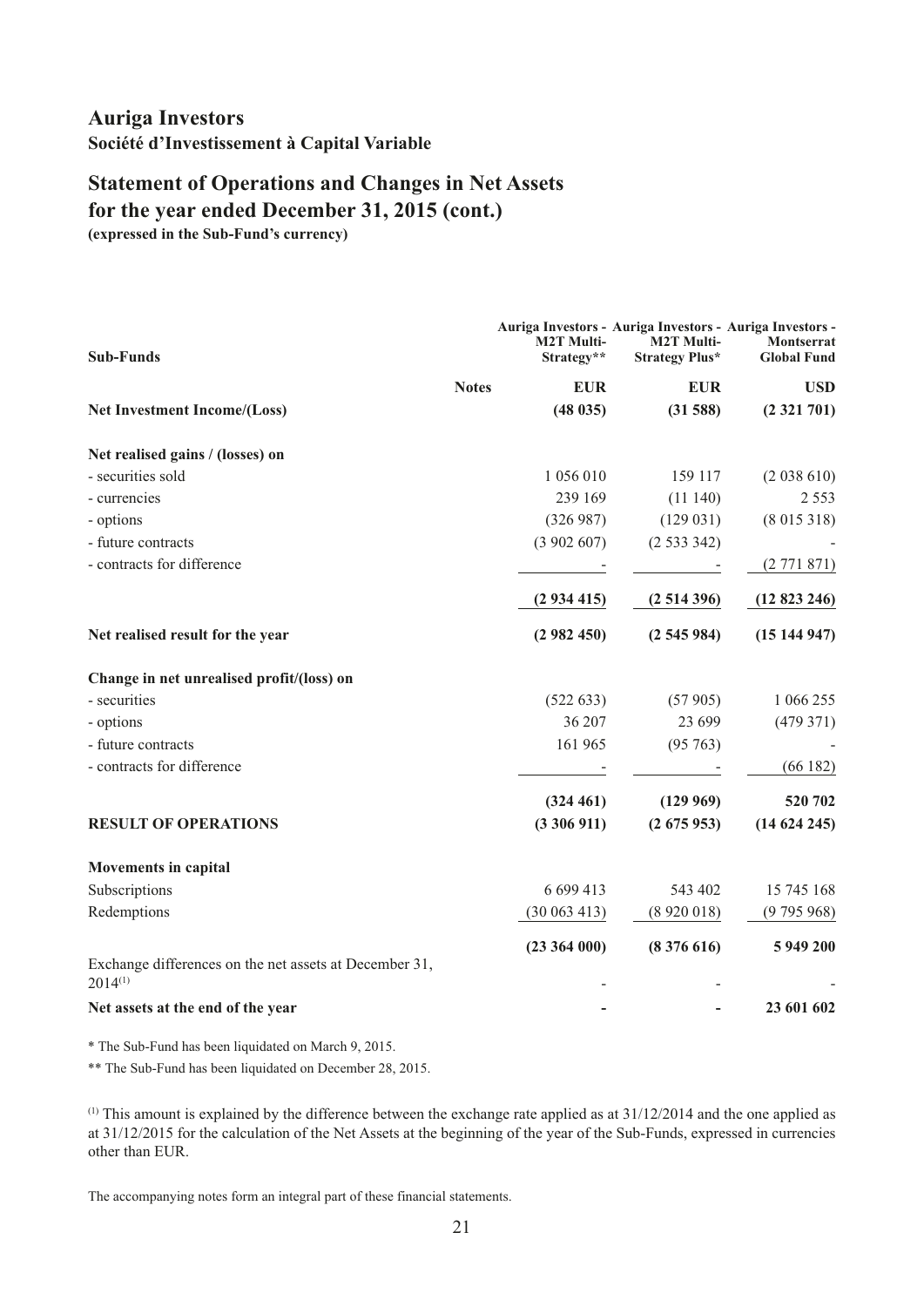# **Statement of Operations and Changes in Net Assets for the year ended December 31, 2015 (cont.)**

**(expressed in the Sub-Fund's currency)**

| <b>Sub-Funds</b>                                                       | <b>Belgravia</b><br>Lynx | Auriga Investors - Auriga Investors - Auriga Investors -<br><b>AZ</b> Total<br><b>Return Fund</b> | <b>Vitrio Real</b><br><b>Return</b> |
|------------------------------------------------------------------------|--------------------------|---------------------------------------------------------------------------------------------------|-------------------------------------|
| <b>Notes</b>                                                           | <b>EUR</b>               | <b>EUR</b>                                                                                        | <b>EUR</b>                          |
| <b>Net Investment Income/(Loss)</b>                                    | (914 297)                | (323968)                                                                                          | 179 833                             |
| Net realised gains / (losses) on                                       |                          |                                                                                                   |                                     |
| - securities sold                                                      | 3 686 884                | 1 437 156                                                                                         | 906 012                             |
| - currencies                                                           | (17495)                  | 14 9 93                                                                                           | 100 837                             |
| - options                                                              |                          |                                                                                                   |                                     |
| - future contracts                                                     | (270846)                 | (178473)                                                                                          |                                     |
| - contracts for difference                                             |                          | 335 651                                                                                           | 4 1 6 9                             |
|                                                                        | 3 398 543                | 1 609 327                                                                                         | 1 011 018                           |
| Net realised result for the year                                       | 2 484 246                | 1 285 359                                                                                         | 1 190 851                           |
| Change in net unrealised profit/(loss) on                              |                          |                                                                                                   |                                     |
| - securities                                                           | 1951265                  | (376381)                                                                                          | (554688)                            |
| - options                                                              |                          |                                                                                                   |                                     |
| - future contracts                                                     | (261 246)                | 26 280                                                                                            | 54 543                              |
| - contracts for difference                                             |                          | (27481)                                                                                           | 118 118                             |
|                                                                        | 1 690 019                | (377582)                                                                                          | (382 027)                           |
| <b>RESULT OF OPERATIONS</b>                                            | 4 174 265                | 907 777                                                                                           | 808 824                             |
| <b>Movements in capital</b>                                            |                          |                                                                                                   |                                     |
| Subscriptions                                                          | 54 538 808               | 4 605 088                                                                                         | 4739986                             |
| Redemptions                                                            | (8490703)                | (1917964)                                                                                         | (5237251)                           |
|                                                                        | 46 048 105               | 2 687 124                                                                                         | (497 265)                           |
| Exchange differences on the net assets at December 31,<br>$2014^{(1)}$ |                          |                                                                                                   |                                     |
| Net assets at the end of the year                                      | 63 669 738               | 18 887 736                                                                                        | 10 505 329                          |

(1) This amount is explained by the difference between the exchange rate applied as at 31/12/2014 and the one applied as at 31/12/2015 for the calculation of the Net Assets at the beginning of the year of the Sub-Funds, expressed in currencies other than EUR.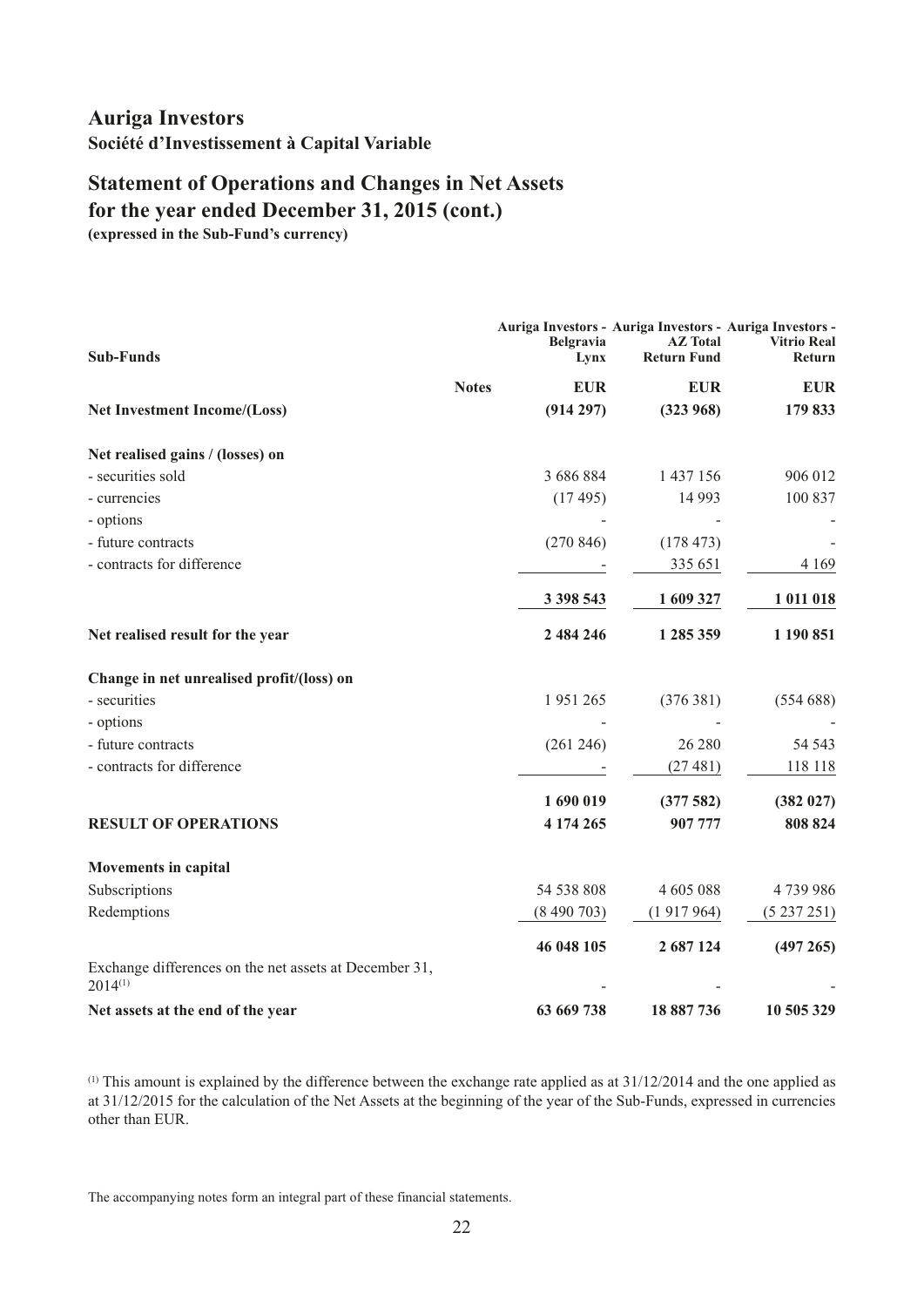# **Statement of Operations and Changes in Net Assets for the year ended December 31, 2015 (cont.)**

**(expressed in the Sub-Fund's currency)**

|                                                                        |                             | Auriga Investors - Auriga Investors - |                  |  |  |
|------------------------------------------------------------------------|-----------------------------|---------------------------------------|------------------|--|--|
| <b>Sub-Funds</b>                                                       | <b>GFE Aequitas</b><br>Fund | <b>Global Map</b><br>Fund***          | <b>Combined</b>  |  |  |
| <b>Notes</b>                                                           | <b>EUR</b>                  | <b>EUR</b>                            | <b>EUR</b>       |  |  |
| <b>Net Investment Income/(Loss)</b>                                    | 304 629                     | (109539)                              | (3080221)        |  |  |
| Net realised gains / (losses) on                                       |                             |                                       |                  |  |  |
| - securities sold                                                      | 77815                       | (5184)                                | 5 441 155        |  |  |
| - currencies                                                           | 67 131                      | 1989                                  | 397834           |  |  |
| - options                                                              | (477579)                    | (10320)                               | (8322466)        |  |  |
| - future contracts                                                     | 489 028                     | 48 3 49                               | (6347891)        |  |  |
| - contracts for difference                                             |                             | (83659)                               | (2295501)        |  |  |
|                                                                        | 156 395                     | (48825)                               | (11126869)       |  |  |
| Net realised result for the year                                       | 461 024                     | (158364)                              | $(14\ 207\ 090)$ |  |  |
| Change in net unrealised profit/(loss) on                              |                             |                                       |                  |  |  |
| - securities                                                           | (163 618)                   |                                       | 1 257 587        |  |  |
| - options                                                              | (55095)                     |                                       | (436 477)        |  |  |
| - future contracts                                                     | (195 453)                   |                                       | (309 674)        |  |  |
| - contracts for difference                                             |                             |                                       | 29 713           |  |  |
|                                                                        | (414166)                    |                                       | 541 149          |  |  |
| <b>RESULT OF OPERATIONS</b>                                            | 46858                       | (158364)                              | (13665941)       |  |  |
| <b>Movements in capital</b>                                            |                             |                                       |                  |  |  |
| Subscriptions                                                          | 17 590 510                  | 900 000                               | 104 111 516      |  |  |
| Redemptions                                                            | (1398843)                   | (741636)                              | (65787565)       |  |  |
|                                                                        | 16 191 667                  | 158 364                               | 38 323 951       |  |  |
| Exchange differences on the net assets at December 31,<br>$2014^{(1)}$ |                             |                                       | 3 0 38 6 55      |  |  |
| Net assets at the end of the year                                      | 39 843 223                  |                                       | 154 632 624      |  |  |

\*\*\* The Sub-Fund has been launched on May 19, 2015.

\*\*\* The Sub-Fund has been liquidated on November 27, 2015.

 $(1)$  This amount is explained by the difference between the exchange rate applied as at  $31/12/2014$  and the one applied as at 31/12/2015 for the calculation of the Net Assets at the beginning of the year of the Sub-Funds, expressed in currencies other than EUR.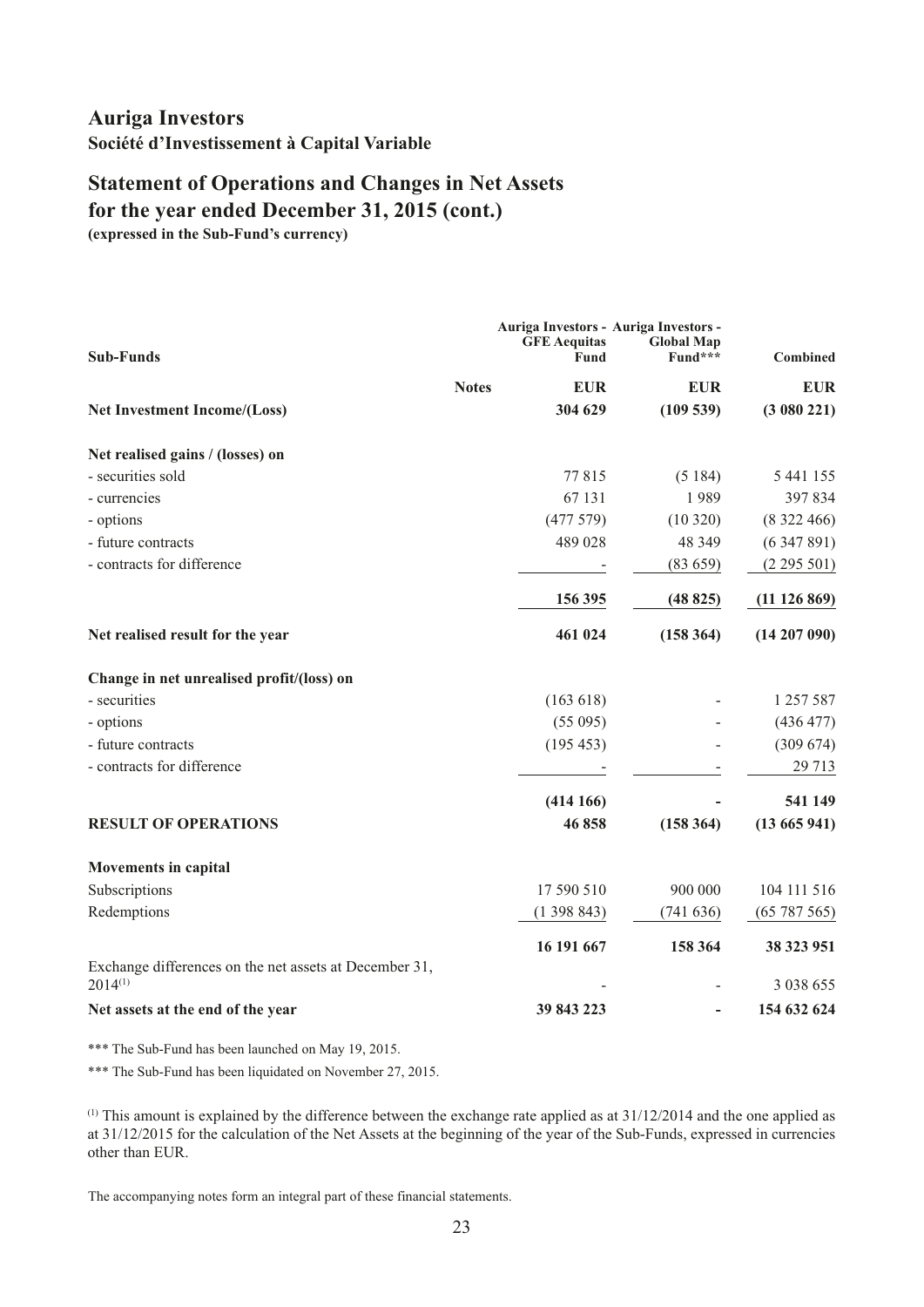### **Statistical information**

#### **Auriga Investors - M2T Multi-Strategy\*\***

|                               | Currency   | 31/12/15 | 31/12/14    | 31/12/13    |
|-------------------------------|------------|----------|-------------|-------------|
| <b>Total Net Assets</b>       | <b>EUR</b> |          | 26 670 911  | 40 079 734  |
| <b>Class A Capitalisation</b> |            |          |             |             |
| Number of shares              |            |          | 87 245.139  | 127 708.305 |
| Net asset value per share     | <b>EUR</b> | -        | 109.43      | 111.68      |
| <b>Class B Capitalisation</b> |            |          |             |             |
| Number of shares              |            |          | 148 857.996 | 222 005.491 |
| Net asset value per share     | <b>EUR</b> | -        | 115.03      | 116.29      |

#### **Auriga Investors - M2T Multi-Strategy Plus\***

|                               | Currency   | 31/12/15        | 31/12/14   | 31/12/13                 |
|-------------------------------|------------|-----------------|------------|--------------------------|
| <b>Total Net Assets</b>       | <b>EUR</b> | $\qquad \qquad$ | 11 052 569 | -                        |
| <b>Class A Capitalisation</b> |            |                 |            |                          |
| Number of shares              |            |                 | 29 804.456 | $\overline{\phantom{0}}$ |
| Net asset value per share     | <b>EUR</b> | $\qquad \qquad$ | 103.67     | -                        |
| <b>Class B Capitalisation</b> |            |                 |            |                          |
| Number of shares              |            |                 | 76 505.206 | $\overline{\phantom{0}}$ |
| Net asset value per share     | <b>EUR</b> |                 | 104.08     | -                        |

#### **Auriga Investors - Montserrat Global Fund**

|                               | Currency   | 31/12/15    | 31/12/14    | 31/12/13    |
|-------------------------------|------------|-------------|-------------|-------------|
| <b>Total Net Assets</b>       | <b>USD</b> | 23 601 602  | 32 276 647  | 20 512 389  |
| <b>Class A Capitalisation</b> |            |             |             |             |
| Number of shares              |            | 26 108.283  | 17 340.224  | 12 001.132  |
| Net asset value per share     | <b>USD</b> | 130.76      | 211.41      | 141.40      |
| <b>Class B Capitalisation</b> |            |             |             |             |
| Number of shares              |            | 124 201.840 | 110 207.806 | 111 280.673 |
| Net asset value per share     | USD        | 162.54      | 259.61      | 169.08      |

\* The Sub-Fund has been liquidated on March 9, 2015.

\*\* The Sub-Fund has been liquidated on December 28, 2015.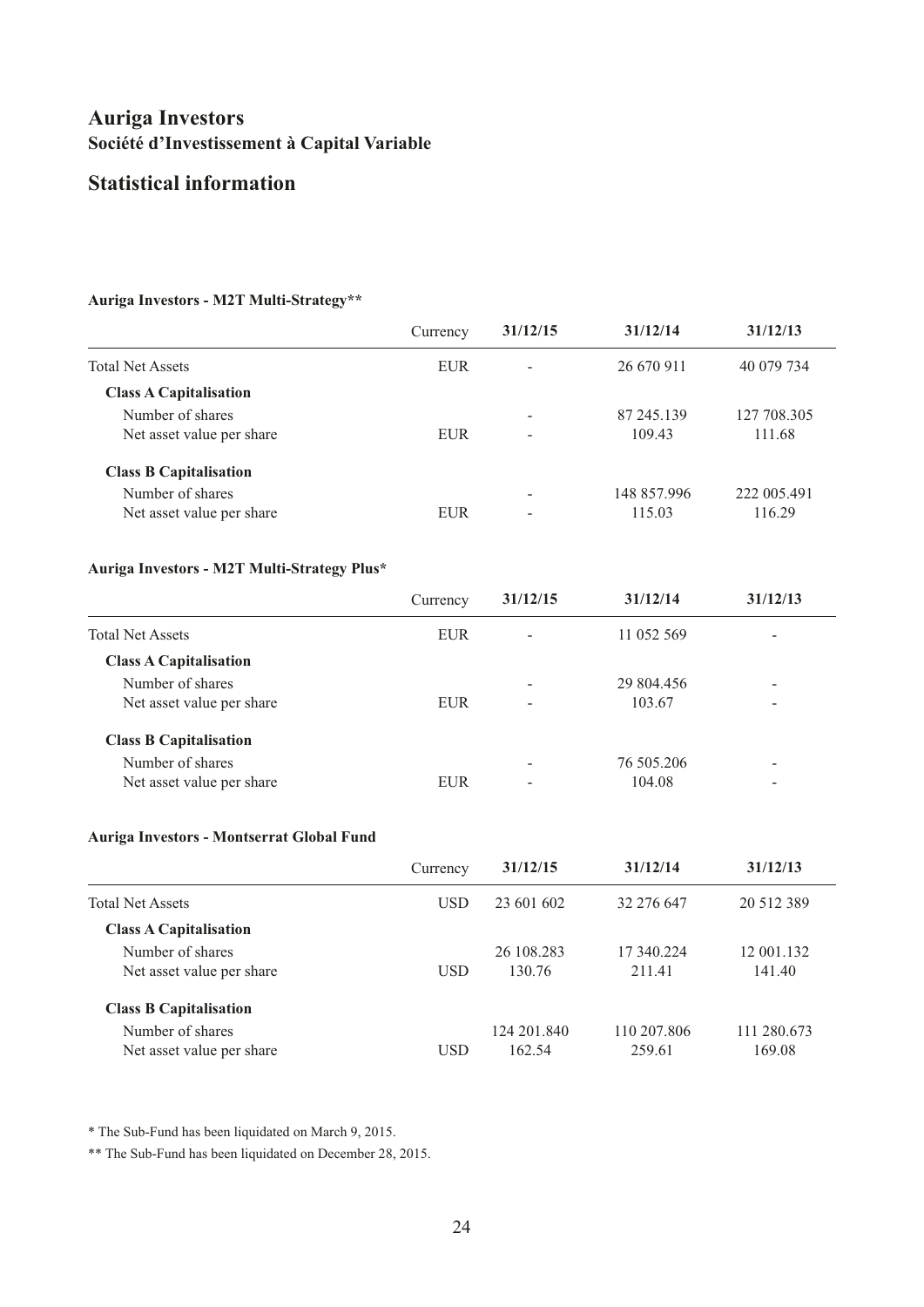# **Statistical information (cont.)**

#### **Auriga Investors - Belgravia Lynx**

|                                         | Currency   | 31/12/15    | 31/12/14          | 31/12/13          |  |
|-----------------------------------------|------------|-------------|-------------------|-------------------|--|
| <b>Total Net Assets</b>                 | <b>EUR</b> | 63 669 738  | 13 447 368        | 7 037 558         |  |
| <b>Class A Capitalisation</b>           |            |             |                   |                   |  |
| Number of shares                        |            | 377 468.676 | 97 130.713        | 58 441.456        |  |
| Net asset value per share               | <b>EUR</b> | 168.68      | 138.45            | 120.42            |  |
| Auriga Investors - AZ Total Return Fund |            |             |                   |                   |  |
|                                         | Currency   | 31/12/15    | 31/12/14          | 31/12/13          |  |
| <b>Total Net Assets</b>                 | <b>EUR</b> | 18 887 736  | 15 292 835        | 13 064 576        |  |
| <b>Class A Capitalisation</b>           |            |             |                   |                   |  |
| Number of shares                        |            | 142 440.267 | 122 745.770       | 107 997.039       |  |
| Net asset value per share               | <b>EUR</b> | 132.60      | 124.59            | 120.97            |  |
| Auriga Investors - Vitrio Real Return   |            |             |                   |                   |  |
|                                         | Currency   | 31/12/15    | 31/12/14          | 31/12/13          |  |
| <b>Total Net Assets</b>                 | <b>EUR</b> | 10 505 329  | 10 193 770        | 8 122 330         |  |
| <b>Class A Capitalisation</b>           |            |             |                   |                   |  |
| Number of shares                        |            | 3 090.273   | 34 767.739        | 34 342.703        |  |
| Net asset value per share               | <b>EUR</b> | 146.86      | 135.75            | 128.93            |  |
| <b>Class B Capitalisation</b>           |            |             |                   |                   |  |
| Number of shares                        |            | 47 423.887  | 17 849.801        | 5 745.924         |  |
| Net asset value per share               | <b>EUR</b> | 140.47      | 131.66            | 126.62            |  |
| <b>Class C Capitalisation</b>           |            |             |                   |                   |  |
| Numbor of charge                        |            | 228125      | $225$ $212$ $225$ | $225$ $212$ $225$ |  |

Number of shares 22 881.252 22 812.335 22 812.335 Net asset value per share GBP 109.20 106.28 108.21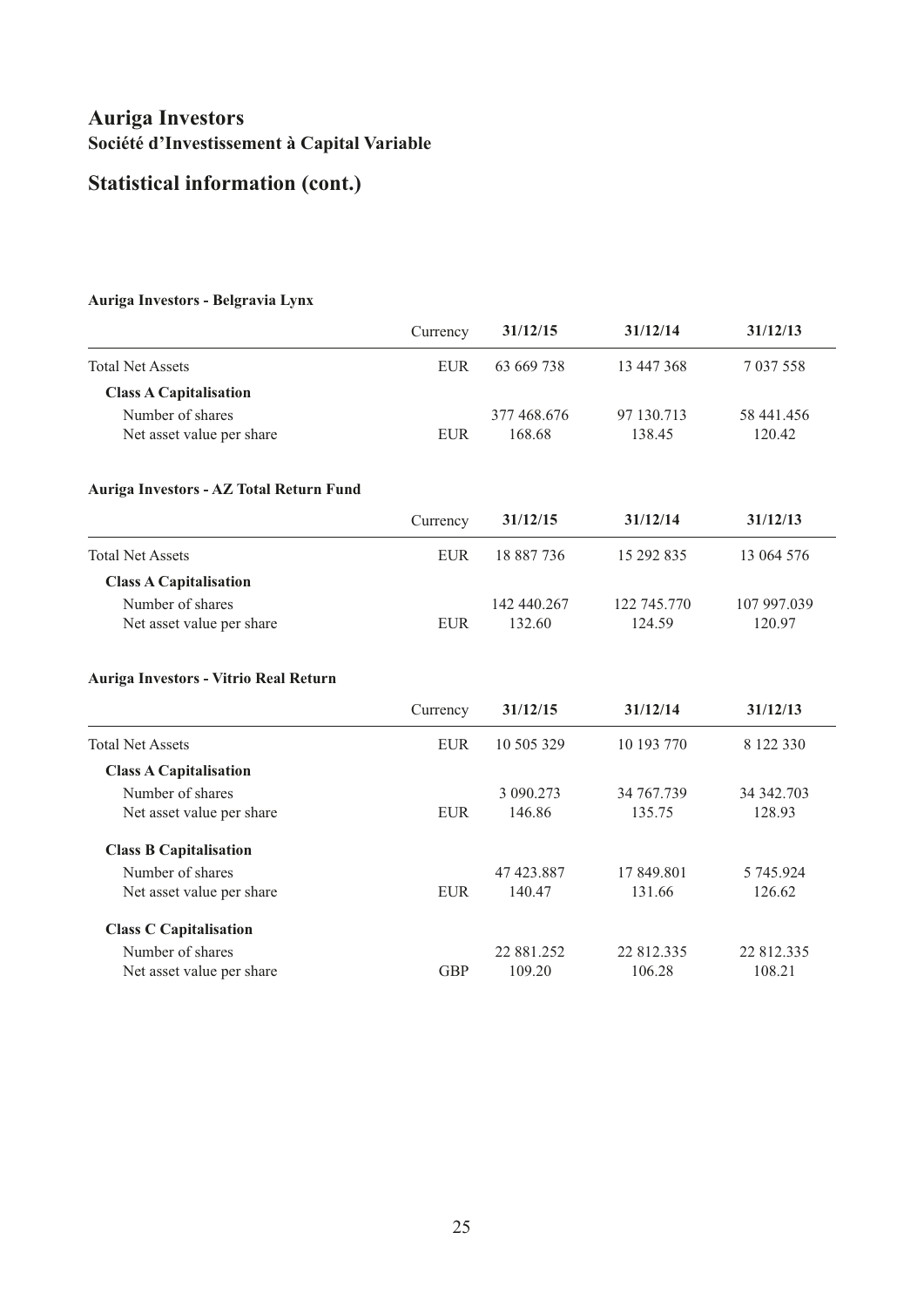# **Statistical information (cont.)**

#### **Auriga Investors - GFE Aequitas Fund**

|                               | Currency   | 31/12/15    | 31/12/14    | 31/12/13    |
|-------------------------------|------------|-------------|-------------|-------------|
| <b>Total Net Assets</b>       | EUR        | 39 843 223  | 23 604 698  | 13 807 581  |
| <b>Class A Capitalisation</b> |            |             |             |             |
| Number of shares              |            | 332 274.209 | 202 456.807 | 133 037.999 |
| Net asset value per share     | <b>EUR</b> | 119.91      | 116.59      | 103.79      |
|                               |            |             |             |             |
|                               |            |             |             |             |

#### **Auriga Investors - Global Map Fund\*\*\***

|                               | Currency   | 31/12/15                 | 31/12/14                 | 31/12/13                 |
|-------------------------------|------------|--------------------------|--------------------------|--------------------------|
| <b>Total Net Assets</b>       | <b>EUR</b> | $\overline{\phantom{a}}$ | $\overline{\phantom{0}}$ | -                        |
| <b>Class A Capitalisation</b> |            |                          |                          |                          |
| Number of shares              |            | -                        | $\overline{\phantom{a}}$ | $\overline{\phantom{0}}$ |
| Net asset value per share     | <b>EUR</b> | -                        | $\overline{\phantom{a}}$ | -                        |

\*\*\* The Sub-Fund has been launched on May 19, 2015.

\*\*\* The Sub-Fund has been liquidated on November 27, 2015.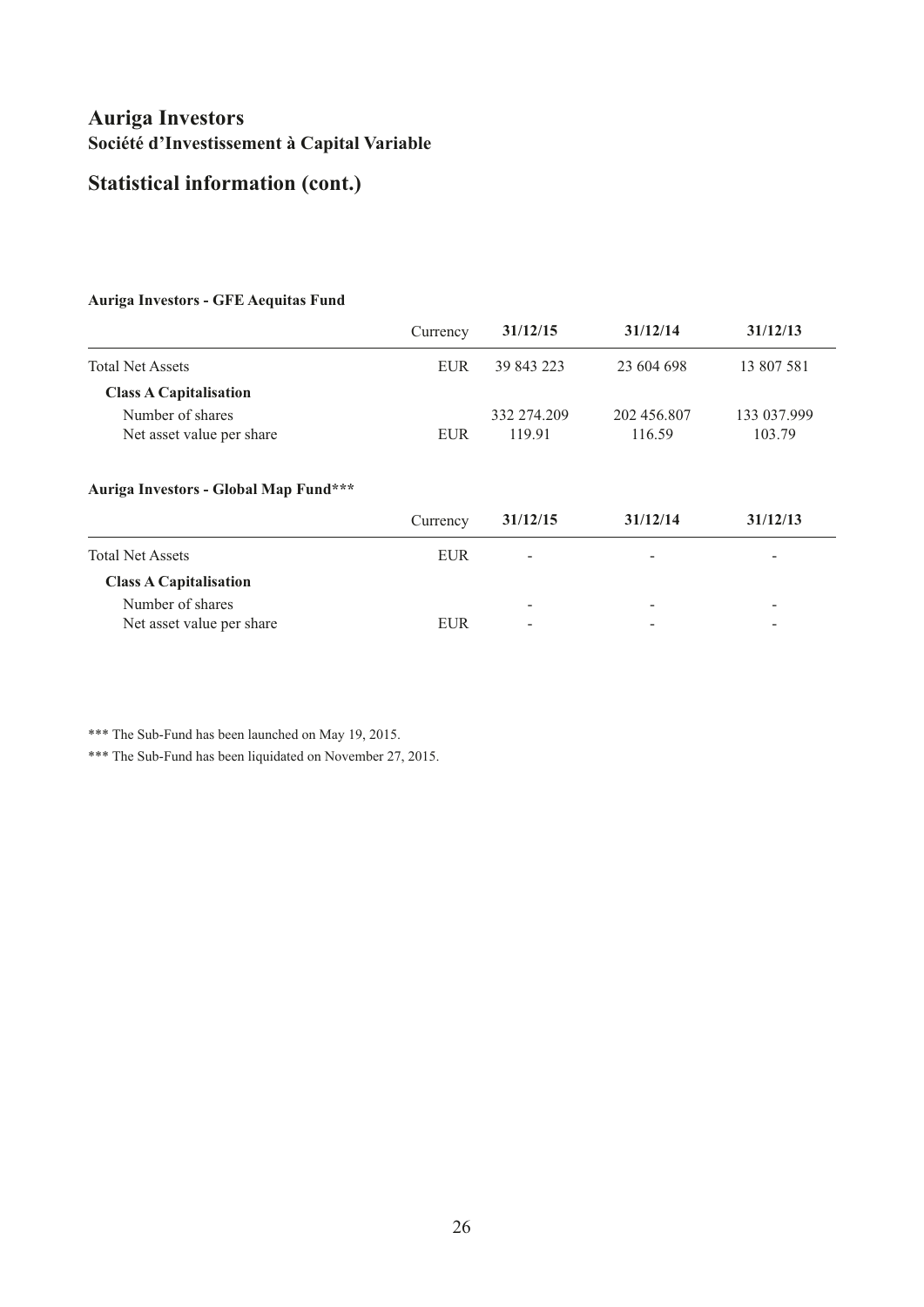# <span id="page-28-0"></span>**Notes to the financial statements as at December 31, 2015**

# **Note 1 - Activity**

Auriga Investors ("the Company") is a Investment Company with Variable Capital (SICAV) incorporated on October 20, 2009 and governed by the Part I of the Law of December 17, 2010 relating to Undertakings for Collective Investment.

As from March 1, 2015 Kinetic Partners (Luxembourg) Management Company S.à r.l. was appointed as Management Company to manage and to administer the business and the affairs of the Company, subject to the overall control and supervision of the Board of Directors. The Management Company is a UCITS management company authorized under chapter 15 of the Law of 17 December 2010 and specialized in third party business.

As of December 31, 2015, the following Sub-Funds and classes of shares are available to investors:

- Auriga Investors Montserrat Global Fund (Classes of shares A and B)
- Auriga Investors Belgravia Lynx (Class of shares A)
- Auriga Investors AZ Total Return Fund (Class of shares A)
- Auriga Investors Vitrio Real Return (Classes of shares A, B and C)
- Auriga Investors GFE Aequitas Fund (Class of shares A)

Within a Sub-Fund, the Company may create different classes of shares which are Capitalisation shares, or which differ by the targeted investors, also by the asset management fee, success fee or the subscription fee, redemption fee or any other characteristic as disclosed in the Prospectus.

By Circular Resolution dated March 23, 2015, the Board of Directors decided to close the Sub-Fund M2T Multi Strategy Plus, which is become inactive as from March 9, 2015 further to redemption order.

The Board of Directors decided to launch the Sub-Fund Global Map Fund with effect as from May 19, 2015.

By Circular Resolution dated November 12, 2015, the Board of Directors decided to liquidate the Sub-Fund Global Map Fund with effect as from November 27, 2015.

By Circular Resolution dated December 9, 2015, the Board of Directors decided to liquidate the Sub-Fund M2T Multi -Strategy with effect as from December 28, 2015.

# **Note 2 - Principal accounting policies**

# **2.1 Presentation of financial statements**

The financial statements of the Company are established in accordance with the Luxembourg legal and regulatory requirements concerning undertakings for collective investment.

# **2.2 Valuation of assets**

2.2.1 The value of any cash in hand or on deposit, discount notes, bills and demand notes and accounts receivable, prepaid expenses, cash dividends and interest declared or accrued as aforesaid and not yet received, is deemed the full amount thereof, unless in any case the same is unlikely to be paid or received in full, in which case the value thereof shall be arrived at after making such discount as the Board of Directors may consider appropriate in such case to reflect the true value thereof;

2.2.2 The value of portfolio securities and money market instruments or derivatives that are listed on a Regulated Market or traded on Another Regulated Market is based on the price available at 5:00 pm on the principal market on which such securities, money market instruments or derivatives are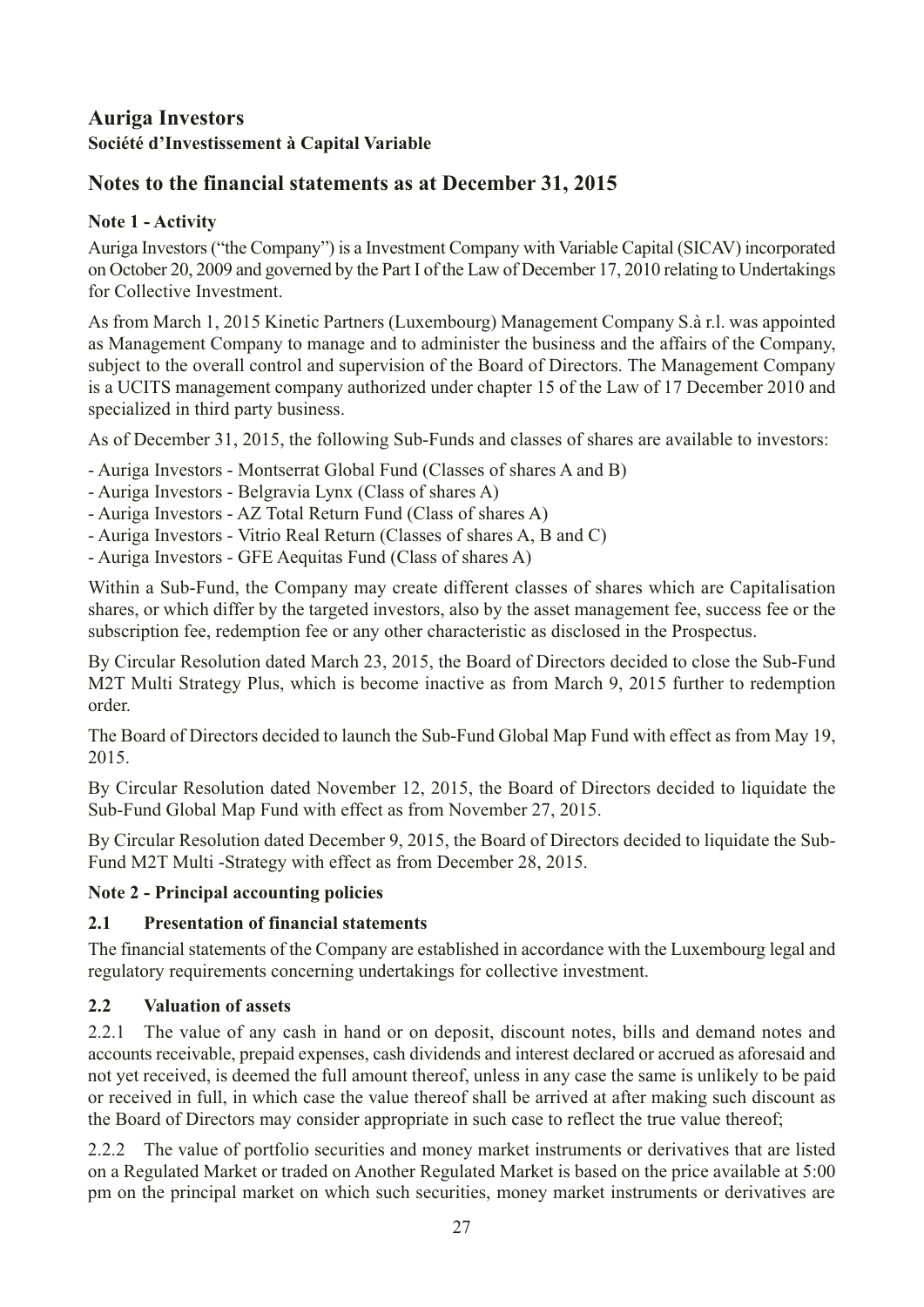# **Auriga Investors**

**Société d'Investissement à Capital Variable** 

# **Notes to the financial statements as at December 31, 2015 (cont.)**

### **Note 2 - Principal accounting policies (cont.)**

### **2.2 Valuation of assets (cont.)**

traded for the Sub-Funds Auriga Investors - M2T Multi-Strategy and Auriga Investors - M2T Multi-Strategy Plus.

The value of portfolio securities and money market instruments or derivatives that are listed on a Regulated Market or traded on Another Regulated Market is based on the closing price for the Sub-Funds :

Auriga Investors - M2T Multi-Strategy Plus

Auriga Investors - Montserrat Global Fund

Auriga Investors - Belgravia Lynx

Auriga Investors - AZ Total Return Fund

Auriga Investors - Vitrio Real Return

Auriga Investors - GFE Aequitas Fund

Auriga Investors - Global Map Fund

If such prices are not representative of the fair value, such securities, money market instruments or derivatives as well as other permitted assets may be valued at a fair value at which it is expected that they may be resold, as determined in good faith by and under the direction of the Board of Directors;

2.2.3 The value of securities and money market instruments which are not quoted or dealt in on any Regulated Market is based on the last available price, unless such price is not representative of their true value; in this case, they may be valued at a fair value at which it is expected that they may be resold, as determined in good faith by and under the direction of the Board of Directors;

Unregistered shares including an undertaking that application will be made for admission to official listing on a stock exchange or a Regulated Market are valued by the Board of Directors using the prudence principle, meaning by keeping the valuation at cost price until the shares are registered.

As at December 31, 2015, this prudence principle has been applied to the following securities: Kadmon LLC, Recropharma Inc and Colucid Pharmaceuticals.

2.2.4 The amortised cost method of valuation for transferable debt securities with a remaining maturity of 90 days or less in certain Sub-Funds of the Company is used. This method involves valuing a security at its cost and thereafter assuming a constant amortization to maturity of any discount or premium regardless of the impact of fluctuating interest rates on the market value of the security. While this method provides certainty in valuation, it may result in periods during which value as determined by amortised cost, is higher or lower than the price the Sub-Fund would receive if it sold the securities. For certain short term transferable debt securities, the yield to a shareholder may differ somewhat from that which could be obtained from a similar Sub-Fund which marks its portfolio securities to market each day;

2.2.5 The value of the participations in investment funds shall be based on the last available valuation. Generally, participations in investment funds will be valued in accordance with the methods described in the instruments governing such investment funds. These valuations shall normally be provided by the fund administrator or valuation agent of an investment fund. To ensure consistency within the valuation of each Sub-Fund, if the time at which the valuation of an investment fund was calculated does not coincide with the valuation time of any Sub-Fund, and such valuation is determined to have changed materially since it was calculated, then the net asset value may be adjusted to reflect these changes as determined in good faith by and under the direction of the Board of Directors;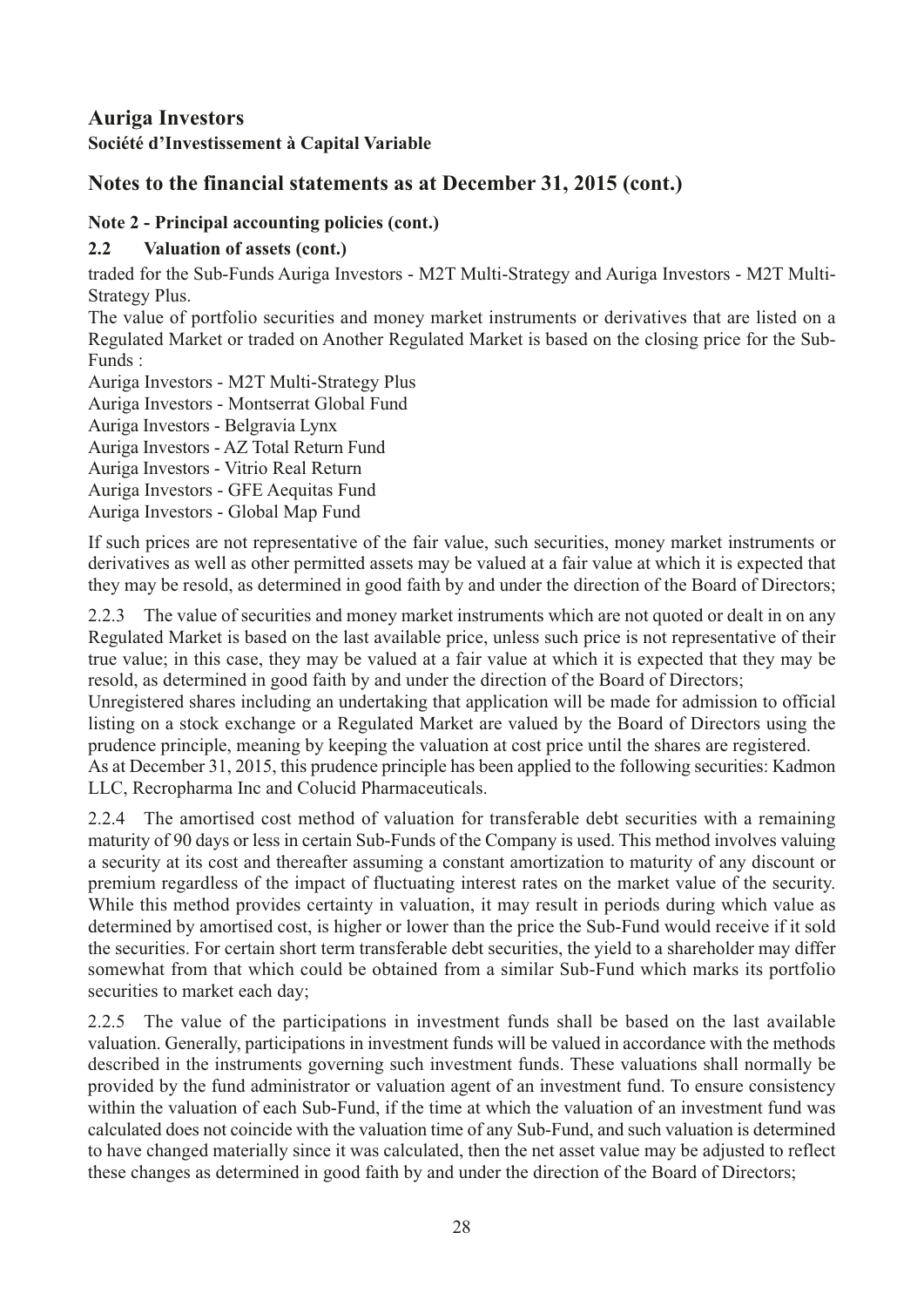# **Notes to the financial statements as at December 31, 2015 (cont.)**

# **Note 2 - Principal accounting policies (cont.)**

# **2.2 Valuation of assets (cont.)**

2.2.6 The valuation of swaps is based on their market value, which itself depends on various factors (e.g. level and volatility of the underlying asset, market interest rates, residual term of the swap). Any adjustments required as a result of issues and redemptions are carried out by means of an increase or decrease in the nominal of the swaps, traded at their market value;

2.2.7 The valuation of derivatives traded over-the-counter (OTC), such as forward or options contracts not traded on exchanges or on Another Regulated Markets, is based on their net liquidating value determined, pursuant to the policies established by the Board of Directors, on a basis consistently applied for each variety of contract. The net liquidating value of a derivative position is to be understood as the net unrealised profit/(loss) with respect to the relevant position. The valuation applied is based on or controlled by the use of a model recognised and of common practice on the market;

2.2.8 The value of other assets is determined prudently and in good faith by and under the direction of the Board of Directors in accordance with generally accepted valuation principles and procedures.

# **2.3 Acquisition cost of securities in the portfolio**

The acquisition cost of the securities held by each Sub-Fund that are denominated in a currency other than the reference currency of the Sub-Fund is converted into this currency at the exchange rate prevailing on the date of purchase.

# **2.4 Net realised gain (loss) on sales of securities**

The realised gains or losses on sales of securities are determined on the basis of the average acquisition cost.

# **2.5 Investment income**

Dividend income is recorded at the ex-date, net of any withholding tax. Interest income is accrued on a prorata temporis basis, net of any withholding tax.

# **2.6 Valuation of futures contracts**

Futures contracts are posted off-balance sheet and valued at the last settlement or close price on the stock exchanges or regulated markets. Unrealised gains or losses are recorded in the statement of net assets. Change in net unrealised gains and losses and net realised gains and losses are recorded in the statement of operations and changes in net assets.

# **2.7 Valuation of swaps contracts**

Swaps contracts are posted off-balance sheet and valued on the basis of the recalculated market prices by using the traditional elements of pricing considering the value, the volatility of the underlying, the interest rates and the residual value of the swap.

# **2.8 Valuation of options contracts**

Premiums received on written options are recorded as liabilities and premiums paid on the purchase of options are recorded as assets in the statement of net assets. Listed option contracts outstanding on the reporting date are valued at the last settlement or close price on the stock exchanges or regulated markets. Change in net unrealised gains and losses and net realised gains and losses are recorded in the statement of operations and changes in net assets.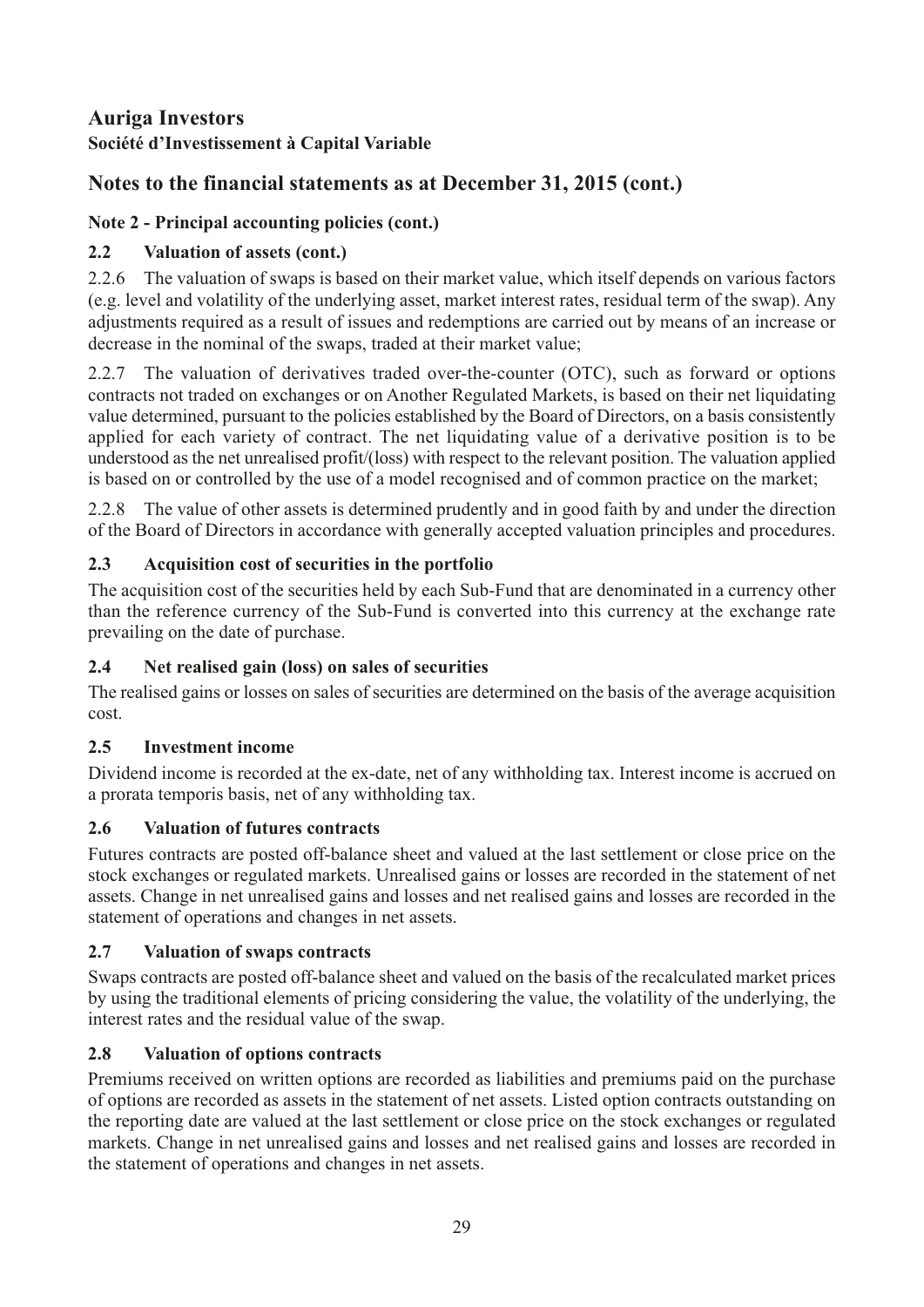# **Auriga Investors**

**Société d'Investissement à Capital Variable** 

# **Notes to the financial statements as at December 31, 2015 (cont.)**

### **Note 2 - Principal accounting policies (cont.)**

### **2.9 Valuation of contract for differences of each Sub-Fund**

Unmatured contracts for difference are valued at valuation date at market prices prevailing at this date and resulting unrealised gains or losses are posted to the statement of operations and changes in net assets under "Change in net unrealised appreciation (depreciation) on contracts for difference". Net realised gains and losses are recorded in the statement of operations and changes in net assets.

### **2.10 Formation expenses**

Formation expenses are amortised on a straight line basis over a period of 5 years.

If the launch of a Sub-Fund occurs after the launch date of the Company, the costs of formation in relation to the launch of the new Sub-Fund is charged to such Sub-Fund alone and may be amortised over a maximum of five years with effect from the Sub-Fund's launch date.

### **2.11 Conversion of foreign currencies**

Cash at banks, other net assets and the valuation of the securities in portfolio expressed in currencies other than the currency of the Sub-Fund are converted into this currency at the exchange rate prevailing on the date of the report.

Income and expenses expressed in currencies other than the currency of the Sub-Fund are converted into this currency at the exchange rate prevailing on the date of the transaction. Exchange gains or losses are recorded in the statement of operations and other changes in net assets.

### **2.12 Consolidation**

The combined financial statements of the Company are expressed in EUR and are equal to the sum of the corresponding captions in the financial statements of each Sub-Fund converted into this currency at the exchange rate prevailing at the date of the report.

### **Note 3 - Management and performance fee ("success fee")**

In remuneration for its management services, the Investment Manager is entitled to receive a management fee from the Sub-Funds, except for the Sub-Fund Auriga Investors - AZ Total Return Fund.

The management fee is based on the net asset value of the shares of the relevant Class and payable quarterly in arrears.

| Sub-Funds                                    | Management fee for each Class of Shares (% p.a) |      |  |  |
|----------------------------------------------|-------------------------------------------------|------|--|--|
|                                              |                                                 | В    |  |  |
| Auriga Investors - M2T Multi-Strategy****    | 2.00                                            | 1.00 |  |  |
| Auriga Investors - M2T Multi-Strategy Plus** | 2.00                                            | 1.00 |  |  |
| Auriga Investors - Montserrat Global Fund    | 2.00                                            | 1.50 |  |  |
| Auriga Investors - Belgravia Lynx            | $1.00*$                                         |      |  |  |
| Auriga Investors - Vitrio Real Return        |                                                 | 0.50 |  |  |
| Auriga Investors - GFE Aequitas Fund         | 1.00                                            |      |  |  |
| Auriga Investors - Global Map Fund***        | 1.80                                            | 0.80 |  |  |

\* To March 12, 2015 : 1.35%, from March 13, 2015 : 1%

\*\* The Sub-Fund has been liquidated on March 9, 2015

\*\*\* The Sub-Fund has been liquidated on November 27, 2015

\*\*\*\* The Sub-Fund has been liquidated on December 28, 2015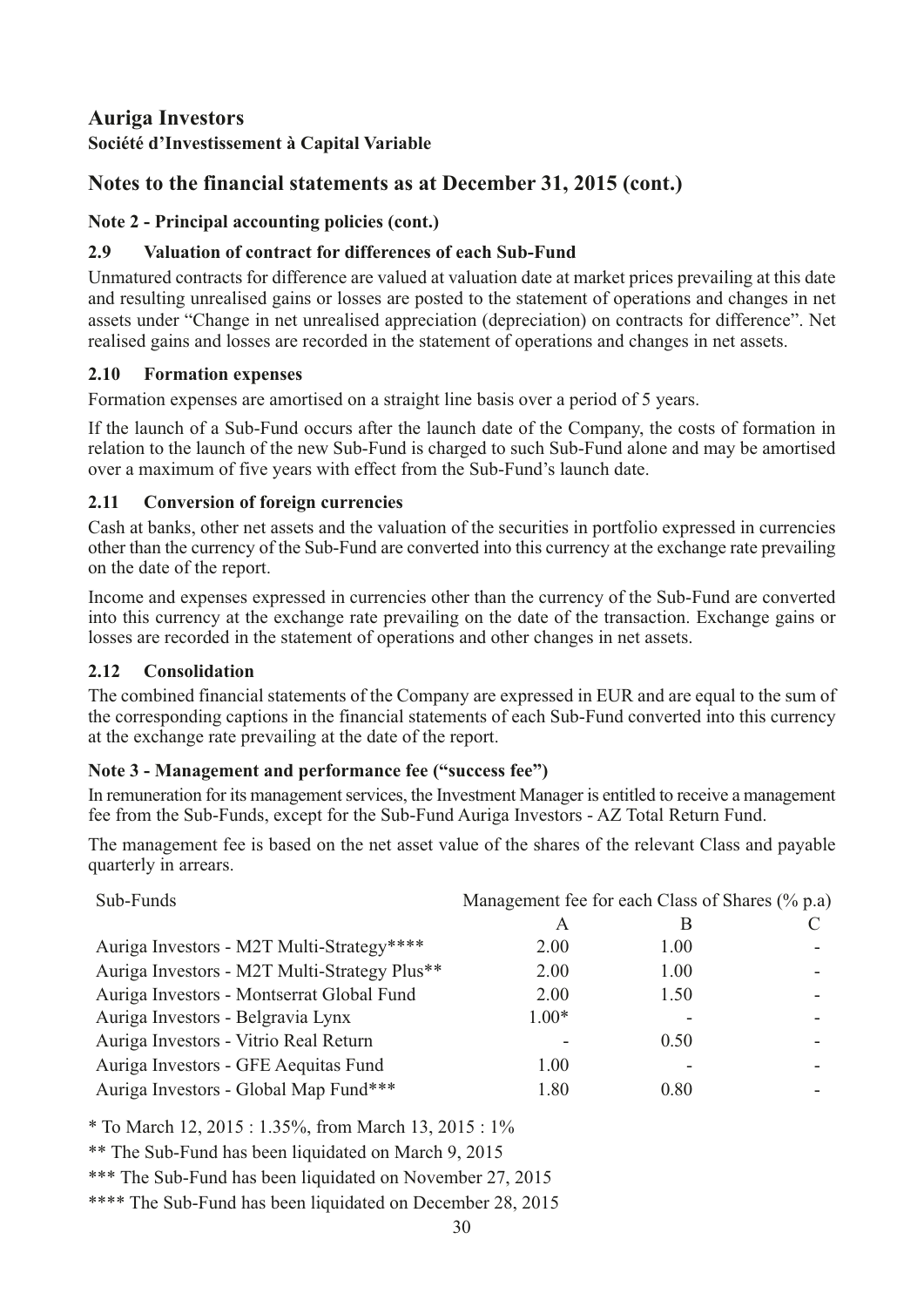# **Notes to the financial statements as at December 31, 2015 (cont.)**

#### **Note 3 - Management and performance fee ("success fee") (cont.)**

Poniente Capital S.R.L. as Investment Adviser is entitled to receive an Asset advisory fee for the Sub-Fund Auriga Investors - AZ Total Return Fund of 1% p.a. for the Class of Share A, and payable quarterly in arrears.

Montserrat Global Advisers, LP has been appointed as sub-investment manager for the Sub-Fund Auriga Investors - Montserrat Global Fund with effect as from August 1st, 2015. The sub-investment manager receives compensation equal to an annual performance fee of 50% of the net profits generated in Portfolio. The above mentioned fees will be calculated and accrued monthly and paid quarterly in arrears by the Investment Manager, based on the average net assets value of the Portfolio.

In addition, the Investment Manager is entitled to receive a performance fee ("success fee"). "Success fee" refers to the percentage of the increase of the net assets attributable to the relevant class above the High Watermark that the Sub-Fund pays to the Investment Manager, as determined at the end of each quarter. The net assets are calculated after deducting all expenses and management fee (but not the "Success Fee") and adapted to take into account the subscriptions and redemptions.

The High Watermark is the higher of the initial issue price per share of the relevant class and the highest net asset value per share of the relevant class at the end of any previous quarter in respect of which a "Success Fee" was charged.

| Sub-Funds                                    | Success fee for each Class of Shares (max % p.a) |       |  |
|----------------------------------------------|--------------------------------------------------|-------|--|
|                                              | A                                                | B     |  |
| Auriga Investors - M2T Multi-Strategy****    | 20.00                                            | 15.00 |  |
| Auriga Investors - M2T Multi-Strategy Plus** | 20.00                                            | 15.00 |  |
| Auriga Investors - Montserrat Global Fund    | 20.00                                            | 15.00 |  |
| Auriga Investors - Belgravia Lynx            | 9.00                                             |       |  |
| Auriga Investors - AZ Total Return Fund      | 10.00                                            |       |  |
| Auriga Investors - Vitrio Real Return        |                                                  | 10.00 |  |
| Auriga Investors - GFE Aequitas Fund         | 10.00                                            |       |  |
| Auriga Investors - Global Map Fund***        | 20.00                                            | 15.00 |  |

\*\* The Sub-Fund has been liquidated on March 9, 2015

\*\*\* The Sub-Fund has been liquidated on November 27, 2015

\*\*\*\* The Sub-Fund has been liquidated on December 28, 2015

As at December 31, 2015 the performance fee amounted to:

| 804 376 USD |
|-------------|
| 420 172 EUR |
| 129 312 EUR |
| 24 529 EUR  |
| 266 884 EUR |
|             |

As from March 1, 2015, the Management Company is entitled to receive a fee (Management Company fee) as determined in the agreement concluded between the Management Company and the Company.

The Management Company Fee is calculated as the maximum of 4/12 bps of the total AuM at month end and 3.000 EUR per Sub-Fund per month.

This fee is recorded in the caption "Investment advisory fees" in the statement of operations and changes in net assets.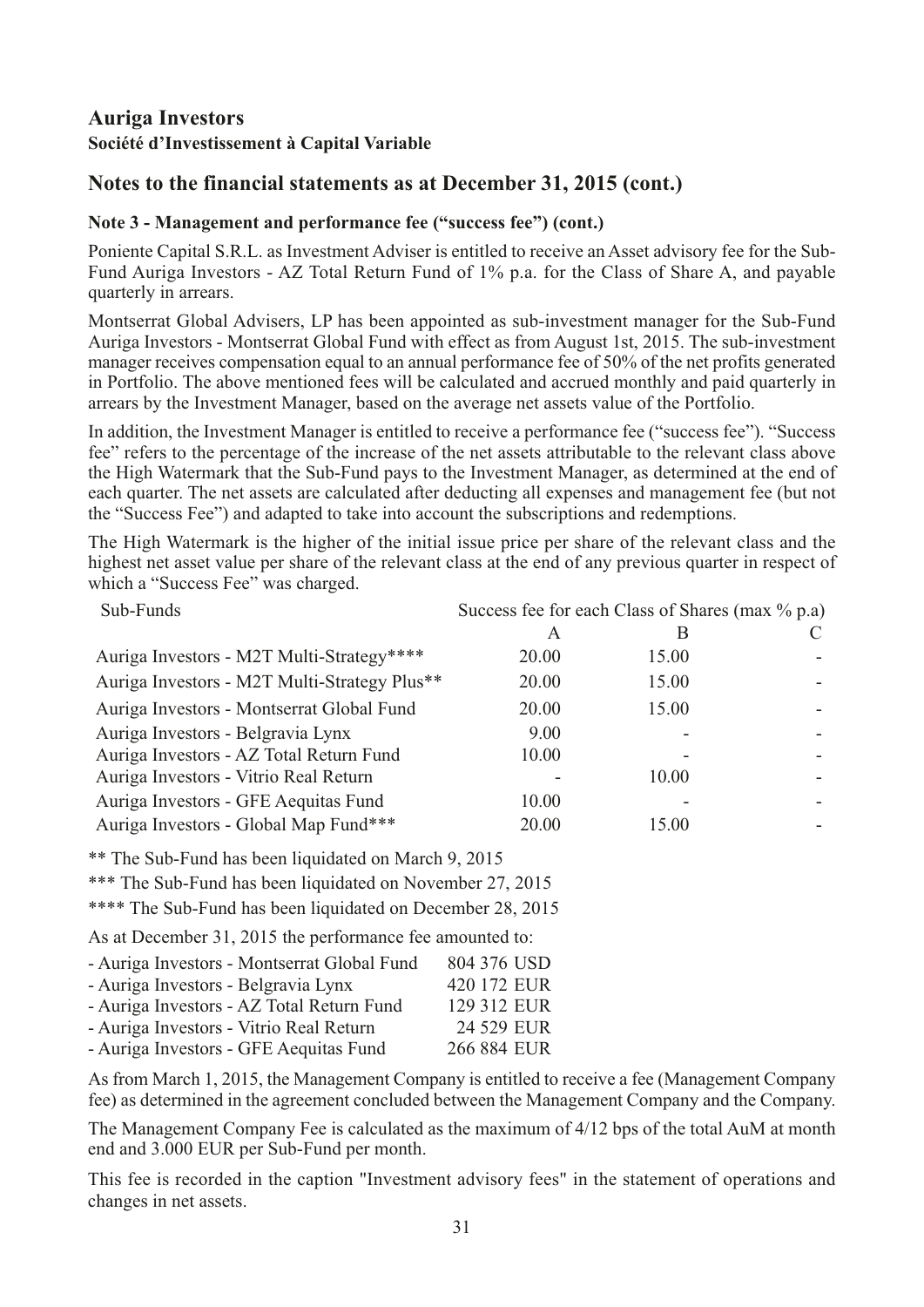# **Auriga Investors**

### **Société d'Investissement à Capital Variable**

## **Notes to the financial statements as at December 31, 2015 (cont.)**

#### **Note 4 - Custody fee, Administration fee and Registrar and Transfer Agent fee**

The Company shall pay the Custodian Bank such fees and commissions as are in accordance with usual practice in Luxembourg and determined in the Custody and Paying Agent Agreement.

The Administrative, Corporate and Domiciliary Agent will receive as remuneration from the Company such fees and commissions as are in accordance with usual practice in Luxembourg and determined in the Administrative, Corporate and Domiciliary Agent Agreement.

In consideration for its services, the Registrar and Transfer Agent will receive as remuneration from the Company such fees and commissions as are in accordance with usual practice in Luxembourg and determined in the Registrar and Transfer Agent Agreement.

#### **Note 5 - Taxation of the Company ("Taxe d'abonnement")**

The Company is governed by Luxembourg law. Pursuant to the legislation and regulations in force, the Company is subject to a subscription tax at an annual rate of 0.05% per year on net assets. This tax is reduced to 0.01% per year in certain cases, such as, for example, in respect of money market funds, or concerning net assets in Sub-Funds and/or share classes restricted to institutional investors, pursuant to Article 174 of the Law of December 17, 2010.

The tax does not apply to the part of assets invested in other Luxembourg undertakings for collective investment, provided that such Luxembourg undertakings for collective investment have already paid themselves the subscription tax. Subject to certain conditions, some Sub-Funds and/or classes of shares reserved for institutional investors may be totally exempt from the subscription tax.

#### **Note 6 - Exchange Rates**

The combined financial statements are kept in EUR. For this purpose, the financial statements of the Sub-Funds are converted into EUR at the foreign exchange rates as of December 31, 2015:

| $1$ EUR $=$ | 1.49305 AUD   | 1 EUR $=$   | 1.08740 CHF |
|-------------|---------------|-------------|-------------|
| $1$ EUR $=$ | 7.46265 DKK   | $1$ EUR $=$ | 0.73705 GBP |
| $1$ EUR $=$ | 130.67645 JPY | $1$ EUR $=$ | 9.61525 NOK |
| $1$ EUR $=$ | 9.15815 SEK   | 1 EUR $=$   | 1.08630 USD |

#### **Note 7 - Unrealised appreciation / (depreciation) on financial futures contracts**

Outstanding Financial Futures Contracts as at December 31, 2015

#### **Auriga Investors - Belgravia Lynx**

| <b>Underlying Currency</b><br>nature | contract Details |               | Market                       | <b>Maturity</b> | Number of<br>contracts<br>bought | Number of<br>contracts<br>sold | Commitment<br><b>EUR</b> | Unrealised<br>gain/(loss)<br><b>EUR</b> |
|--------------------------------------|------------------|---------------|------------------------------|-----------------|----------------------------------|--------------------------------|--------------------------|-----------------------------------------|
| Index                                | EUR              | EURO STOXX 50 | EUREX-<br><b>DEUTSCHLAND</b> | Mar-16          | $\sim$                           | 442                            | 14 506 440               | (259 310)                               |

**14 506 440 (259 310)**

At December 31, 2015, the Sub-Fund has outstanding financial futures contracts resulting in a net unrealised loss of EUR 259 310.

The broker of the financial futures contracts is: ALTURA MARKETS.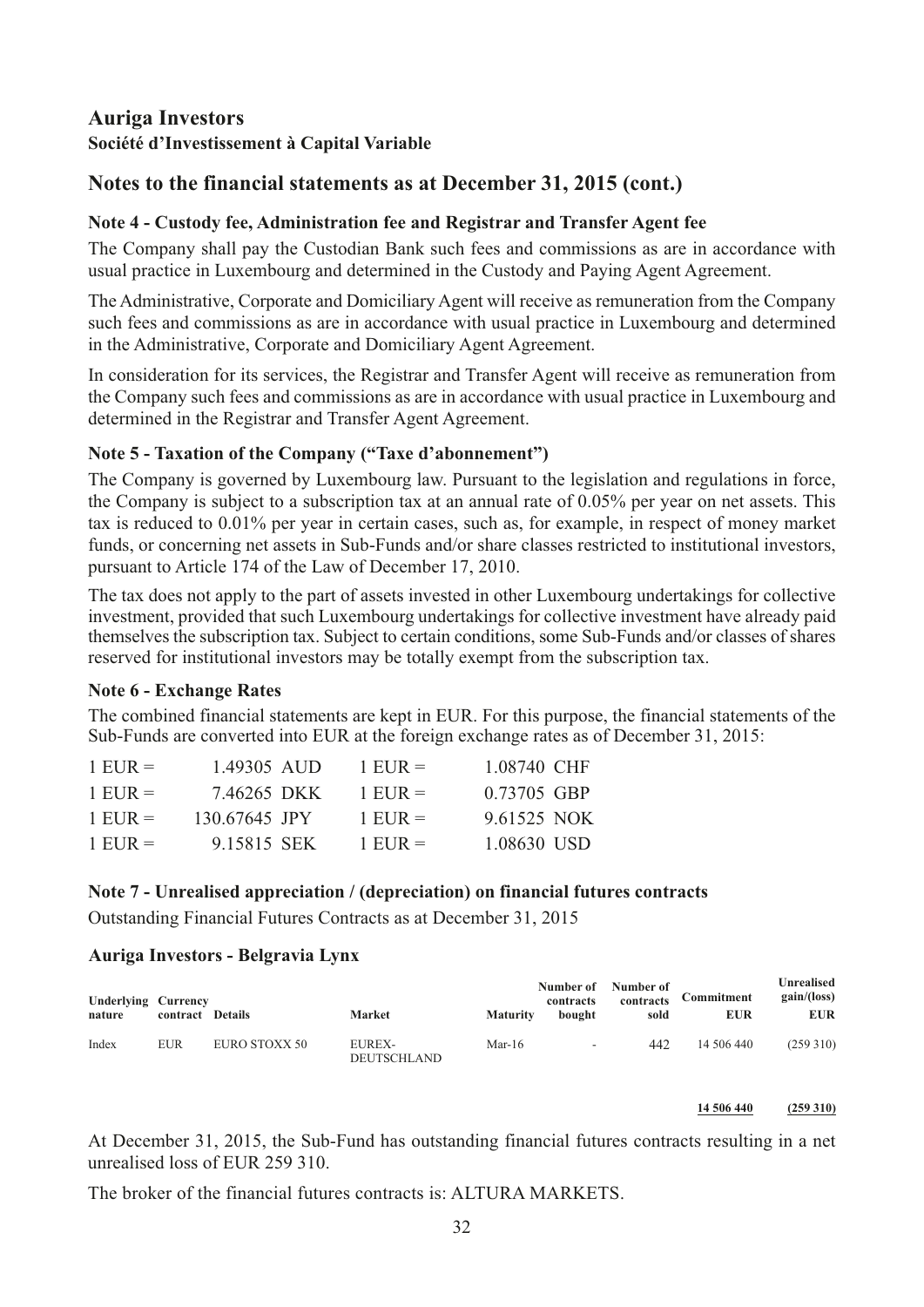### **Notes to the financial statements as at December 31, 2015 (cont.)**

#### **Note 7 - Unrealised appreciation / (depreciation) on financial futures contracts (cont.)**

#### **Auriga Investors - AZ Total Return Fund**

| <b>Underlying Currency</b><br>nature | contract Details |                 | <b>Market</b>                                          | <b>Maturity</b> | Number of<br>contracts<br>bought | Number of<br>contracts<br>sold | Commitment<br><b>EUR</b> | Unrealised<br>gain/(loss)<br><b>EUR</b> |
|--------------------------------------|------------------|-----------------|--------------------------------------------------------|-----------------|----------------------------------|--------------------------------|--------------------------|-----------------------------------------|
| Currency                             | <b>USD</b>       | EURO E-MINI FUT | <b>CHICAGO</b><br><b>MERCANTILE</b><br><b>EXCHANGE</b> | Mar-16          | 23                               | $\overline{\phantom{a}}$       | 1 440 544                | (3838)                                  |
|                                      |                  |                 |                                                        |                 |                                  |                                | 1 440 544                | (3838)                                  |

At December 31, 2015, the Sub-Fund has outstanding financial futures contracts resulting in a net unrealised loss of EUR 3 838.

The broker of the financial futures contracts is: MORGAN STANLEY & CO. INTERNATIONAL plc.

#### **Auriga Investors - Vitrio Real Return**

| <b>Underlying Currency</b><br>nature | contract Details |                | <b>Market</b>                                          | <b>Maturity</b> | Number of<br>contracts<br>bought | Number of<br>contracts<br>sold | Commitment<br><b>EUR</b> | Unrealised<br>gain/(loss)<br><b>EUR</b> |
|--------------------------------------|------------------|----------------|--------------------------------------------------------|-----------------|----------------------------------|--------------------------------|--------------------------|-----------------------------------------|
| Currency                             | <b>USD</b>       | <b>EURO FX</b> | <b>CHICAGO</b><br><b>MERCANTILE</b><br><b>EXCHANGE</b> | Mar- $16$       | 20                               | $\overline{\phantom{0}}$       | 2 505 293                | 54 543                                  |
|                                      |                  |                |                                                        |                 |                                  |                                | 2 505 293                | 54 543                                  |

At December 31, 2015, the Sub-Fund has outstanding financial futures contracts resulting in a net unrealised gain of EUR 54 543.

The broker of the financial futures contracts is: SANTANDER.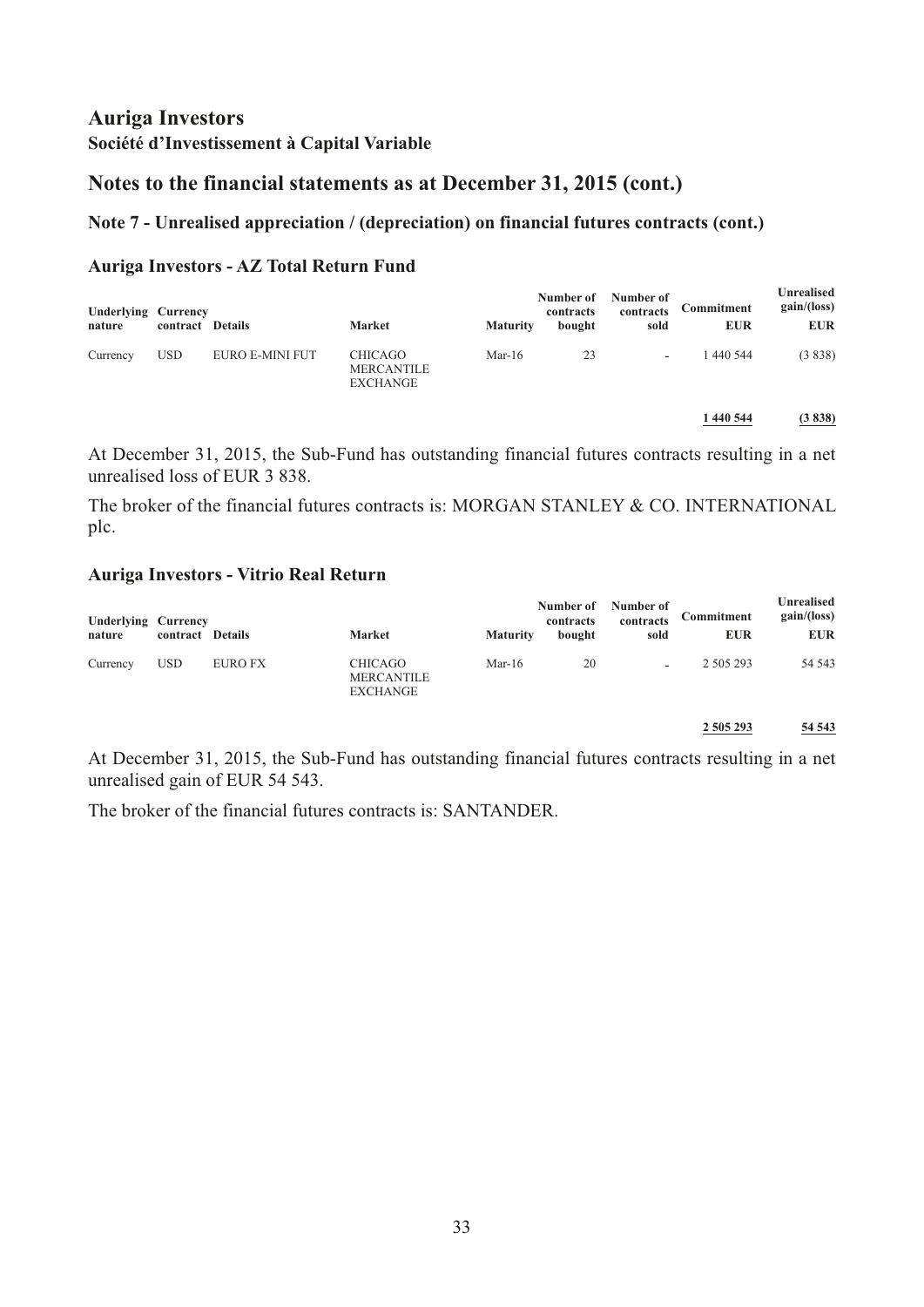### **Notes to the financial statements as at December 31, 2015 (cont.)**

#### **Note 7 - Unrealised appreciation / (depreciation) on financial futures contracts (cont.)**

#### **Auriga Investors - GFE Aequitas Fund**

| Underlying<br>nature | Currency<br>contract Details |                         | <b>Market</b>                                          | <b>Maturity</b> | Number of<br>contracts<br>bought | Number of<br>contracts<br>sold | Commitment<br><b>EUR</b> | <b>Unrealised</b><br>gain/(loss)<br><b>EUR</b> |
|----------------------|------------------------------|-------------------------|--------------------------------------------------------|-----------------|----------------------------------|--------------------------------|--------------------------|------------------------------------------------|
| Currency             | <b>USD</b>                   | <b>EURO FX</b>          | <b>CHICAGO</b><br><b>MERCANTILE</b><br><b>EXCHANGE</b> | Mar- $16$       |                                  | 46                             | 5 762 174                | 41 816                                         |
| Currency             | <b>JPY</b>                   | <b>EURO/JPY CME</b>     | <b>CHICAGO</b><br><b>MERCANTILE</b><br><b>EXCHANGE</b> | $Mar-16$        | 9                                | $\overline{\phantom{a}}$       | 1 124 772                | (20533)                                        |
| Index                | <b>EUR</b>                   | EURO STOXX 50           | <b>EUREX-</b><br><b>DEUTSCHLAND</b>                    | $Mar-16$        | 24                               | $\overline{\phantom{0}}$       | 787 680                  | (2880)                                         |
| Index                | <b>EUR</b>                   | <b>FTSE/MIB IDX FUT</b> | <b>BORSA ITALIANO</b><br>(DEV)                         | $Mar-16$        | 6                                |                                | 643 260                  | 660                                            |
| Index                | <b>USD</b>                   | NASDAO 100 E-MINI       | <b>CHICAGO</b><br><b>MERCANTILE</b><br><b>EXCHANGE</b> | Mar- $16$       | 9                                | $\overline{\phantom{a}}$       | 760 191                  | (11483)                                        |
| Index                | <b>JPY</b>                   | NIKKEI 225 MINI OSE     | <b>TOKYO STOCK</b><br><b>EXCHANGE</b>                  | Mar- $16$       | 348                              | $\overline{\phantom{a}}$       | 5 067 814                | (136 627)                                      |

**14 145 891 (129 047)**

At December 31, 2015, the Sub-Fund has outstanding financial futures contracts resulting in a net unrealised loss of EUR 129 047.

The broker of the financial futures contracts is: SANTANDER.

#### **Note 8 - Options**

Outstanding Options Contracts as at December 31, 2015

#### **Auriga Investors - Montserrat Global Fund**

| Short/<br>Long | Currency   | <b>Description</b>       | Put/<br>Call | Strike | Price Maturity | <b>Quantity</b> | Market<br>value<br><b>USD</b> | Commitment<br><b>USD</b> |
|----------------|------------|--------------------------|--------------|--------|----------------|-----------------|-------------------------------|--------------------------|
| <b>LONG</b>    | <b>USD</b> | <b>CHIMERIX</b>          | <b>CALL</b>  | 40     | $Jan-16$       | 959             | 4 7 9 5                       | ۰.                       |
| <b>LONG</b>    | <b>USD</b> | ELEVEN BIOTHERAPEUTICS   | <b>CALL</b>  | 2.5    | $Jan-16$       | 75              | 9 7 5 0                       | $\overline{\phantom{0}}$ |
| <b>LONG</b>    | <b>USD</b> | PSIVIDA CORP             | <b>CALL</b>  | 5      | $Jan-16$       | 500             | 7 5 0 0                       | ۰.                       |
| <b>LONG</b>    | <b>USD</b> | SAREPTA THERAPEUTICS INC | <b>CALL</b>  | 27     | $Jan-16$       | 198             | 203 940                       |                          |
| <b>SHORT</b>   | <b>USD</b> | THRESHOLD PHARMACE       | <b>CALL</b>  | 10     | Mar-16         | (2 000)         | (88000)                       | 2 000 000                |
|                |            |                          |              |        |                | Total:          | 137985                        | 2 000 000                |

The counterparty of Options Contracts is: MORGAN STANLEY & CO. INTERNATIONAL plc.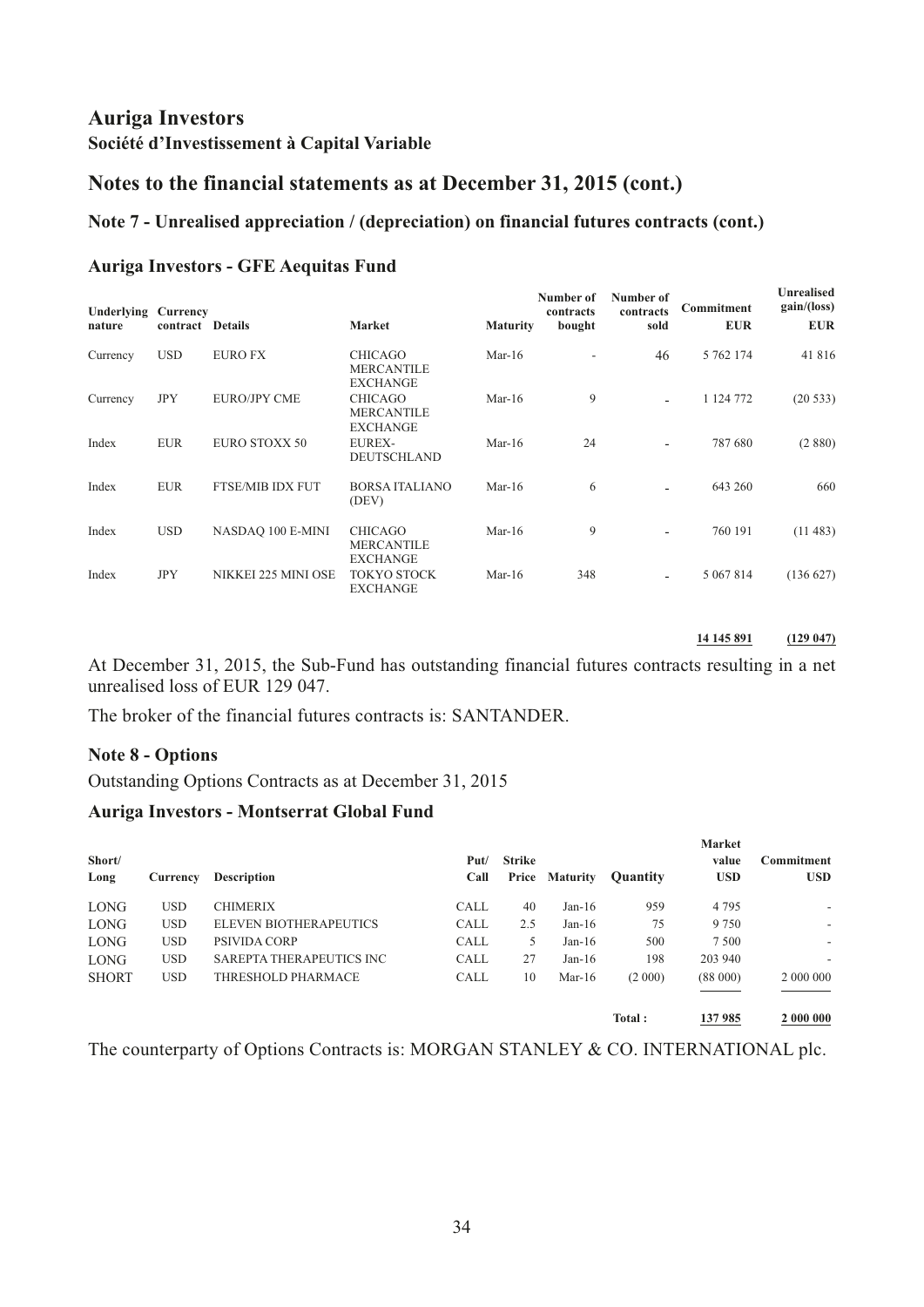# **Notes to the financial statements as at December 31, 2015 (cont.)**

### **Note 8 - Options (cont.)**

### **Auriga Investors - GFE Aequitas Fund**

| Short/<br>Long | Currency   | <b>Description</b>   | Put/<br>Call | Strike  | Price Maturity | <b>Quantity</b> | <b>Market</b><br>value<br><b>EUR</b> | Commitment<br><b>EUR</b> |
|----------------|------------|----------------------|--------------|---------|----------------|-----------------|--------------------------------------|--------------------------|
| <b>LONG</b>    | <b>USD</b> | Call EURO CU         | <b>CALL</b>  | 1.15    | $Jan-16$       | 79              | 455                                  | $\overline{\phantom{a}}$ |
| <b>LONG</b>    | <b>USD</b> | Call EURO CU         | <b>CALL</b>  | 1.15    | $Jan-16$       | 79              | 455                                  | $\overline{\phantom{a}}$ |
| <b>SHORT</b>   | <b>EUR</b> | DJ EURO STOXX 50 EUR | PUT          | 3 2 0 0 | $Jan-16$       | (24)            | (6048)                               | 768 000                  |
| <b>LONG</b>    | <b>EUR</b> | DJ EURO STOXX 50 EUR | <b>CALL</b>  | 3 3 2 5 | $Jan-16$       | 24              | 8639                                 | ۰.                       |
|                |            |                      |              |         |                | Total:          | 3 5 0 1                              | 768 000                  |

The counterparty of Options Contracts is: SANTANDER.

#### **Note 9 - Contracts for difference**

#### **Auriga Investors - Montserrat Global Fund**

| Currency   | Underlying                  | Quantity     | Unrealised appreciation/ |
|------------|-----------------------------|--------------|--------------------------|
|            |                             |              | depreciation in USD      |
| <b>USD</b> | ACCELERON PHARMA INC        | (20 000)     | (29, 400)                |
| <b>USD</b> | <b>AGENUS INC</b>           | (17700)      | 1 0 6 2                  |
| <b>USD</b> | APPLIED GENETIC TECH        | (25000)      | 18 500                   |
| <b>USD</b> | <b>ARATANA THERAPEUTICS</b> | (40000)      | 20 400                   |
| <b>USD</b> | <b>BIND THERAPEUTICS</b>    | (10000)      | 800                      |
| <b>USD</b> | <b>FIVE PRIME THERAPE</b>   | (18072)      | (1084)                   |
| <b>USD</b> | HALOZYME THERAPEUT          | (15000)      | (4350)                   |
| <b>USD</b> | <b>INSMED INC</b>           | (12800)      | (3584)                   |
| <b>USD</b> | <b>OMEROS CORP</b>          | (25000)      | (15000)                  |
| <b>USD</b> | PARATEK PHARMA INC          | (4330)       | (3.508)                  |
| <b>USD</b> | ROCKWELL MEDICAL            | (9500)       | (285)                    |
| <b>USD</b> | <b>SAGE THERAPEUTIC</b>     | (11000)      | 6 600                    |
| <b>USD</b> | <b>TETRAPHASE PHARM</b>     | (60000)      | 15 300                   |
| <b>USD</b> | THERAPEUTICSMD INC          | (50000)      | 26 000                   |
| <b>USD</b> | <b>VITAL THERAPIES</b>      | (5000)       | (6050)                   |
| <b>USD</b> | ZIOPHARM ONCOLOGY           | (1622)       | (373)                    |
| <b>USD</b> | <b>ZOGENIX INC</b>          | (6023)       | (1084)                   |
|            |                             | <b>TOTAL</b> | 23 944                   |

The counterparty of Contracts for Difference is: MORGAN STANLEY & CO. INTERNATIONAL plc.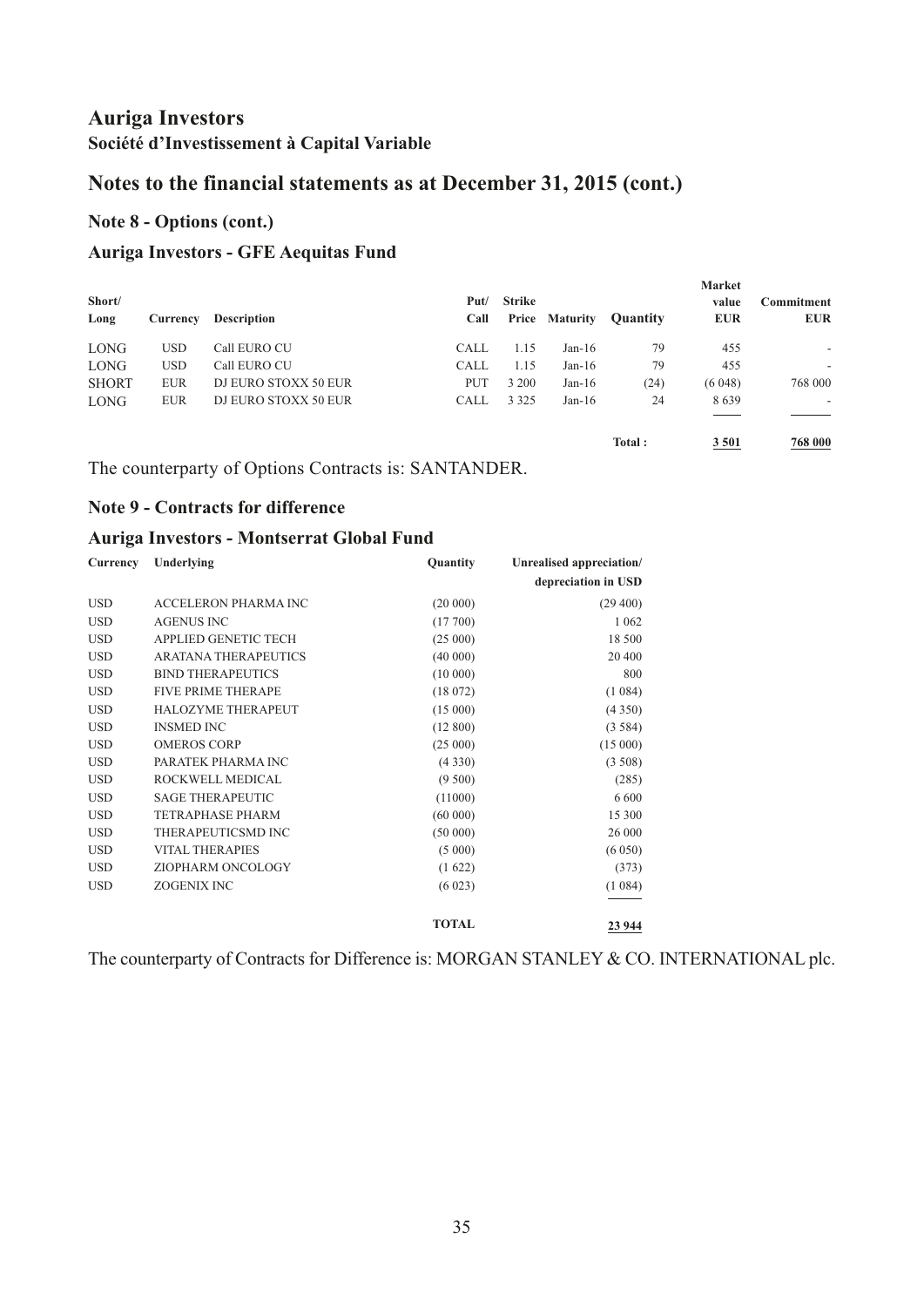# **Notes to the financial statements as at December 31, 2015 (cont.)**

### **Note 9 - Contracts for difference (cont.) Auriga Investors - AZ Total Return Fund**

| Currency   | Underlying                   | Quantity     | Unrealised appreciation/ |
|------------|------------------------------|--------------|--------------------------|
|            |                              |              | depreciation in EUR      |
| <b>EUR</b> | AMADEUS IT HOLDING           | (6000)       | (5340)                   |
| <b>EUR</b> | <b>BANCO POPULAR ESPANOL</b> | (356)        | 71                       |
| <b>EUR</b> | <b>BCO BILBAO VIZCAYA</b>    | (30215)      | 11 844                   |
| <b>EUR</b> | <b>CIE AUTOMOTIVE</b>        | (20 000)     | (13100)                  |
| <b>USD</b> | DELPHI AUTOMOTIVE            | (4000)       | 2983                     |
| <b>EUR</b> | <b>GAS NATURAL</b>           | (15000)      | 8 5 5 0                  |
| <b>USD</b> | <b>INTEL CORP</b>            | (10000)      | 4971                     |
| <b>EUR</b> | <b>INTESA SANPAOLO SPA</b>   | (100000)     | 3 200                    |
| <b>USD</b> | <b>KANSAS CITY</b>           | (3 000)      | (1105)                   |
| <b>USD</b> | LIBERTY GLOBAL PLC           | (6000)       | (10604)                  |
| <b>USD</b> | PHILLIPS VAN HEUSEN          | (3 000)      | (1381)                   |
| <b>USD</b> | <b>SCIENTIFIC GAMES COR</b>  | (45000)      | (3728)                   |
| <b>CHF</b> | THE SWATCH GROUP             | (1 000)      | (5702)                   |
| <b>USD</b> | <b>VF CORP</b>               | (5000)       | 1887                     |
| <b>EUR</b> | <b>VIDRALA</b>               | (8000)       | (14426)                  |
|            |                              | <b>TOTAL</b> | (21880)                  |

The counterparty of Contracts for Difference is: MORGAN STANLEY & CO. INTERNATIONAL plc.

#### **Auriga Investors - Vitrio Real Return**

| Currency   | Underlying                  | Quantity     | Unrealised appreciation/ |
|------------|-----------------------------|--------------|--------------------------|
|            |                             |              | depreciation in EUR      |
| <b>EUR</b> | <b>ANHEUSER-BUSH INBEV</b>  | (3750)       | (68766)                  |
| <b>GBP</b> | <b>ARM HOLDINGS</b>         | (8000)       | (1497)                   |
| <b>GBP</b> | <b>ASHMORE GROUP</b>        | (70000)      | (9592)                   |
| <b>GBP</b> | <b>BODYCOTE PLC</b>         | (21 500)     | 4 7 9 7                  |
| <b>EUR</b> | <b>CASINO GUICHARD</b>      | (1500)       | (1244)                   |
| <b>EUR</b> | <b>COMP DE SAINT GOBAIN</b> | (9 000)      | (38462)                  |
| <b>GBP</b> | <b>COMPUTACENTER PL</b>     | 23 000       | 26 012                   |
| <b>GBP</b> | <b>DIXONS CARPHONE</b>      | (20000)      | (21 204)                 |
| <b>GBP</b> | <b>GALIFORM SHS</b>         | (15000)      | (814)                    |
| <b>GBP</b> | <b>GENEL ENERGY PLC</b>     | (30000)      | 49 762                   |
| <b>USD</b> | <b>IBM CORP</b>             | 2 760        | (55994)                  |
| <b>USD</b> | <b>INTEL CORP</b>           | (3750)       | 659                      |
| <b>GBP</b> | <b>PZ CUSSONS PLC</b>       | (57000)      | 9488                     |
| <b>EUR</b> | <b>RALLYE</b>               | (5000)       | (6633)                   |
| <b>USD</b> | <b>SYSCO CORP</b>           | (3 000)      | (25)                     |
| <b>USD</b> | <b>TELEFONICA ADR</b>       | (18300)      | 66 473                   |
| <b>USD</b> | <b>TWITTER INC</b>          | (1 000)      | 4 2 6 5                  |
| <b>USD</b> | <b>VALE SA - ADR</b>        | (39000)      | (321)                    |
| <b>GBP</b> | <b>WEIR GROUP</b>           | (26100)      | 161 214                  |
|            |                             | <b>TOTAL</b> | 118 118                  |

The counterparty of Contracts for Difference is: MORGAN STANLEY & CO. INTERNATIONAL plc.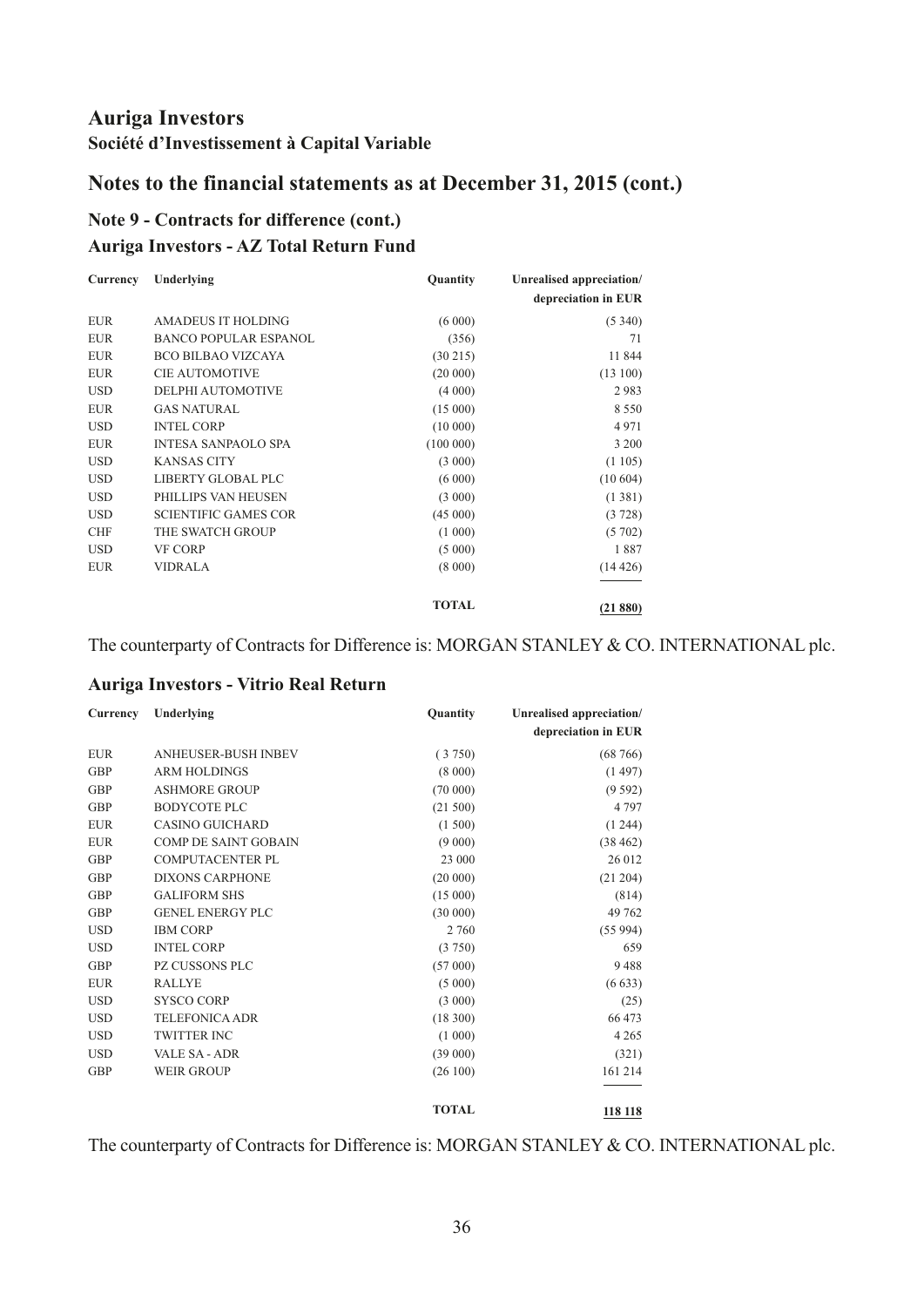# <span id="page-38-0"></span>**(expressed in USD) Schedule of Investments as at December 31, 2015 Auriga Investors - Montserrat Global Fund**

| Nominal |                      |                 |                                   |              |                    |
|---------|----------------------|-----------------|-----------------------------------|--------------|--------------------|
| value/  |                      | Ouotation       |                                   |              |                    |
|         | Quantity Description | <u>Currency</u> | $\frac{\text{Cost}}{\text{Cost}}$ | Market value | $\%$ of net assets |
|         |                      |                 | <b>USD</b>                        | <b>USD</b>   | $\frac{0}{0}$      |
|         |                      |                 |                                   |              |                    |

**Transferable securities and money market instruments admitted to an official exchange listing or dealt in on another regulated market**

#### **Shares**

| <b>Total Shares</b>                                        |                          | 14 021 980         | 15 070 205         | 63.85        |
|------------------------------------------------------------|--------------------------|--------------------|--------------------|--------------|
|                                                            |                          |                    |                    |              |
| 41 600 UNIQURE NV                                          | <b>USD</b>               | 1 049 059          | 688 064            | 2.92         |
| 10 000 TRACON PHARMACEUTICALS INC                          | <b>USD</b>               | 116 626            | 92 400             | 0.39         |
| 10 397 STEMCELLS INC<br>75 000 SYNERGY PHARMACEUTICALS INC | <b>USD</b><br><b>USD</b> | 7 2 9 9<br>504 405 | 4 3 3 0<br>425 250 | 0.02<br>1.80 |
| 10 474 SPARK THERAPEUTICS INC                              | <b>USD</b>               | 602 215            | 474 577            | 2.01         |
| 14 243 SAREPTA THERAPEUTICS INC                            | <b>USD</b>               | 522 087            | 549 495            | 2.33         |
| 137 349 RITTER PHARMACEUTICALS INC                         | <b>USD</b>               | 686 745            | 233 493            | 0.99         |
| 200 RETROPHIN INC - A AII9                                 | <b>USD</b>               | 4 2 6 4            | 3858               | 0.02         |
| 75 000 PERNIX THERAPEUTICS HOLDINGS INC                    | <b>USD</b>               | 606 460            | 221 250            | 0.94         |
| 847 OHR PHARMACEUTICAL INC                                 | <b>USD</b>               | 5 2 6 0            | 5 2 0 1            | 0.02         |
| 256 788 NEPHROGENEX INC                                    | <b>USD</b>               | 283 940            | 410 861            | 1.74         |
| 255 449 MEDICAL TRANSCRIPTION BILLING CORP                 | <b>USD</b>               | 1 261 378          | 306 539            | 1.30         |
| 576 937 MAST THERAPEUTICS INC                              | <b>USD</b>               | 250 697            | 242 660            | 1.03         |
| 36 662 HERON THERAPEUTICS INC                              | <b>USD</b>               | 655 487            | 978 875            | 4.15         |
| 5 100 GW PHARMACEUTICALS PLC                               | <b>USD</b>               | 428 163            | 354 144            | 1.50         |
| 1509 GLOBAL BLOOD THERAPEUTICS INC                         | <b>USD</b>               | 71 313             | 48786              | 0.21         |
| 15 187 FLEXION THERAPEUTICS INC                            | <b>USD</b>               | 314 275            | 292 653            | 1.24         |
| 19 570 EYEGATE PHARMACEUTICALS INC                         | <b>USD</b>               | 166 149            | 53 622             | 0.23         |
| 19 527 ELEVEN BIOTHERAPEUTICS INC - G08588                 | <b>USD</b>               | 145 943            | 58 776             | 0.25         |
| 137 356 COLUCID PHARMACEUTICALS INC                        | <b>USD</b>               | 322 791            | 1 149 670          | 4.87         |
| 296 098 CERULEAN PHARMA INC                                | <b>USD</b>               | 576 588            | 829 074            | 3.51         |
| 15 000 CEMPRA INC                                          | <b>USD</b>               | 392 298            | 466 950            | 1.98         |
| 126 168 BENITEC BIOPHARMA LTD - SP ADR                     | <b>USD</b>               | 241 007            | 502 149            | 2.13         |
| 695 088 BENITEC BIOPHARMA LTD                              | <b>AUD</b>               | 770 786            | 149 189            | 0.63         |
| 33 935 BELLICUM PHARMACEUTICALS INC                        | <b>USD</b>               | 832 495            | 687862             | 2.91         |
| 16 411 ARNO THERAPEUTICS INC                               | <b>USD</b>               | 32 671             | 5 6 6 2            | 0.02         |
| 355 690 ANAVEX LIFE SCIENCES CORP                          | <b>USD</b>               | 695 245            | 1981193            | 8.39         |
| 74 300 AMICUS THERAPEUTICS INC                             | <b>USD</b>               | 267 195            | 720 710            | 3.06         |
| 1 362 205 AMERICAN CARESOURCE HOLDINGS INC                 | <b>USD</b>               | 953 249            | 559866             | 2.37         |
| 298 622 ALCOBRA LTD                                        | <b>USD</b>               | 677 671            | 1 875 346          | 7.94         |
| 10 000 ADVANCED ACCELERATOR APPLICATIONS SA                | <b>USD</b>               | 160 000            | 312 700            | 1.32         |
| 100 000 ACELRX PHARMACEUTICALS INC                         | <b>USD</b>               | 418 219            | 385 000            | 1.63         |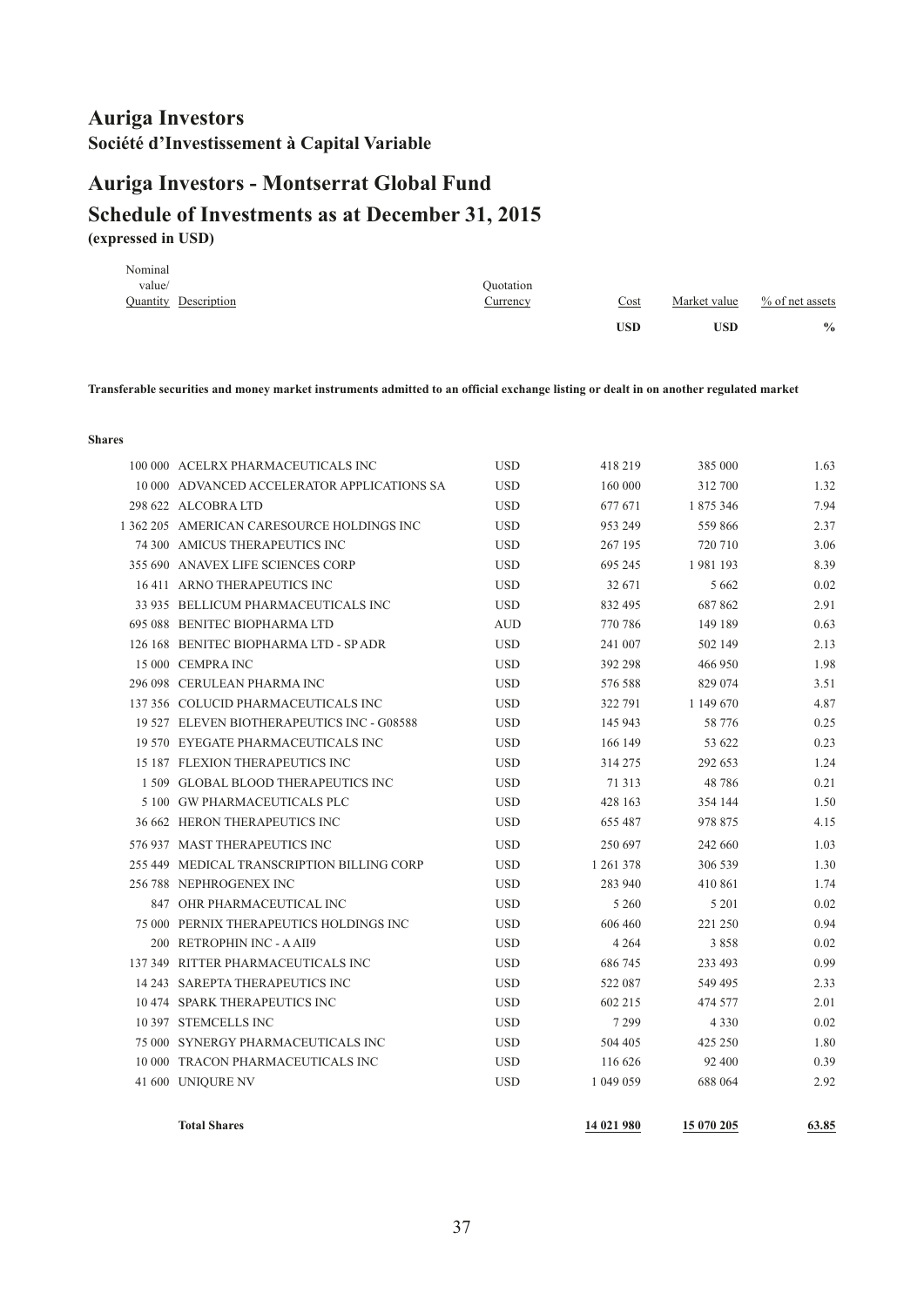# **Auriga Investors - Montserrat Global Fund**

## **Schedule of Investments as at December 31, 2015 (cont.) (expressed in USD)**

|         |                      |           | USD  | USD          | $\frac{0}{0}$      |
|---------|----------------------|-----------|------|--------------|--------------------|
|         | Quantity Description | Currency  | Cost | Market value | $\%$ of net assets |
| value/  |                      | Ouotation |      |              |                    |
| Nominal |                      |           |      |              |                    |

**Transferable securities and money market instruments admitted to an official exchange listing or dealt in on another regulated market (cont.)**

#### **Warrants**

|                               | 20 499 ADVAXIS INC. / ADVAXIS INC - 15/07/2018                                           | <b>USD</b> | 21         | 145 338    | 0.62  |
|-------------------------------|------------------------------------------------------------------------------------------|------------|------------|------------|-------|
|                               | 1 428 571 AMERICAN CARESOURCE HOLDING / AMERICAN<br>CARESOURCE HOLDINGS INC - 12/09/2020 | <b>USD</b> | 142        | 399 999    | 1.70  |
|                               | 520 833 ARNO THERAPEUTICS INC / ARNO THERAPEUTICS<br>$-1$ D $-26/11/2017$                | <b>USD</b> |            | 109 375    | 0.46  |
|                               | 76 000 BENITEC BIOPHA / BENITEC BIOPHARMA LTD -<br>ADR                                   | <b>USD</b> | 760        | 152 000    | 0.64  |
|                               | 116 279 BIOLIFE SOLUTIONS / BIOLIFE                                                      | <b>USD</b> | $\sim$     | 117 442    | 0.50  |
|                               | 60 000 EYEGATE PHARMACEUTICALS INC / EYEGATE<br>PHARMACEUTICALS INC WRT - 31/07/2020     | <b>USD</b> | 600        | 36 000     | 0.15  |
|                               | 325 000 NRX US WARRANT / NEPHROGENEX INC WRT -<br>22/07/2020                             | <b>USD</b> |            | 338 000    | 1.43  |
|                               | 550 000 OPEXA THERAPEUTICS INC / WRT OPEXA<br>THERAPEUTICS INC - 13/03/2018              | <b>USD</b> |            | 44 165     | 0.19  |
|                               | 100 000 OPGEN INC / WRT OPGEN INC - 05/05/2020                                           | <b>USD</b> | 1 0 0 0    | 55 000     | 0.23  |
|                               | 100 000 PLURISTEM THERAPEUTICS INC / PLURISTEM<br>THERAPEUTICS INC - 19/09/2017          | <b>USD</b> |            | 10 000     | 0.04  |
|                               | 1050000 STEMCELLS INC / WRT STEMCELLS INC-<br>24/04/2020                                 | <b>USD</b> |            | 178 500    | 0.76  |
|                               | 175 000 SUNESIS PHARMACEUTICALS INC / SUNESIS<br>PHARMACEUTICALS INC - 31/03/2016        | <b>USD</b> | 215 250    | 18         | 0.00  |
|                               | 273 364 WESTPAC BANKING CORP / WESTPAC BENITEC<br><b>BIOPHARMALTD</b>                    | <b>AUD</b> |            | 11 934     | 0.05  |
|                               | <b>Total Warrants</b>                                                                    |            | 217 773    | 1 597 771  | 6.77  |
| Other transferable securities |                                                                                          |            |            |            |       |
| <b>Shares</b>                 |                                                                                          |            |            |            |       |
|                               | 2 383 072 COLUCID PHARMACEUTICALS INC PFD                                                | <b>USD</b> | 500 000    | 500 000    | 2.12  |
|                               | 130 435 KADMON LLC                                                                       | <b>USD</b> | 1 500 000  | 1 500 003  | 6.36  |
|                               | 73 275 RECRO PHARMA INC                                                                  | <b>USD</b> | 850 000    | 849 990    | 3.60  |
|                               | <b>Total Shares</b>                                                                      |            | 2850000    | 2849993    | 12.08 |
|                               | <b>Total investments</b>                                                                 |            | 17 089 753 | 19 517 969 | 82.70 |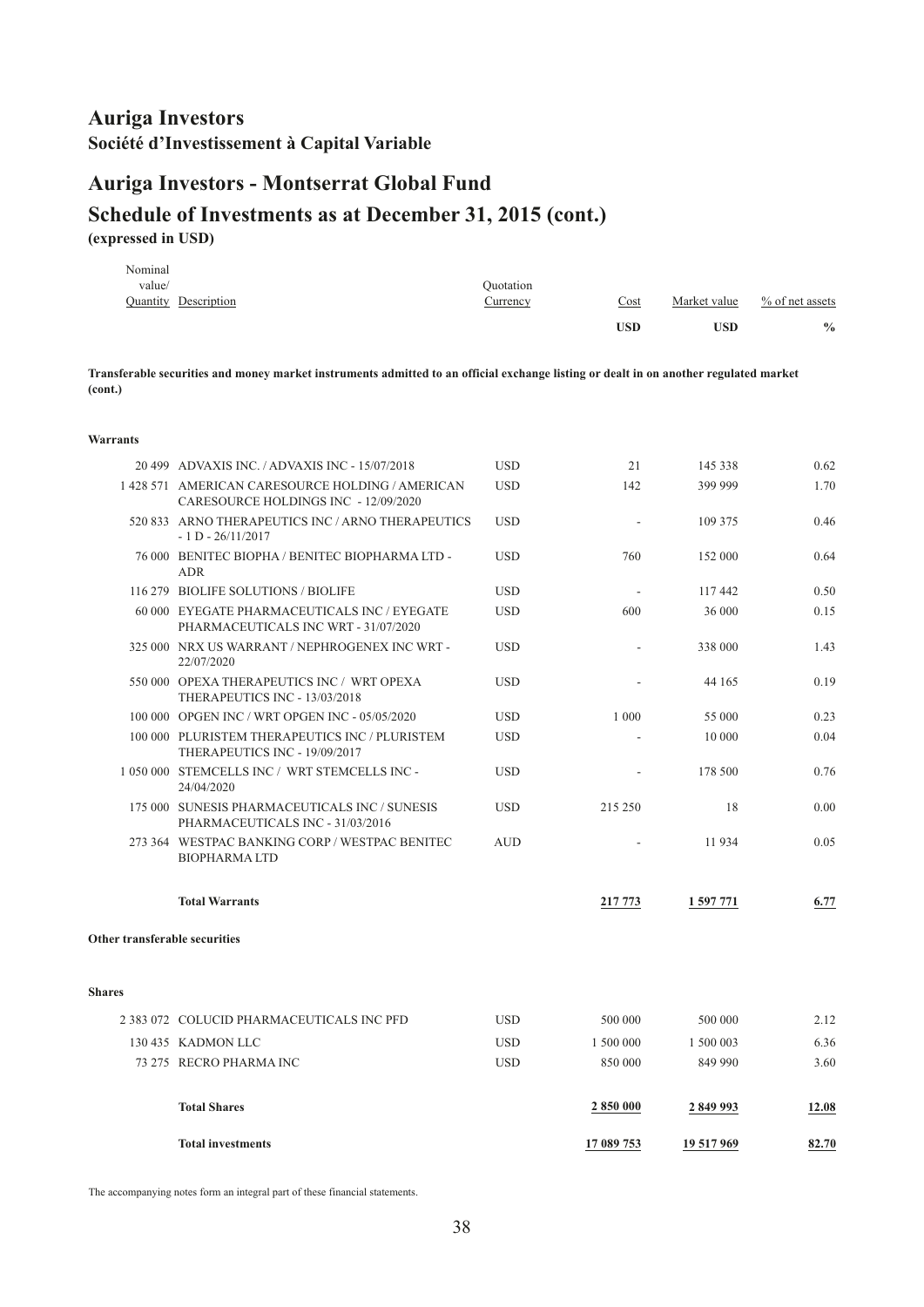# <span id="page-40-0"></span>**Auriga Investors - Montserrat Global Fund**

#### **Economic classification of investments**

**(as a percentage of net assets as at December 31, 2015)**

| Pharmaceuticals and Biotechnology  | 75.34 |
|------------------------------------|-------|
| Health Care Equipment and Services | 4.56  |
| General Industrials                | 1.43  |
| <b>Support Services</b>            | 1.30  |
| <b>Banks</b>                       | 0.05  |
| <b>Financial Services</b>          | 0.02  |
|                                    |       |
|                                    | 82.70 |

 $\frac{0}{0}$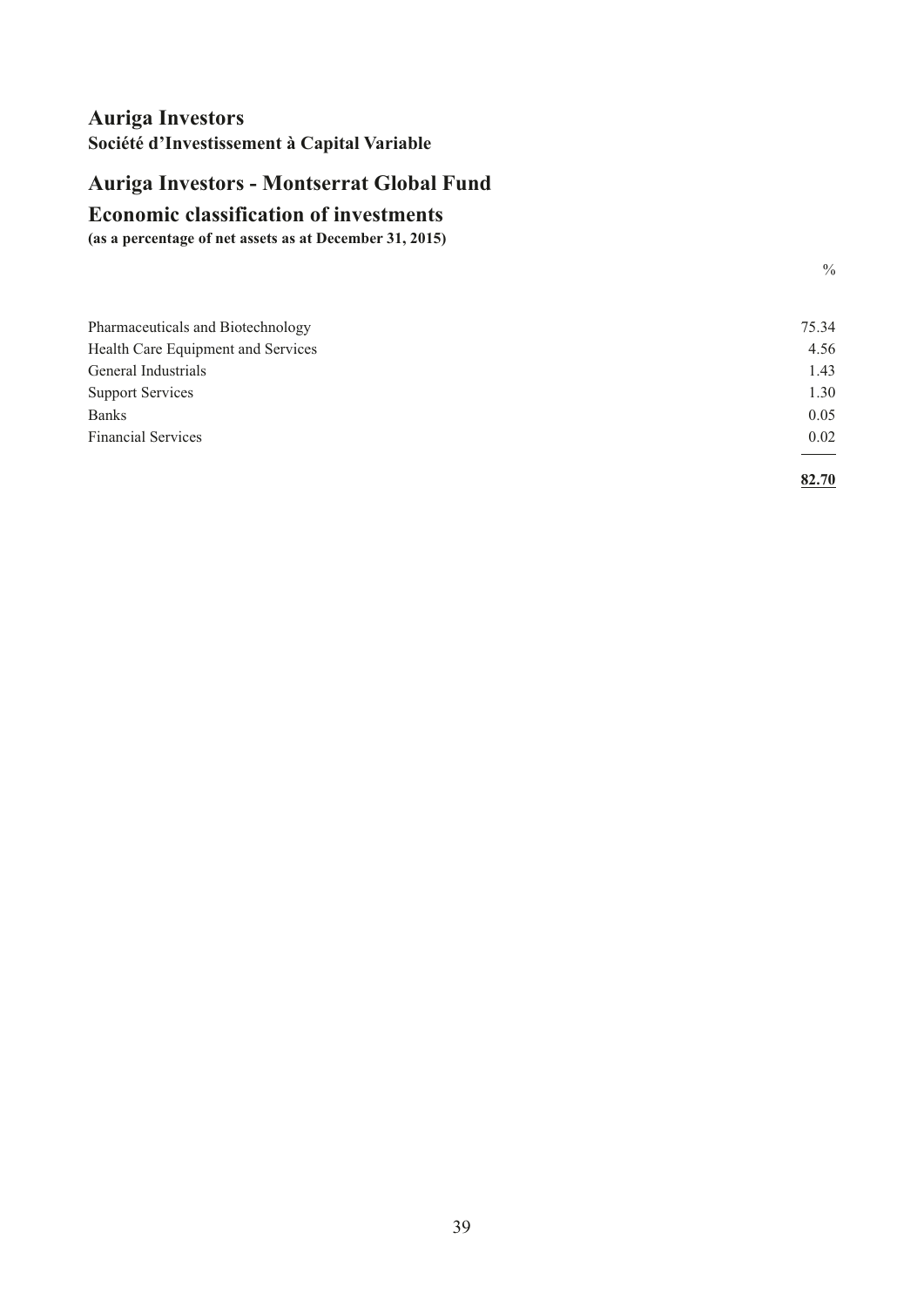# <span id="page-41-0"></span>**Auriga Investors - Montserrat Global Fund**

# **Geographical classification of investments**

**(as a percentage of net assets as at December 31, 2015)**

| I<br>e e<br>× |  |
|---------------|--|
| ×<br>۰.<br>I  |  |

| United States of America | 65.56 |
|--------------------------|-------|
| Israel                   | 7.95  |
| Australia                | 3.45  |
| Netherlands              | 2.92  |
| United Kingdom           | 1.50  |
| France                   | 1.32  |
|                          | _____ |
|                          | 82.70 |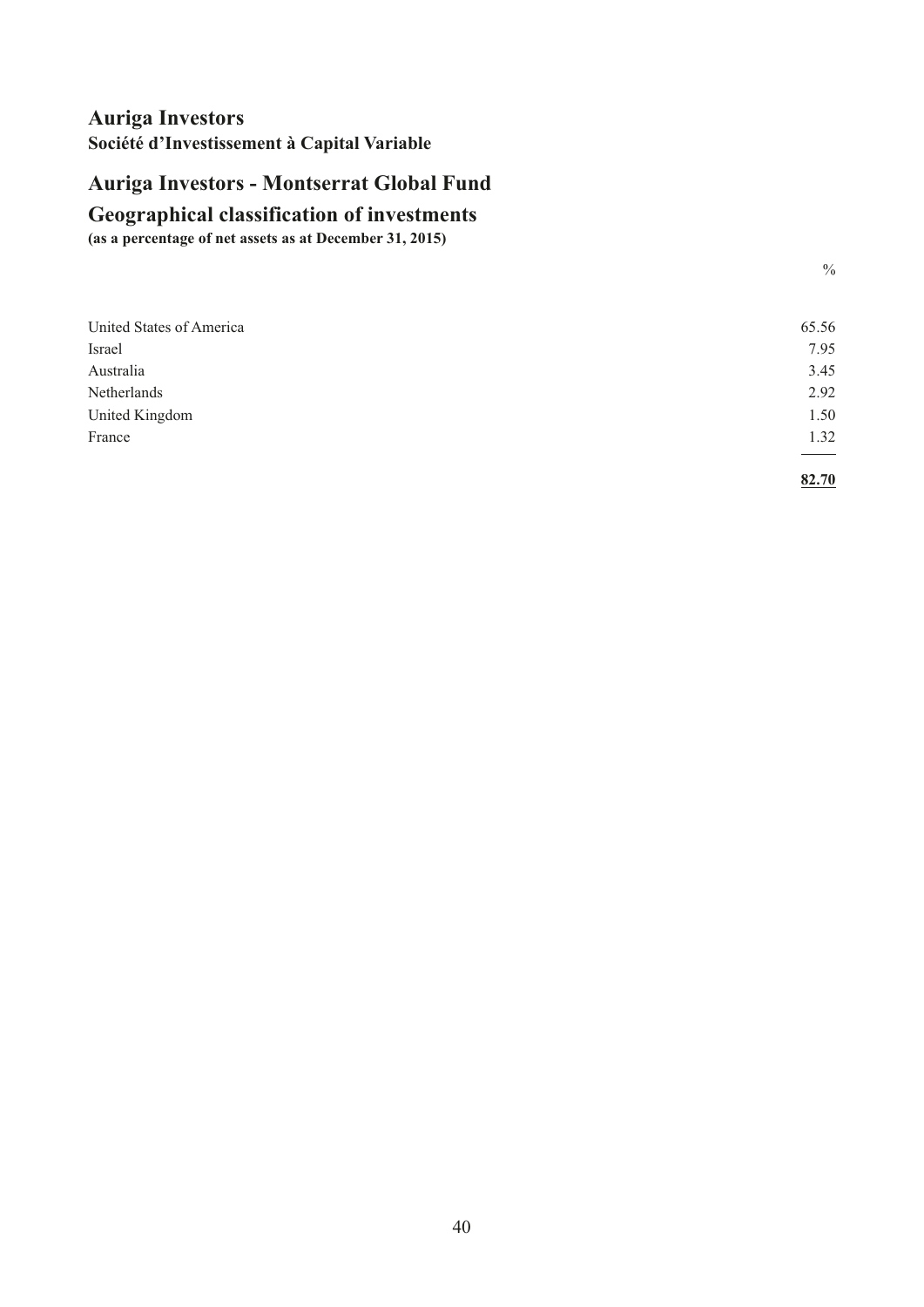# <span id="page-42-0"></span>**Schedule of Investments as at December 31, 2015 Auriga Investors - Belgravia Lynx**

**(expressed in EUR)**

|         |                      |           | <b>EUR</b>                        | <b>EUR</b>   | $\frac{0}{0}$      |
|---------|----------------------|-----------|-----------------------------------|--------------|--------------------|
|         | Quantity Description | Currency  | $\frac{\text{Cost}}{\text{Cost}}$ | Market value | $\%$ of net assets |
| value/  |                      | Quotation |                                   |              |                    |
| Nominal |                      |           |                                   |              |                    |

**Transferable securities and money market instruments admitted to an official exchange listing or dealt in on another regulated market**

**Shares**

| 4 950 AENA SA                                          | <b>EUR</b> | 449 104   | 521 730   | 0.82 |
|--------------------------------------------------------|------------|-----------|-----------|------|
| 22 150 AURUBIS AG                                      | <b>EUR</b> | 1 189 006 | 1 040 495 | 1.63 |
| 22 600 BONDUELLE SCA                                   | <b>EUR</b> | 524 312   | 520 704   | 0.82 |
| 1400 COMPUGROUP MEDICAL AG                             | <b>EUR</b> | 38 611    | 47 320    | 0.07 |
| 63 300 COVESTRO AG                                     | <b>EUR</b> | 1 718 327 | 2 129 095 | 3.33 |
| 202 500 ENCE ENERGIA Y CELULOSA SA                     | <b>EUR</b> | 638 299   | 707 738   | 1.11 |
| 63 900 EUROPCAR GROUPE SA                              | <b>EUR</b> | 753 331   | 777 344   | 1.22 |
| 10 800 FRESENIUS SE & CO KGAA                          | <b>EUR</b> | 603 528   | 712 476   | 1.12 |
| 151 900 GREENCORE GROUP PLC                            | <b>GBP</b> | 658 928   | 730 184   | 1.15 |
| 462 000 HAYS PLC                                       | <b>GBP</b> | 875 439   | 914 535   | 1.44 |
| 103 200 HELLENIC TELECOMMUNICATIONS<br>ORGANIZATION SA | <b>EUR</b> | 871 478   | 953 568   | 1.50 |
| 77 714 INDRA SISTEMAS SA                               | <b>EUR</b> | 762 736   | 673 703   | 1.06 |
| 58 900 INFINEON TECHNOLOGIES AG - REG                  | <b>EUR</b> | 651 565   | 795 445   | 1.25 |
| 316 700 INTESA SANPAOLO SPA                            | <b>EUR</b> | 998 530   | 977 970   | 1.54 |
| 11 300 ION BEAM APPLICATIONS                           | <b>EUR</b> | 254 710   | 383 070   | 0.60 |
| 928 600 IRISH RESIDENTIAL PROPERTIES REIT PLC          | <b>EUR</b> | 1 020 764 | 1 086 462 | 1.71 |
| 77 900 JUMBO SA                                        | <b>EUR</b> | 666 825   | 755 630   | 1.19 |
| 42 400 KONINKLIJKE AHOLD NV                            | <b>EUR</b> | 757 597   | 825 740   | 1.30 |
| 50 000 KORIAN SA                                       | <b>EUR</b> | 1 581 333 | 1 684 000 | 2.63 |
| 15 450 LENZING AG                                      | <b>EUR</b> | 1 137 765 | 1 074 547 | 1.69 |
| 82 300 MARINE HARVEST ASA                              | <b>NOK</b> | 884 930   | 1 023 695 | 1.61 |
| 25 900 ONTEX GROUP NV                                  | <b>EUR</b> | 730 838   | 848 484   | 1.33 |
| 150 600 OPAP SA                                        | <b>EUR</b> | 1 133 685 | 1 219 860 | 1.92 |
| 31 700 ORANGE SA                                       | <b>EUR</b> | 458 109   | 490 875   | 0.77 |
| 46 200 PANDOX AB                                       | <b>SEK</b> | 581 593   | 786 467   | 1.24 |
| 145 600 POSTE ITALIANE                                 | <b>EUR</b> | 997 041   | 1 033 760 | 1.62 |
| 91 800 REFRESCO GERBER NV                              | <b>EUR</b> | 1 341 019 | 1 455 948 | 2.29 |
| 32 300 SAFT GROUPE SA                                  | <b>EUR</b> | 1 051 047 | 907 307   | 1.43 |
| 97 900 SCANDIC HOTELS GROUP AB                         | <b>SEK</b> | 689 569   | 721 570   | 1.13 |
| 85 800 SLM SOLUTIONS GROUP AG                          | <b>EUR</b> | 1 350 919 | 1 630 200 | 2.56 |
| 14 600 SMA SOLAR TECHNOLOGY AG                         | <b>EUR</b> | 401 944   | 755 112   | 1.19 |
| 64 200 SOLARWORLD AG                                   | <b>EUR</b> | 933 315   | 585 953   | 0.92 |
| 42 660 800 SONAE INDUSTRIA SGPS SA                     | <b>EUR</b> | 352 262   | 341 286   | 0.54 |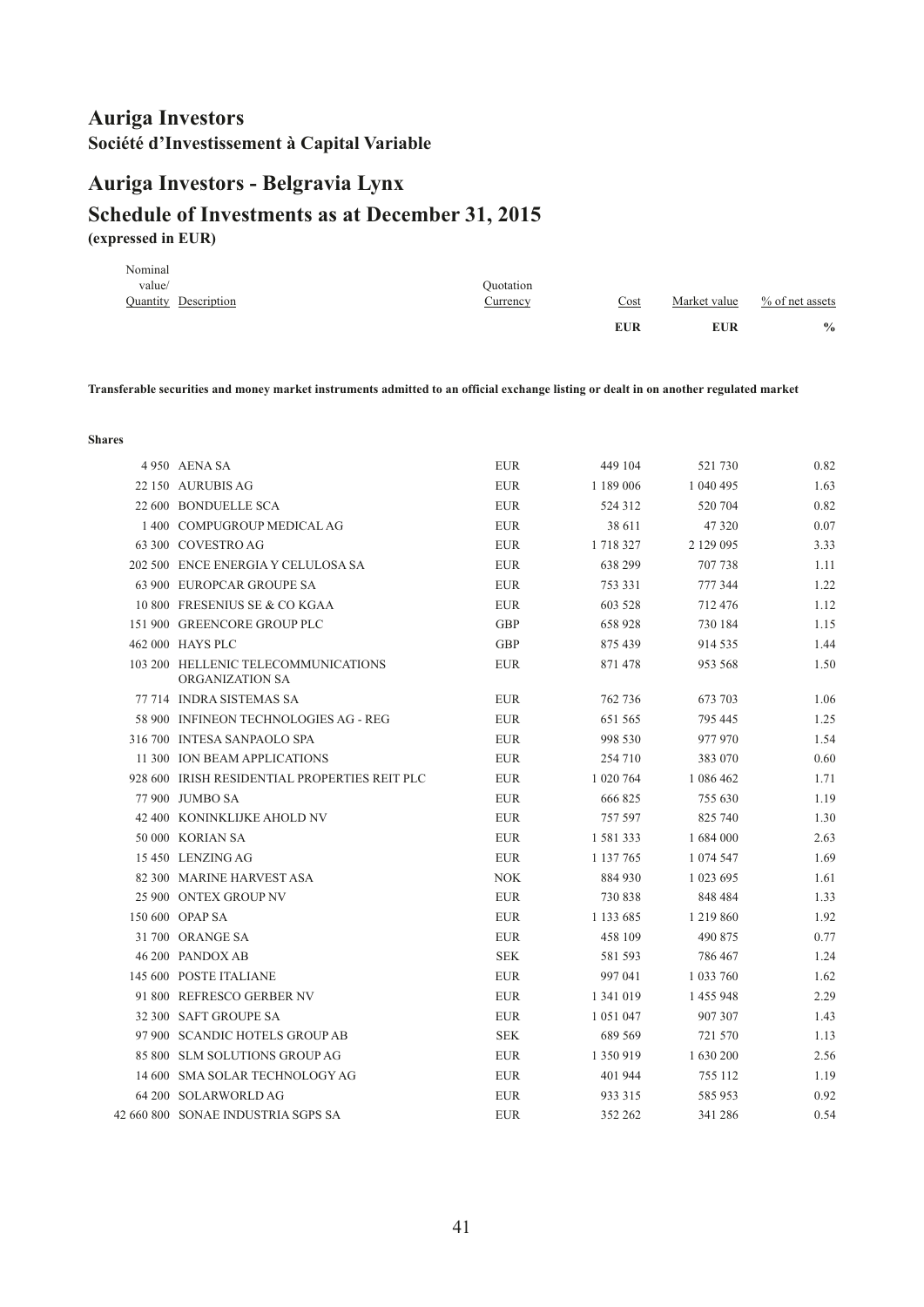# **Auriga Investors - Belgravia Lynx**

### **Schedule of Investments as at December 31, 2015 (cont.) (expressed in EUR)**

|                    | <b>Total investments</b>                                                                                                              |            | 37 431 144    | 40 311 470   | 63.31             |
|--------------------|---------------------------------------------------------------------------------------------------------------------------------------|------------|---------------|--------------|-------------------|
|                    | <b>Total Supranationals, Governments and Local Public</b><br><b>Authorities, Debt Instruments</b>                                     |            | 4 001 335     | 4 001 430    | 6.28              |
|                    | 2 000 000 SPAIN LETRAS DEL TESORO 0% 17/06/2016                                                                                       | <b>EUR</b> | 2 000 610     | 2 000 560    | 3.14              |
|                    | 1 000 000 SPAIN LETRAS DEL TESORO 0% 13/05/2016                                                                                       | <b>EUR</b> | 1 000 390     | 1 000 360    | 1.57              |
|                    | 1 000 000 SPAIN LETRAS DEL TESORO 0% 08/04/2016                                                                                       | <b>EUR</b> | 1 000 335     | 1 000 510    | 1.57              |
| <b>Instruments</b> | Supranationals, Governments and Local Public Authorities, Debt                                                                        |            |               |              |                   |
|                    | <b>Total Shares</b>                                                                                                                   |            | 33 429 809    | 36 310 040   | 57.03             |
|                    | 31 700 WPP PLC                                                                                                                        | <b>GBP</b> | 643 628       | 672 235      | 1.06              |
|                    | 61 400 WINDELN.DE AG                                                                                                                  | <b>EUR</b> | 687 133       | 650 840      | 1.02              |
|                    | 164 500 WESSANEN                                                                                                                      | <b>EUR</b> | 1 0 3 6 8 2 0 | 1 538 075    | 2.42              |
|                    | 5 700 VAN DE VELDE NV                                                                                                                 | EUR        | 299 498       | 357 675      | 0.56              |
|                    | 127 900 TORM A/S                                                                                                                      | <b>DKK</b> | 1 690 602     | 1 671 021    | 2.62              |
|                    | 120 200 TOMTOM NV                                                                                                                     | <b>EUR</b> | 1 100 884     | 1 394 921    | 2.19              |
| Shares (cont.)     | 33 200 TESSENDERLO CHEMIE NV                                                                                                          | <b>EUR</b> | 912785        | 913 000      | 1.43              |
|                    |                                                                                                                                       |            |               |              |                   |
| (cont.)            | Transferable securities and money market instruments admitted to an official exchange listing or dealt in on another regulated market |            |               |              |                   |
|                    |                                                                                                                                       |            | <b>EUR</b>    | <b>EUR</b>   | $\frac{0}{0}$     |
|                    | Quantity Description                                                                                                                  | Currency   | Cost          | Market value | $%$ of net assets |
| value/             |                                                                                                                                       | Quotation  |               |              |                   |
| Nominal            |                                                                                                                                       |            |               |              |                   |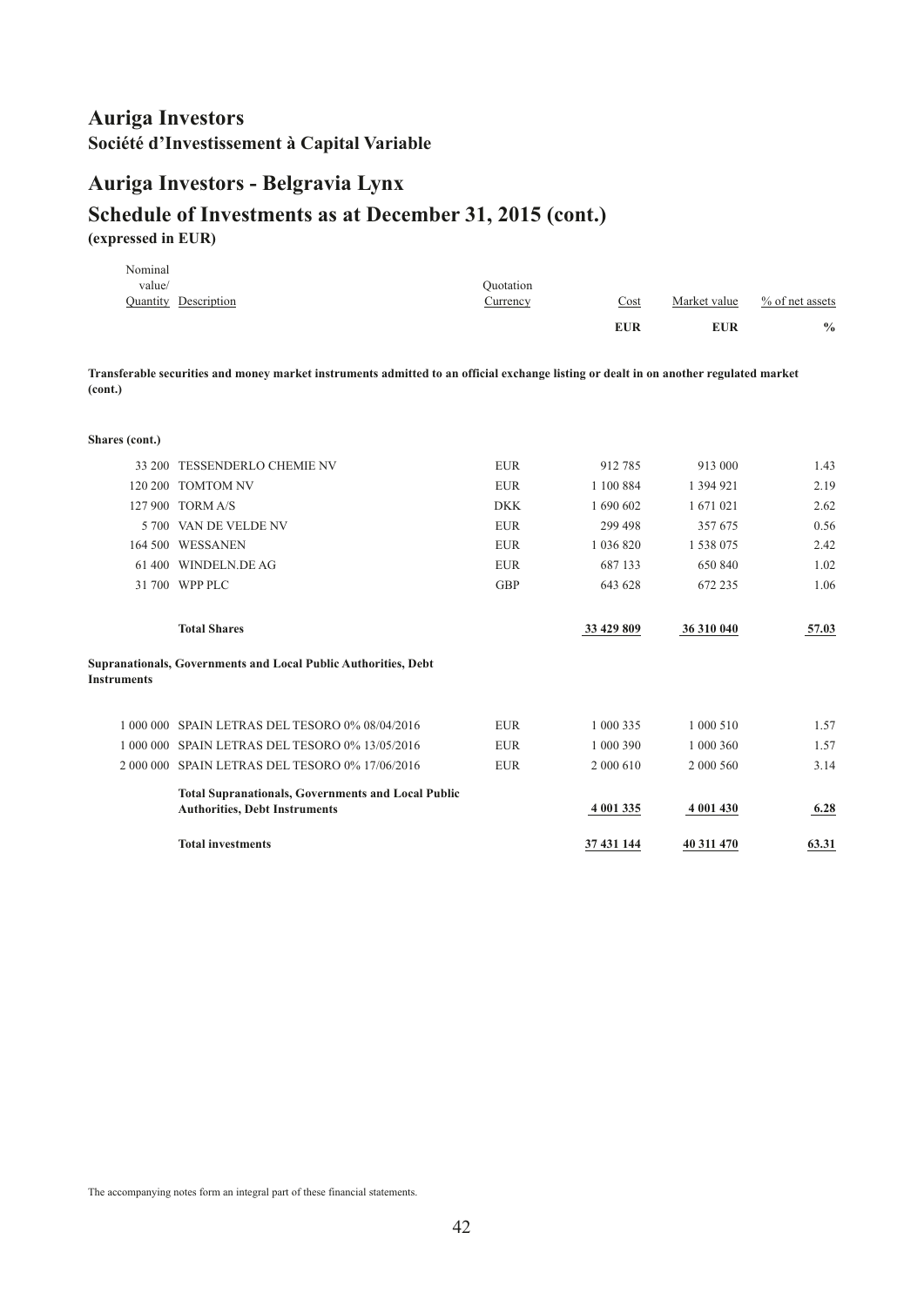# <span id="page-44-0"></span>**Economic classification of investments Auriga Investors - Belgravia Lynx**

**(as a percentage of net assets as at December 31, 2015)**

| Chemicals                            | 6.46   |
|--------------------------------------|--------|
| Governments                          | 6.28   |
| Food Producers                       | 5.16   |
| Health Care Equipment and Services   | 4.36   |
| Travel, Leisure and Catering         | 4.27   |
| Electronic and Electrical Equipment  | 3.99   |
| <b>Industrial Transportation</b>     | 3.44   |
| Technology Hardware and Equipment    | 3.44   |
| <b>Alternative Energy</b>            | 3.22   |
| Beverages                            | 2.29   |
| <b>Fixed Line Telecommunications</b> | 2.27   |
| Food and Drug Retailers              | 2.11   |
| Personal Goods                       | 1.89   |
| <b>Real Estate Investment Trusts</b> | 1.71   |
| Industrial Metals and Mining         | 1.63   |
| Life Insurance                       | 1.63   |
| <b>Banks</b>                         | 1.54   |
| <b>Support Services</b>              | 1.44   |
| Real Estate Investment and Services  | 1.24   |
| Leisure Goods                        | 1.19   |
| Software and Computer Services       | 1.13   |
| Media                                | 1.06   |
| <b>General Retailers</b>             | 1.02   |
| <b>Construction and Materials</b>    | 0.54   |
|                                      | (2.21) |

**63.31**

 $\frac{0}{0}$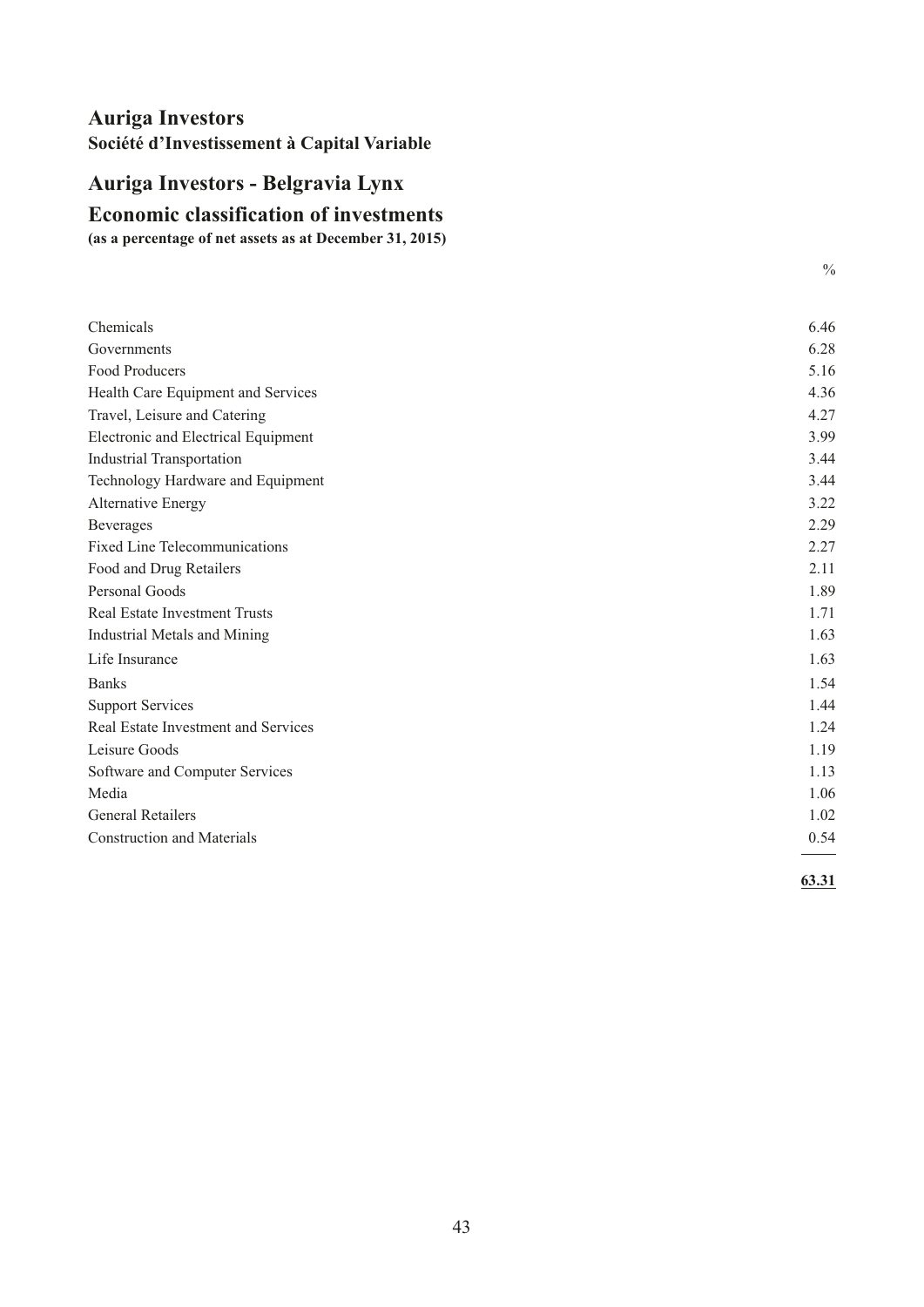# <span id="page-45-0"></span>**Auriga Investors - Belgravia Lynx**

# **Geographical classification of investments**

**(as a percentage of net assets as at December 31, 2015)**

| I<br>e e          |
|-------------------|
| i<br>×<br>۰.<br>I |

| Germany                  | 10.54 |
|--------------------------|-------|
| Spain                    | 9.27  |
| Netherlands              | 8.19  |
| France                   | 6.88  |
| Greece                   | 4.60  |
| Belgium                  | 3.93  |
| Italy                    | 3.16  |
| Ireland                  | 2.85  |
| Denmark                  | 2.62  |
| United States of America | 2.56  |
| Sweden                   | 2.37  |
| Austria                  | 1.69  |
| Norway                   | 1.61  |
| United Kingdom           | 1.44  |
| Jersey                   | 1.06  |
| Portugal                 | 0.54  |
|                          |       |

**63.31**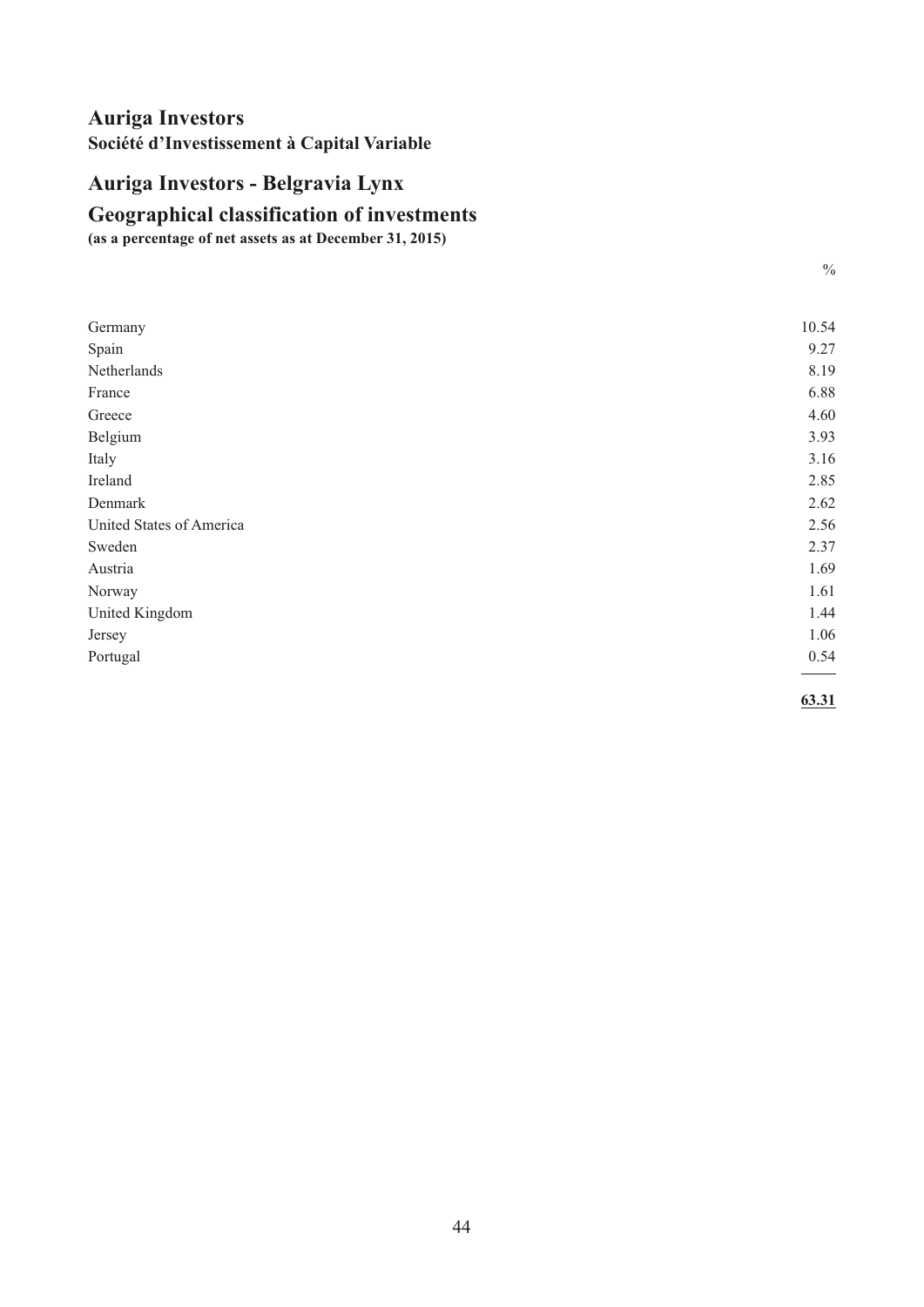# <span id="page-46-0"></span>**Auriga Investors - AZ Total Return Fund**

# **(expressed in EUR) Schedule of Investments as at December 31, 2015**

| Quotation<br>Quantity Description<br>Currency | Cost | Market value | $\%$ of net assets |
|-----------------------------------------------|------|--------------|--------------------|
|                                               |      |              |                    |

**Transferable securities and money market instruments admitted to an official exchange listing or dealt in on another regulated market**

| <b>Bonds</b>  |                                                                        |            |           |         |       |
|---------------|------------------------------------------------------------------------|------------|-----------|---------|-------|
|               | 450 000 FOMENTO DE CONSTRUCCIONES Y CONTRATAS<br>SA 6.5% CV 30/10/2020 | <b>EUR</b> | 452 000   | 426 690 | 2.26  |
|               | <b>Total Bonds</b>                                                     |            | 452 000   | 426 690 | 2.26  |
| <b>Shares</b> |                                                                        |            |           |         |       |
|               | 30 000 ABENGOA YIELD PLC                                               | <b>USD</b> | 398 542   | 532 726 | 2.82  |
|               | 5 000 AENA SA                                                          | <b>EUR</b> | 453 921   | 527 000 | 2.79  |
|               | 1 000 ALLERGAN PLC                                                     | <b>USD</b> | 290 572   | 287 674 | 1.52  |
|               | 25 000 CELLNEX TELECOM SAU                                             | <b>EUR</b> | 388 448   | 431 000 | 2.28  |
|               | 5 000 CHENIERE ENERGY INC                                              | <b>USD</b> | 232 190   | 171454  | 0.91  |
|               | 12 000 CRITEO SA                                                       | <b>USD</b> | 464 818   | 437 448 | 2.32  |
|               | 15 000 ELIS SA                                                         | <b>EUR</b> | 272 985   | 228 750 | 1.21  |
|               | 235 000 ENCE ENERGIA Y CELULOSA SA                                     | <b>EUR</b> | 475 372   | 821 325 | 4.34  |
|               | 42 780 FLUIDRA SA                                                      | <b>EUR</b> | 134 769   | 133 901 | 0.71  |
|               | 87 556 HELLENIC PETROLEUM SA                                           | <b>EUR</b> | 446 269   | 353 726 | 1.87  |
|               | 40 000 HELLENIC TELECOMMUNICATIONS<br>ORGANIZATION SA                  | <b>EUR</b> | 323 349   | 369 600 | 1.96  |
|               | 32 000 LABORATORIOS FARMACEUTICOS ROVI SA                              | <b>EUR</b> | 452 407   | 462 080 | 2.45  |
|               | 70 832 MERLIN PROPERTIES SOCIMI SA                                     | <b>EUR</b> | 644 951   | 817755  | 4.32  |
|               | 5 535 MGI COUTIER                                                      | <b>EUR</b> | 78 690    | 104 612 | 0.55  |
|               | 8 000 MICHAEL KORS HOLDINGS LTD                                        | <b>USD</b> | 310 253   | 295 020 | 1.56  |
|               | 25 000 MONCLER SPA                                                     | <b>EUR</b> | 284 794   | 323 000 | 1.71  |
|               | 65 000 OPAP SA                                                         | <b>EUR</b> | 528 519   | 526 500 | 2.79  |
|               | 22 000 OWENS-ILLINOIS INC                                              | <b>USD</b> | 490 546   | 352 794 | 1.87  |
|               | 2 000 RALPH LAUREN CORP - A                                            | <b>USD</b> | 233 651   | 205 247 | 1.09  |
|               | 50 000 SAETA YIELD SA                                                  | <b>EUR</b> | 503 958   | 430 000 | 2.28  |
|               | 55 000 TALGO SA                                                        | <b>EUR</b> | 305 638   | 313 225 | 1.66  |
|               | 400 000 TELECOM ITALIA SPA                                             | <b>EUR</b> | 462 080   | 470 000 | 2.49  |
|               | 45 000 TELEFONICA SA                                                   | <b>EUR</b> | 521850    | 460 575 | 2.44  |
|               | 27 391 WIZZ AIR HOLDINGS PLC                                           | <b>GBP</b> | 682 333   | 675 252 | 3.58  |
|               | <b>Total Shares</b>                                                    |            | 9 380 905 | 9730664 | 51.52 |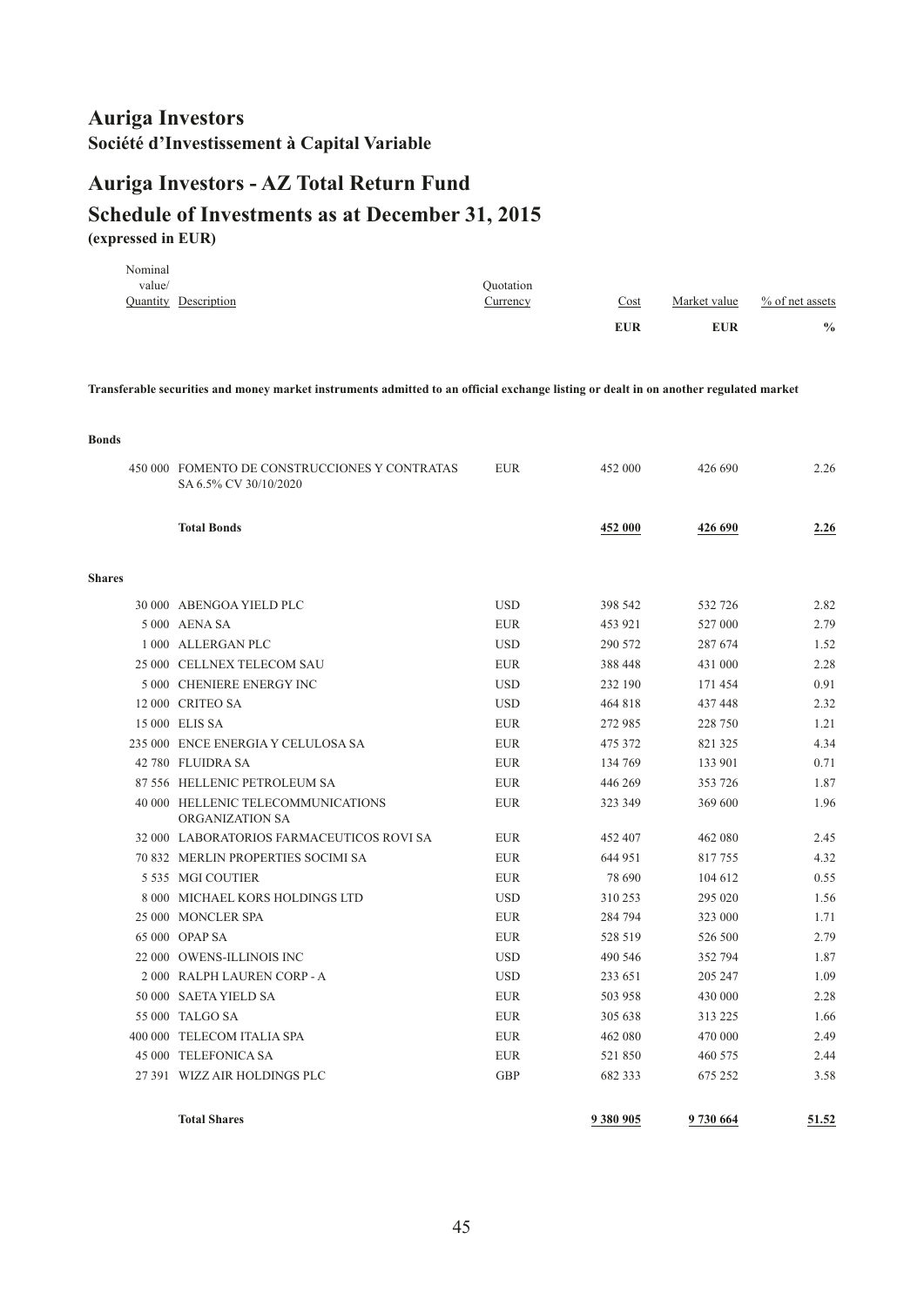# **Auriga Investors - AZ Total Return Fund**

### **Schedule of Investments as at December 31, 2015 (cont.) (expressed in EUR)**

| Nominal                       |                                                                                                                                       |                       |            |              |                 |
|-------------------------------|---------------------------------------------------------------------------------------------------------------------------------------|-----------------------|------------|--------------|-----------------|
| value/                        | Quantity Description                                                                                                                  | Quotation<br>Currency | Cost       | Market value | % of net assets |
|                               |                                                                                                                                       |                       |            |              |                 |
|                               |                                                                                                                                       |                       | <b>EUR</b> | <b>EUR</b>   | $\frac{0}{0}$   |
| (cont.)                       | Transferable securities and money market instruments admitted to an official exchange listing or dealt in on another regulated market |                       |            |              |                 |
|                               | <b>Mortgages and Asset Backed securities</b>                                                                                          |                       |            |              |                 |
|                               | 300 000 IM AURIGA PYMES EUR 1 FTA FRN 22/01/2022                                                                                      | <b>EUR</b>            | 302 700    | 311 777      | 1.65            |
|                               | <b>Total Mortgages and Asset Backed securities</b>                                                                                    |                       | 302 700    | 311 777      | 1.65            |
| <b>Instruments</b>            | Supranationals, Governments and Local Public Authorities, Debt                                                                        |                       |            |              |                 |
|                               | 700 000 SPAIN LETRAS DEL TESORO 0% 15/07/2016                                                                                         | <b>EUR</b>            | 700 245    | 700 234      | 3.70            |
|                               | 700 000 SPAIN LETRAS DEL TESORO 0% 22/01/2016                                                                                         | <b>EUR</b>            | 700 350    | 700 101      | 3.71            |
|                               | <b>Total Supranationals, Governments and Local Public</b><br><b>Authorities, Debt Instruments</b>                                     |                       | 1 400 595  | 1 400 335    | 7.41            |
| Other transferable securities |                                                                                                                                       |                       |            |              |                 |
| <b>Bonds</b>                  |                                                                                                                                       |                       |            |              |                 |
|                               | 1 000 000 ABENGOA FINANCE SAU - REGS - 6% 31/03/2021<br><b>DEFAULTED</b>                                                              | <b>EUR</b>            | 200 000    | 115 010      | 0.61            |
|                               | <b>Total Bonds</b>                                                                                                                    |                       | 200 000    | 115 010      | 0.61            |
|                               | <b>Total investments</b>                                                                                                              |                       | 11 736 200 | 11 984 476   | 63.45           |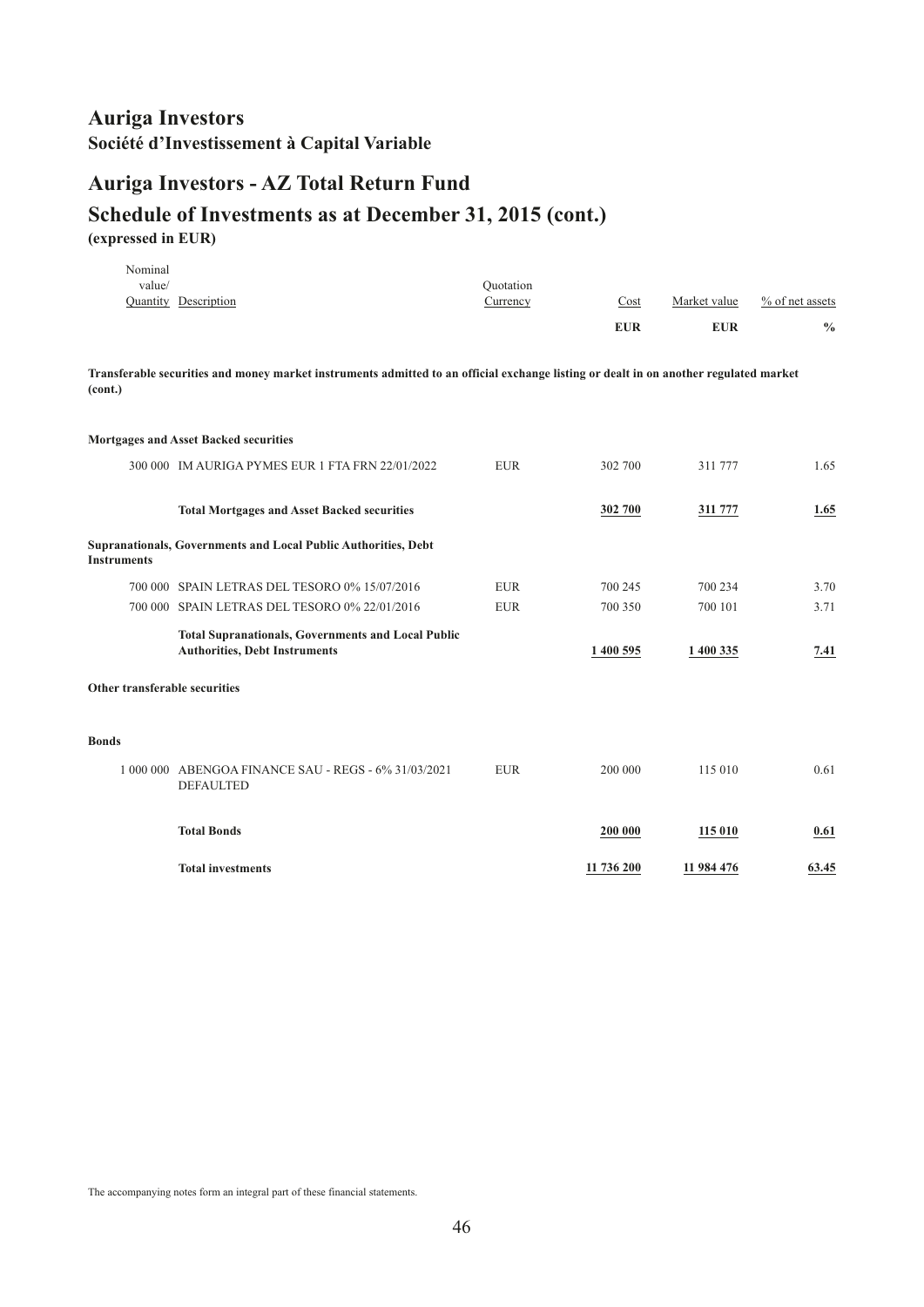# <span id="page-48-0"></span>**Auriga Investors - AZ Total Return Fund**

### **Economic classification of investments**

**(as a percentage of net assets as at December 31, 2015)**

| Governments                          | 7.41 |
|--------------------------------------|------|
| Fixed Line Telecommunications        | 6.88 |
| Travel, Leisure and Catering         | 6.36 |
| Electricity                          | 5.10 |
| Personal Goods                       | 4.36 |
| Alternative Energy                   | 4.35 |
| <b>Real Estate Investment Trusts</b> | 4.33 |
| Pharmaceuticals and Biotechnology    | 3.97 |
| <b>Construction and Materials</b>    | 2.97 |
| <b>Industrial Transportation</b>     | 2.79 |
| Oil and Gas Producers                | 2.78 |
| Media                                | 2.32 |
| Mobile Telecommunications            | 2.28 |
| <b>Industrial Engineering</b>        | 2.27 |
| General Industrials                  | 1.87 |
| <b>Financial Services</b>            | 1.65 |
| <b>Support Services</b>              | 1.21 |
| Automobiles and Parts                | 0.55 |
|                                      |      |

 $\frac{0}{0}$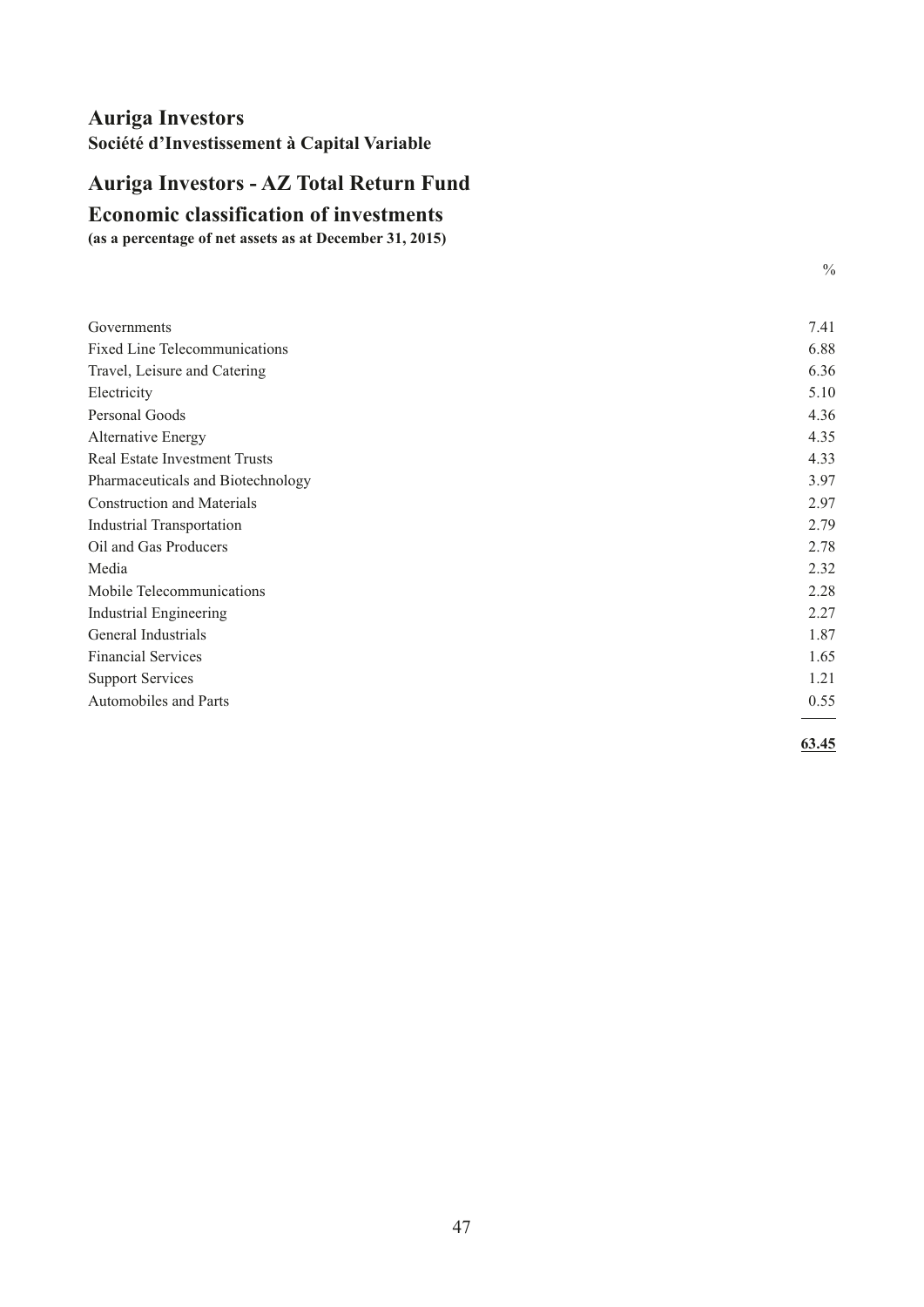# <span id="page-49-0"></span>**Auriga Investors - AZ Total Return Fund**

# **Geographical classification of investments**

**(as a percentage of net assets as at December 31, 2015)**

| Spain                         | 35.21 |
|-------------------------------|-------|
| Greece                        | 6.62  |
| Italy                         | 4.20  |
| France                        | 4.08  |
| United States of America      | 3.86  |
| Jersey                        | 3.58  |
| United Kingdom                | 2.82  |
| <b>British Virgin Islands</b> | 1.56  |
| Ireland                       | 1.52  |
|                               |       |
|                               |       |

**63.45**

 $\frac{0}{0}$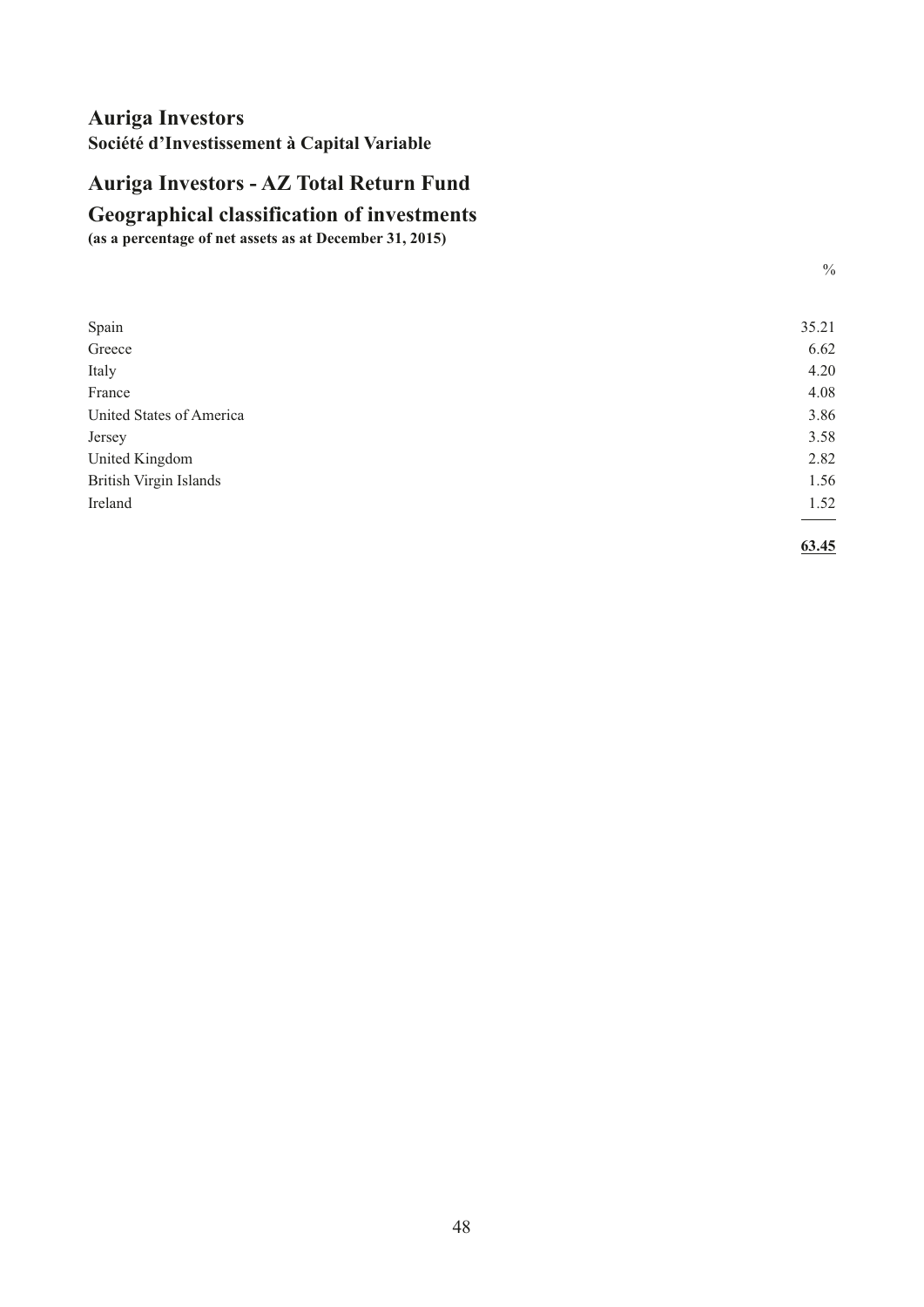# <span id="page-50-0"></span>**Auriga Investors - Vitrio Real Return**

# **(expressed in EUR) Schedule of Investments as at December 31, 2015**

|         |                             |           | <b>EUR</b> | <b>EUR</b>   | $\frac{0}{0}$      |
|---------|-----------------------------|-----------|------------|--------------|--------------------|
|         | <b>Quantity Description</b> | Currency  | Cost       | Market value | $\%$ of net assets |
| value/  |                             | Ouotation |            |              |                    |
| Nominal |                             |           |            |              |                    |

**Transferable securities and money market instruments admitted to an official exchange listing or dealt in on another regulated market**

#### **Bonds**

|               | 500 000 ALTRIA GROUP INC 9.25% 06/08/2019                        | <b>USD</b> | 510771    | 564 991   | 5.38  |
|---------------|------------------------------------------------------------------|------------|-----------|-----------|-------|
|               | 550 000 AMLIN PLC 6.5% 19/12/2026                                | <b>GBP</b> | 631 340   | 765 082   | 7.28  |
|               | 528 000 AXA SA FRN PERPETUAL                                     | <b>EUR</b> | 325 764   | 379 062   | 3.61  |
|               | 300 000 CASINO GUICHARD PERRACHON SA FRN<br>PERPETUAL            | <b>EUR</b> | 284 630   | 269 733   | 2.57  |
|               | 66 780 CO-OPERATIVE BANK PLC/UNITED KINGDOM 11%<br>20/12/2023    | <b>GBP</b> | 83 916    | 104 588   | 1.00  |
|               | 650 000 FREEPORT-MCMORAN INC 2.3% 14/11/2017                     | <b>USD</b> | 536 118   | 512957    | 4.88  |
|               | 100 000 FREEPORT-MCMORAN INC 2.375% 15/03/2018                   | <b>USD</b> | 79 203    | 74 848    | 0.71  |
|               | 500 000 FRESENIUS US FINANCE II INC - 144A - 4.25%<br>01/02/2021 | <b>USD</b> | 405 757   | 476 100   | 4.53  |
|               | 1 000 000 GAP INC 5.95% 12/04/2021                               | <b>USD</b> | 962 944   | 978 018   | 9.31  |
|               | 100 000 MARSTONS ISSUER PLC 5.641% 15/07/2035                    | <b>GBP</b> | 133 444   | 128 116   | 1.22  |
|               | 980 000 REXAM PLC FRN 29/06/2067                                 | <b>EUR</b> | 1 024 907 | 989 114   | 9.41  |
|               | 250 000 SAFEWAY INC 6.35% 15/08/2017                             | <b>USD</b> | 207 670   | 236 756   | 2.25  |
|               | 610 000 SANTANDER PERPETUAL SAU FRN PERPETUAL                    | <b>EUR</b> | 497 506   | 576395    | 5.49  |
|               |                                                                  |            |           |           |       |
|               | <b>Total Bonds</b>                                               |            | 5 683 970 | 6 055 760 | 57.64 |
| <b>Shares</b> |                                                                  |            |           |           |       |
|               | 25 000 BRITISH POLYTHENE INDUSTRIES PLC                          | <b>GBP</b> | 204 131   | 234 889   | 2.24  |
|               | 3 930 CEMBRA MONEY BANK AG                                       | <b>CHF</b> | 219 313   | 232 750   | 2.22  |
|               | 152 314 CO-OPERATIVE BANK PLC/UNITED KINGDOM                     | <b>GBP</b> | 616417    | 413 306   | 3.92  |
|               | 3 100 INTERNATIONAL BUSINESS MACHINES CORP                       | <b>USD</b> | 463 297   | 392 729   | 3.74  |
|               | 7328 INVESTOR AB                                                 | <b>SEK</b> | 145 960   | 245 330   | 2.34  |
|               | 110 635 LADBROKES PLC                                            | <b>GBP</b> | 266 317   | 179 676   | 1.71  |
|               | 100 000 MARSTON'S PLC                                            | <b>GBP</b> | 179 958   | 225 901   | 2.15  |
|               | 4 500 SABMILLER PLC                                              | GBP        | 260 196   | 248 460   | 2.37  |
|               | 69 935 TESCO PLC                                                 | <b>GBP</b> | 276 635   | 141 853   | 1.35  |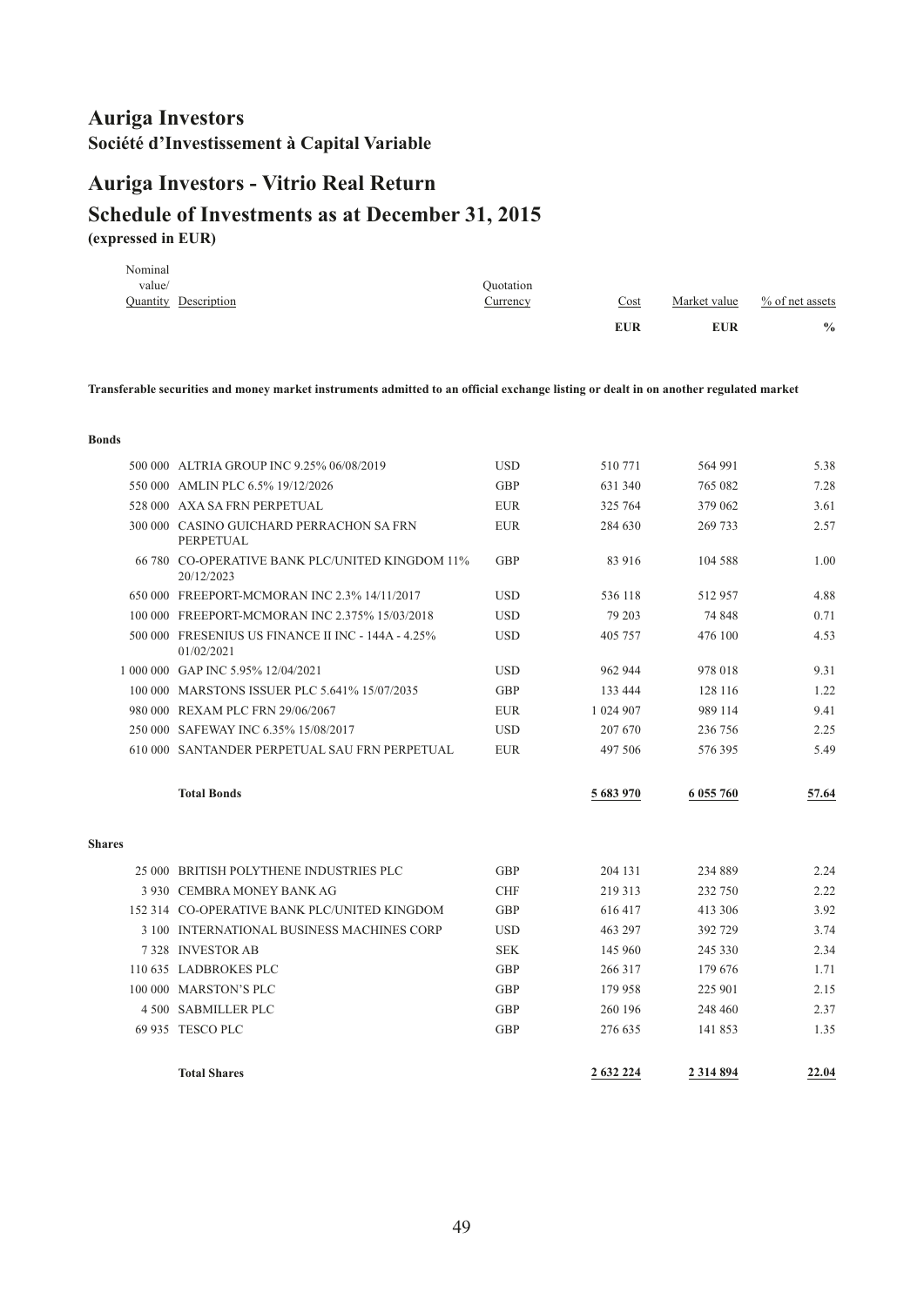### **Auriga Investors - Vitrio Real Return**

### **Schedule of Investments as at December 31, 2015 (cont.) (expressed in EUR)**

|         |                             |           | <b>EUR</b> | <b>EUR</b>   | $\frac{0}{0}$      |
|---------|-----------------------------|-----------|------------|--------------|--------------------|
|         | <b>Quantity</b> Description | Currency  | Cost       | Market value | $\%$ of net assets |
| value/  |                             | Ouotation |            |              |                    |
| Nominal |                             |           |            |              |                    |

**Transferable securities and money market instruments admitted to an official exchange listing or dealt in on another regulated market (cont.)**

#### **Mortgages and Asset Backed securities**

| 1 000 000 IM AURIGA PYMES EUR 1 FTA FRN 22/01/2022 | EUR | 1 039 815 | 1 039 258 | 9.89  |
|----------------------------------------------------|-----|-----------|-----------|-------|
| <b>Total Mortgages and Asset Backed securities</b> |     | 1 039 815 | 1 039 258 | 9.89  |
| <b>Total investments</b>                           |     | 9 356 009 | 9 409 912 | 89.57 |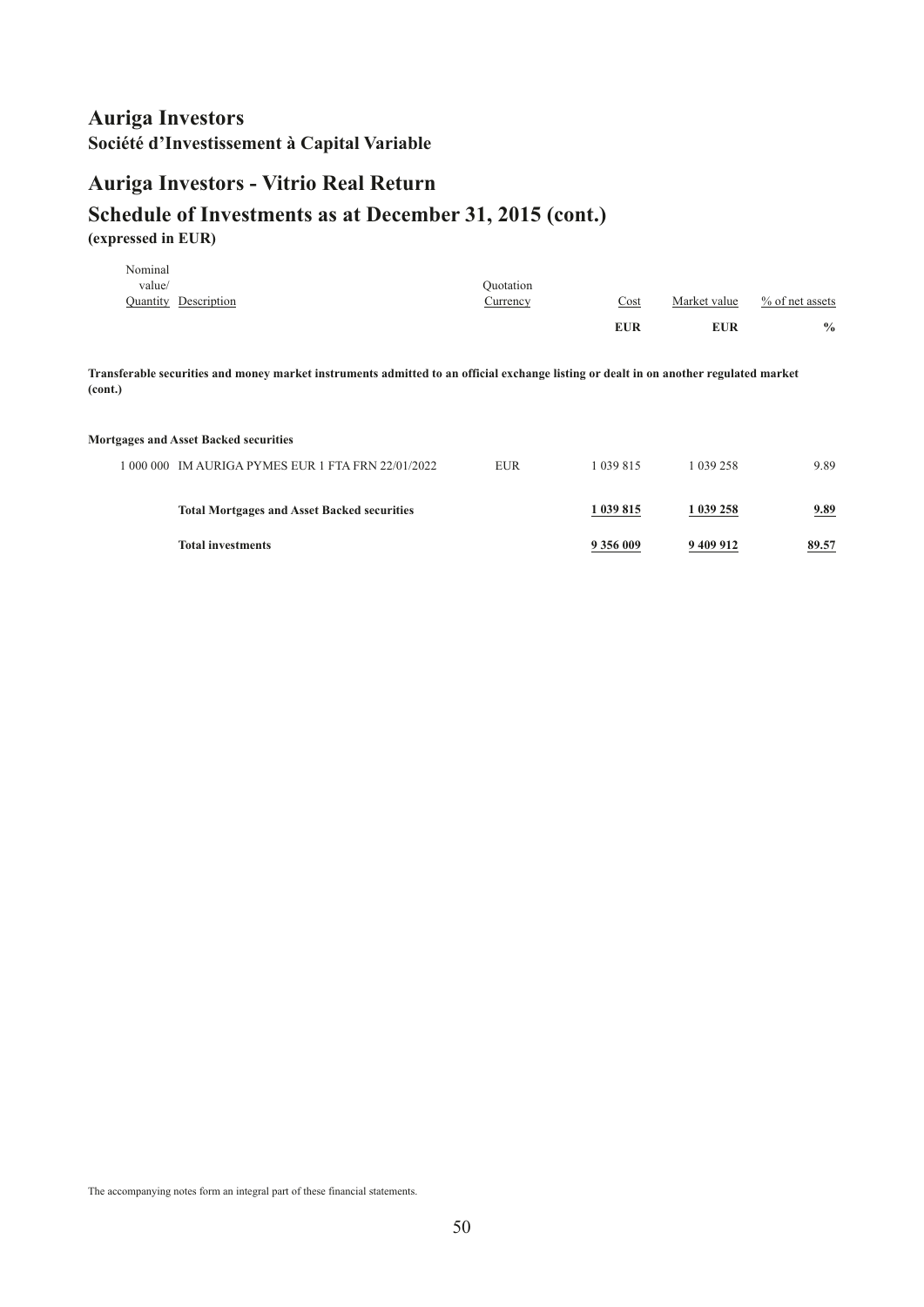# <span id="page-52-0"></span>**Auriga Investors - Vitrio Real Return**

# **Economic classification of investments**

**(as a percentage of net assets as at December 31, 2015)**

| <b>Financial Services</b>           | 14.43 |
|-------------------------------------|-------|
| General Industrials                 | 11.65 |
| Nonlife Insurance                   | 10.89 |
| <b>Banks</b>                        | 10.42 |
| <b>General Retailers</b>            | 9.31  |
| Food and Drug Retailers             | 6.17  |
| <b>Industrial Metals and Mining</b> | 5.60  |
| Tobacco                             | 5.38  |
| Travel, Leisure and Catering        | 5.08  |
| Health Care Equipment and Services  | 4.53  |
| Software and Computer Services      | 3.74  |
| <b>Beverages</b>                    | 2.37  |
|                                     | 89.57 |

 $\frac{0}{0}$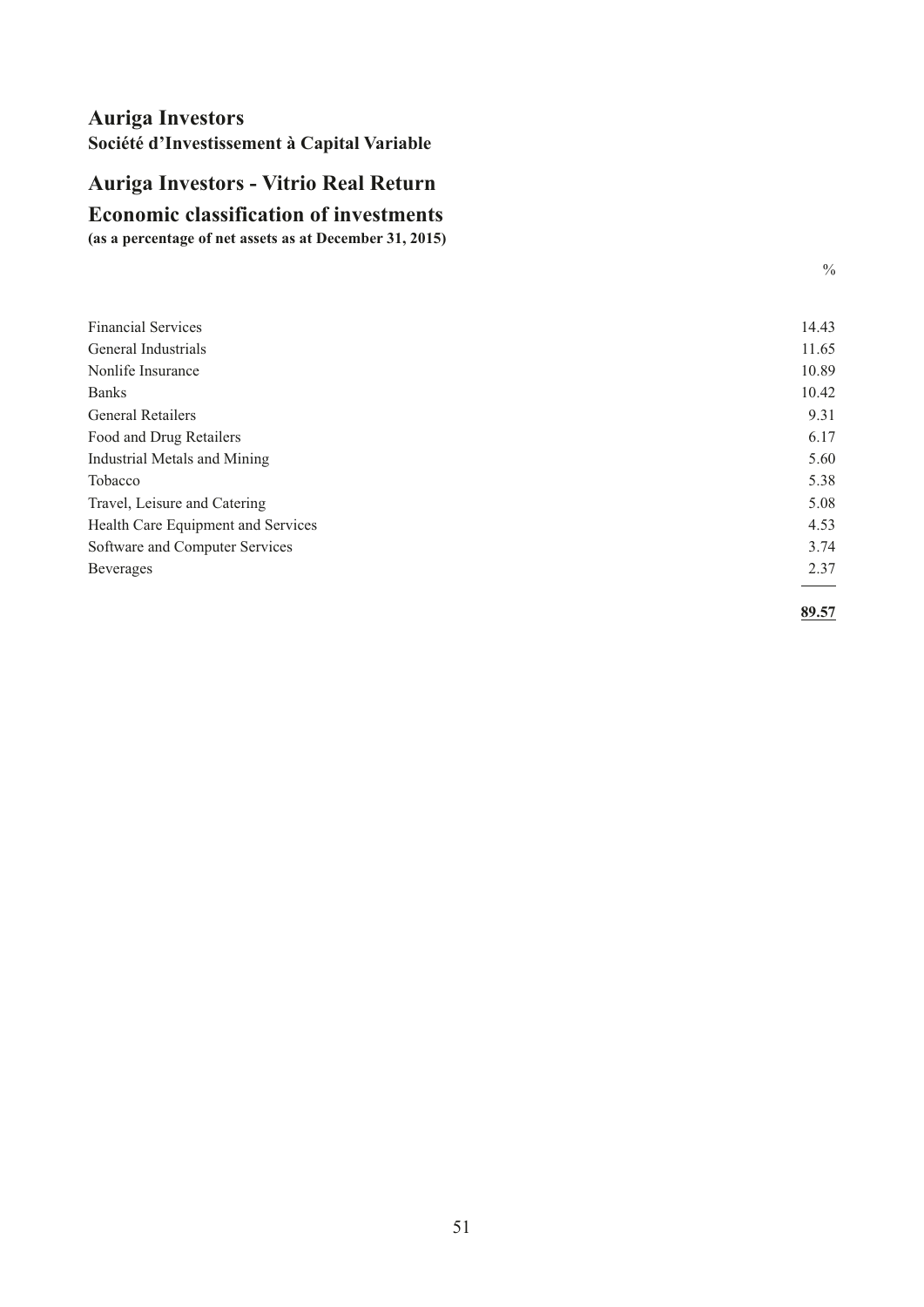# <span id="page-53-0"></span>**Auriga Investors - Vitrio Real Return**

# **Geographical classification of investments**

**(as a percentage of net assets as at December 31, 2015)**

| United Kingdom           | 32.65 |
|--------------------------|-------|
| United States of America | 30.80 |
| Spain                    | 15.38 |
| France                   | 6.18  |
| Sweden                   | 2.34  |
| Switzerland              | 2.22  |
|                          |       |
|                          |       |

 $\frac{0}{0}$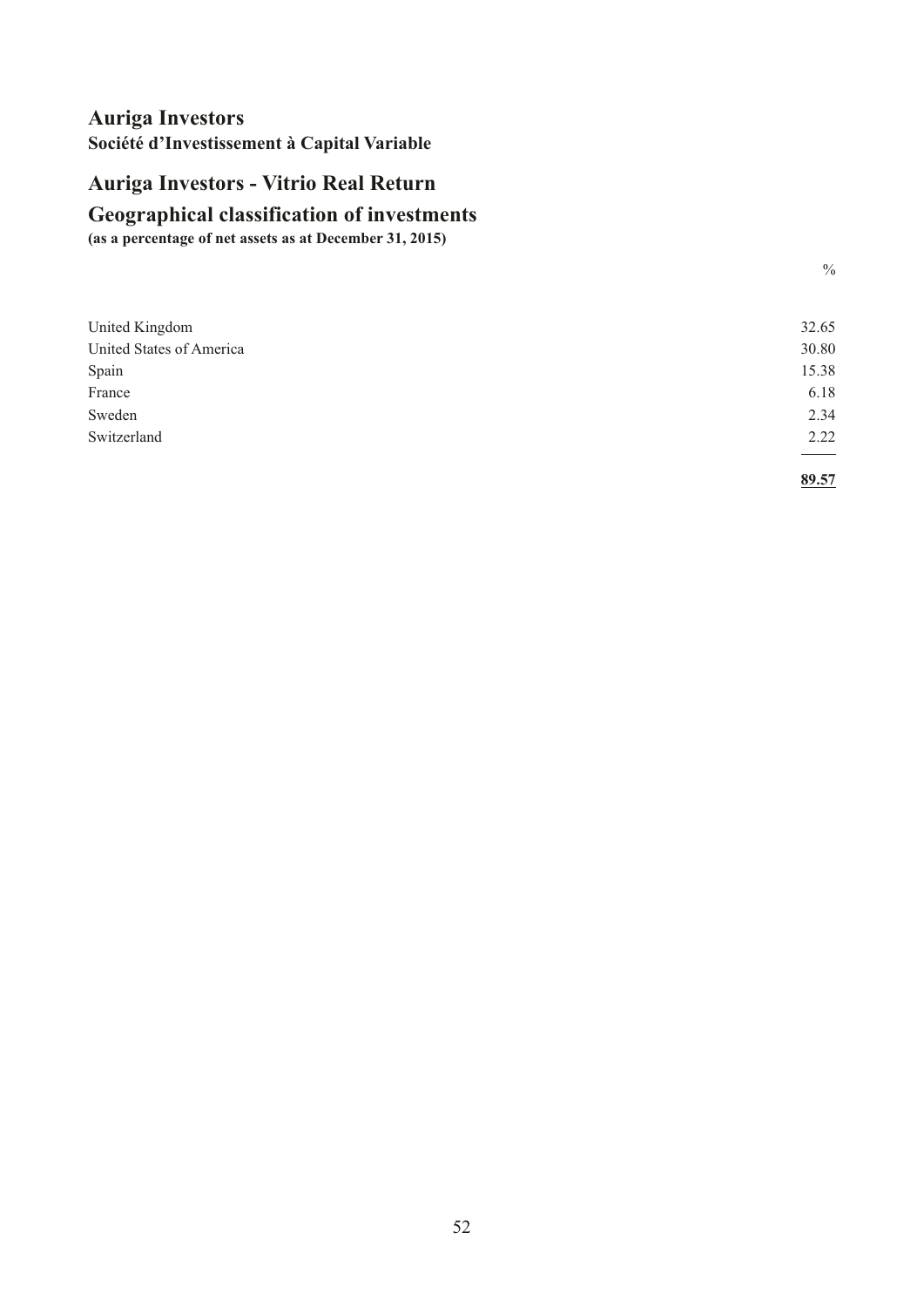# <span id="page-54-0"></span>**Auriga Investors - GFE Aequitas Fund**

# **(expressed in EUR) Schedule of Investments as at December 31, 2015**

| Nominal |                             |           |            |              |                    |
|---------|-----------------------------|-----------|------------|--------------|--------------------|
| value/  |                             | Quotation |            |              |                    |
|         | <b>Quantity</b> Description | Currency  | Cost       | Market value | $\%$ of net assets |
|         |                             |           | <b>EUR</b> | <b>EUR</b>   | $\frac{0}{0}$      |

**Transferable securities and money market instruments admitted to an official exchange listing or dealt in on another regulated market**

#### **Bonds**

| 200 000 BANCO DO BRASIL SA - REGS - 3.75% 25/07/2018                   | <b>EUR</b> | 204 608    | 186 546    | 0.47  |
|------------------------------------------------------------------------|------------|------------|------------|-------|
| 200 000 BANCO DO BRASIL SA/CAYMAN - REGS - 9%<br>PERPETUAL             | <b>USD</b> | 147 585    | 121 596    | 0.31  |
| 800 000 BANCO POPULAR ESPANOL SA FRN PERPETUAL                         | <b>EUR</b> | 814 800    | 754 176    | 1.89  |
| 200 000 BANKIA SA FRN 22/05/2024                                       | <b>EUR</b> | 200 000    | 199 492    | 0.50  |
| 250 000 BARCLAYS BANK PLC - RCI - FRN PERPETUAL                        | <b>GBP</b> | 379 064    | 439 251    | 1.10  |
| 100 000 BPCE SA FRN 08/07/2026                                         | <b>EUR</b> | 99 605     | 101 490    | 0.25  |
| 460 000 CAISSE CENTRALE DESJARDINS - REGS - FRN<br>29/01/2018          | <b>USD</b> | 405 608    | 422 598    | 1.06  |
| 1 000 000 CATALUNYA BANC SA 0% 21/03/2021                              | <b>EUR</b> | 798 000    | 950 000    | 2.38  |
| 800 000 CITIGROUP INC 1.7% 25/07/2016                                  | <b>USD</b> | 727853     | 738 279    | 1.85  |
| 500 000 EDP FINANCE BV 0% 12/11/2023                                   | <b>EUR</b> | 380 000    | 378 438    | 0.95  |
| 100 000 ENEL SPA FRN 15/01/2075                                        | <b>EUR</b> | 99 368     | 104 855    | 0.26  |
| 200 000 ENGIE SA FRN PERPETUAL                                         | <b>EUR</b> | 197 972    | 197432     | 0.50  |
| 800 000 FOMENTO DE CONSTRUCCIONES Y CONTRATAS<br>SA 6.5% CV 30/10/2020 | <b>EUR</b> | 804 000    | 758 560    | 1.90  |
| 800 000 FORD MOTOR CREDIT CO LLC 3.984% 15/06/2016                     | <b>USD</b> | 736 761    | 743 808    | 1.87  |
| 500 000 GAS NATURAL FENOSA FINANCE BV FRN<br>29/12/2049                | <b>EUR</b> | 495 325    | 435 220    | 1.09  |
| 100 000 NN GROUP NV FRN 08/04/2044                                     | <b>EUR</b> | 99 039     | 103 961    | 0.26  |
| 600 000 NOVO BANCO SA 7% 04/03/2016                                    | <b>EUR</b> | 619 012    | 575 760    | 1.45  |
| 250 000 OBRASCON HUARTE LAIN SA 5.5% 15/03/2023                        | <b>EUR</b> | 234 915    | 212 198    | 0.53  |
| 200 000 PERTAMINA PERSERO PT - REGS - 6.45% 30/05/2044                 | <b>USD</b> | 146 719    | 161 957    | 0.41  |
| 500 000 REPSOL INTERNATIONAL FINANCE BV FRN<br>25/03/2075              | <b>EUR</b> | 500 000    | 393 945    | 0.99  |
| 300 000 SACYR SA 4.5% 07/05/2020                                       | <b>EUR</b> | 296 730    | 291 510    | 0.73  |
| 1 000 000 SACYR SA 6.5% CV 01/05/2016                                  | <b>EUR</b> | 1 022 000  | 991 210    | 2.49  |
| 930 000 SANTANDER HOLDINGS USA INC 4.625%<br>19/04/2016                | <b>USD</b> | 863 752    | 864 412    | 2.17  |
| 200 000 TELEFONICA EMISIONES SAU 2.932% 17/10/2029                     | <b>EUR</b> | 200 000    | 199 858    | 0.50  |
| 930 000 TELEFONICA EMISIONES SAU 6.421% 20/06/2016                     | <b>USD</b> | 874 993    | 875 148    | 2.20  |
| 500 000 TELEFONICA EUROPE BV FRN PERPETUAL                             | <b>EUR</b> | 500 000    | 499 929    | 1.26  |
| 800 000 WELLS FARGO & CO 1.25% 20/07/2016                              | <b>USD</b> | 727 055    | 737 432    | 1.85  |
| <b>Total Bonds</b>                                                     |            | 12 574 764 | 12 439 061 | 31.22 |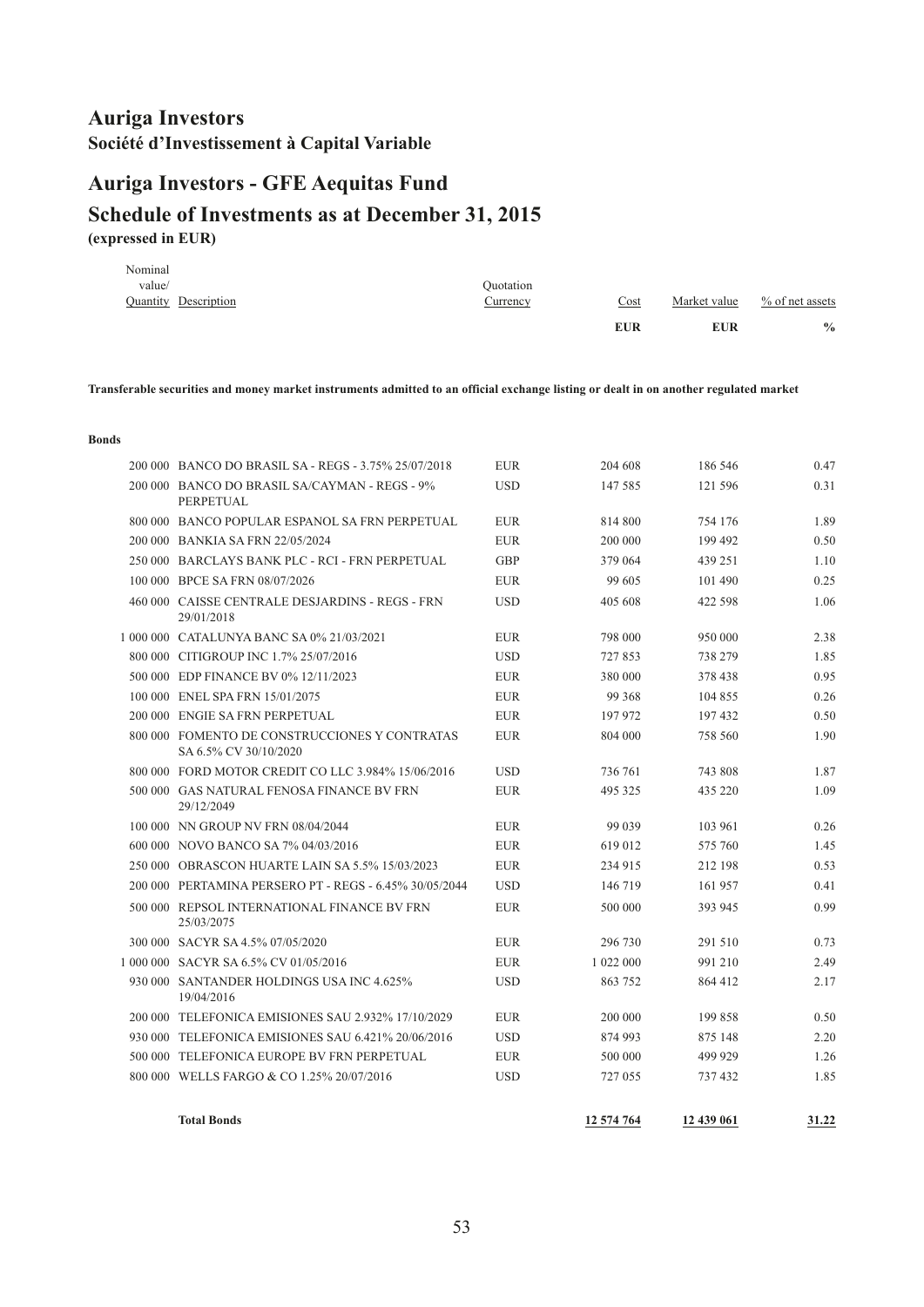# **Auriga Investors - GFE Aequitas Fund**

#### **Schedule of Investments as at December 31, 2015 (cont.) (expressed in EUR)**

|         |                      |           | <b>EUR</b> | <b>EUR</b>   | $\frac{0}{0}$      |
|---------|----------------------|-----------|------------|--------------|--------------------|
|         | Quantity Description | Currency  | Cost       | Market value | $\%$ of net assets |
| value/  |                      | Ouotation |            |              |                    |
| Nominal |                      |           |            |              |                    |

**Transferable securities and money market instruments admitted to an official exchange listing or dealt in on another regulated market (cont.)**

#### **Shares**

|                    | 62 ADVANCE RESIDENCE INVESTMENT CORP                                                       | <b>JPY</b> | 101 745   | 126 063       | 0.32  |
|--------------------|--------------------------------------------------------------------------------------------|------------|-----------|---------------|-------|
|                    | 2 586 BB BIOTECH AG                                                                        | <b>CHF</b> | 408 871   | 695 014       | 1.74  |
|                    | 2 220 936 FAIR OAKS INCOME                                                                 | <b>USD</b> | 1716398   | 1 942 270     | 4.87  |
|                    | 138 GLP J-REIT                                                                             | <b>JPY</b> | 100 629   | 123 346       | 0.31  |
|                    | 82 NIPPON ACCOMMODATIONS FUND INC                                                          | <b>JPY</b> | 228 842   | 263 552       | 0.66  |
|                    | 66 NIPPON PROLOGIS REIT INC                                                                | <b>JPY</b> | 101 423   | 110 357       | 0.28  |
|                    | 5 456 PLUM CREEK TIMBER CO INC                                                             | <b>USD</b> | 194 101   | 239 676       | 0.60  |
|                    | 3 175 SERITAGE GROWTH PROPERTIES                                                           | <b>USD</b> | 85 027    | 117 554       | 0.30  |
|                    | 46 130 UNIQURE NV                                                                          | <b>USD</b> | 705 676   | 702 375       | 1.76  |
|                    | 108 495 VOYA PRIME RATE TRUST                                                              | <b>USD</b> | 502 626   | 505 371       | 1.27  |
|                    | 9 320 WEYERHAEUSER CO                                                                      | <b>USD</b> | 231 606   | 257 216       | 0.65  |
|                    | <b>Total Shares</b>                                                                        |            | 4 376 944 | 5 082 794     | 12.76 |
| Warrants           |                                                                                            |            |           |               |       |
|                    | 31 945 ALPHA BANK / NATIONAL BANK OF GREECE SA -<br>26/12/2017                             | <b>EUR</b> | 30 24 2   | 160           | 0.00  |
|                    | <b>Total Warrants</b>                                                                      |            | 30 24 2   | 160           | 0.00  |
|                    | <b>Mortgages and Asset Backed securities</b>                                               |            |           |               |       |
|                    | 800 000 AYT DEUDA SUBORDINADA I FONDO DE<br>TITULIZACION DE ACTIVOS - 1 B - FRN 17/11/2016 | <b>EUR</b> | 678 000   | 663 952       | 1.67  |
|                    | 2 000 000 AYT DEUDA SUBORDINADA I FONDO DE<br>TITULIZACION DE ACTIVOS FRN 17/11/2019       | <b>EUR</b> | 1 227 299 | 1 259 203     | 3.16  |
|                    | 2 400 000 IM AURIGA PYMES EUR 1 FTA FRN 22/01/2022                                         | <b>EUR</b> | 2 481 705 | 2 494 217     | 6.26  |
|                    | <b>Total Mortgages and Asset Backed securities</b>                                         |            | 4 387 004 | 4 4 1 7 3 7 2 | 11.09 |
| <b>Instruments</b> | Supranationals, Governments and Local Public Authorities, Debt                             |            |           |               |       |
|                    | 920 000 CORP ANDINA DE FOMENTO 3.75% 15/01/2016                                            | <b>USD</b> | 846 642   | 847 487       | 2.13  |
|                    | 760 000 INSTITUTO DE CREDITO OFICIAL FRN 29/07/2025                                        | <b>EUR</b> | 875 292   | 851884        | 2.14  |
|                    | 200 000 ITALY BUONI POLIENNALI DEL TESORO 4.25%                                            | <b>EUR</b> | 212 264   | 231 406       | 0.58  |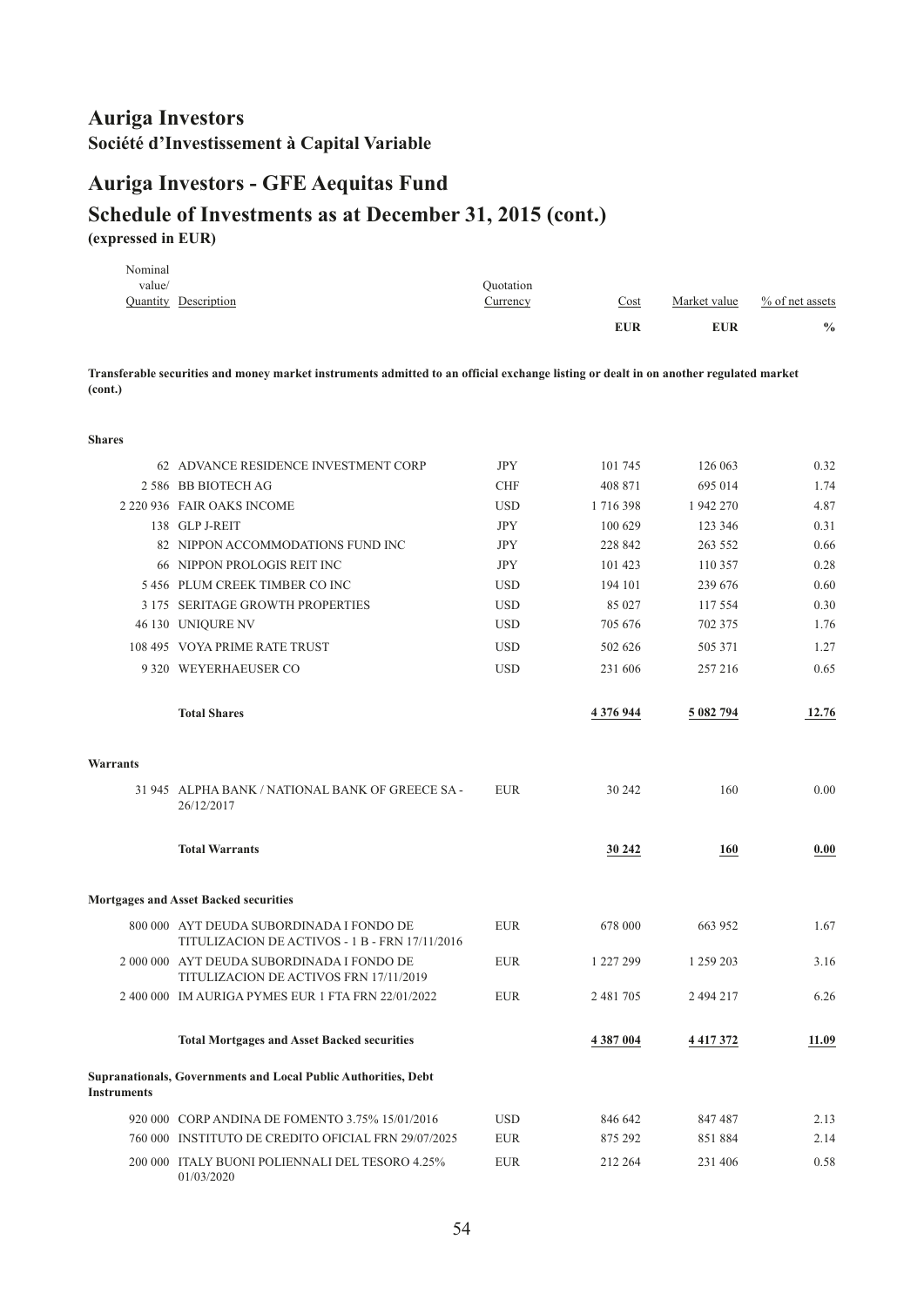# **Auriga Investors - GFE Aequitas Fund**

#### **Schedule of Investments as at December 31, 2015 (cont.) (expressed in EUR)**

| Nominal<br>value/             |                                                                                                                                       | Ouotation  |              |               |                 |
|-------------------------------|---------------------------------------------------------------------------------------------------------------------------------------|------------|--------------|---------------|-----------------|
|                               | Quantity Description                                                                                                                  | Currency   | Cost         | Market value  | % of net assets |
|                               |                                                                                                                                       |            | <b>EUR</b>   | <b>EUR</b>    | $\frac{0}{0}$   |
| (cont.)                       | Transferable securities and money market instruments admitted to an official exchange listing or dealt in on another regulated market |            |              |               |                 |
| Instruments (cont.)           | Supranationals, Governments and Local Public Authorities, Debt                                                                        |            |              |               |                 |
|                               | 2 534 000 SPAIN GOVERNMENT BOND 2.15% 31/10/2025                                                                                      | <b>EUR</b> | 2 685 293    | 2 620 917     | 6.57            |
|                               | <b>Total Supranationals, Governments and Local Public</b><br><b>Authorities, Debt Instruments</b>                                     |            | 4 6 19 4 9 1 | 4 5 5 1 6 9 4 | 11.42           |
| <b>Investment funds</b>       |                                                                                                                                       |            |              |               |                 |
|                               | 1816.11 AXA IM FIXED INCOME INVESTMENT<br>STRATEGIES - US SHORT DURATION HIGH YIELD                                                   | <b>USD</b> | 192 403      | 243 352       | 0.61            |
|                               | 45 493.2 FIDELITY FUNDS - JAPAN SMALLER COMPANIES<br><b>FUND</b>                                                                      | <b>JPY</b> | 422 810      | 647882        | 1.63            |
|                               | 4 996 ISHARES \$ CORPORATE BOND UCITS ETF                                                                                             | <b>USD</b> | 495 567      | 503 868       | 1.26            |
|                               | 3 344 ISHARES CORE US CREDIT BOND ETF                                                                                                 | <b>USD</b> | 338 654      | 328 490       | 0.82            |
|                               | 7312 ISHARES FLOATING RATE BOND ETF                                                                                                   | <b>USD</b> | 339 918      | 339 517       | 0.85            |
|                               | 4 580 ISHARES GLOBAL TIMBER & FORESTRY ETF                                                                                            | <b>USD</b> | 172 139      | 202 754       | 0.51            |
|                               | 2 356 ISHARES INTERMEDIATE CREDIT BOND ETF                                                                                            | <b>USD</b> | 209 563      | 232 672       | 0.58            |
|                               | 3 482 LYXOR INVESTMENT STRATEGIES PLC - LYXOR<br>EPSILON GLOBAL TREND FUND                                                            | <b>EUR</b> | 413 371      | 409 625       | 1.03            |
|                               | 2 790 PARTNERS GROUP INVEST - LISTED<br><b>INFRASTRUCTURE</b>                                                                         | <b>EUR</b> | 402 306      | 524 464       | 1.32            |
|                               | 45 416 SIITNEDIF TORDESILLAS SICAV - IBERIA                                                                                           | <b>EUR</b> | 607 741      | 643 586       | 1.62            |
|                               | 7 646 VANGUARD REIT ETF                                                                                                               | <b>USD</b> | 499 909      | 561 185       | 1.41            |
|                               | <b>Total investments funds</b>                                                                                                        |            | 4 094 381    | 4 637 395     | 11.64           |
| Other transferable securities |                                                                                                                                       |            |              |               |                 |
| <b>Bonds</b>                  |                                                                                                                                       |            |              |               |                 |
|                               | 400 000 CA METROPOLITAN ATM 1 SA 4.34165% 03/12/2019                                                                                  | <b>EUR</b> | 337950       | 341 330       | 0.86            |
|                               | 100 000 PESCANOVA SA 5.125% CV 20/04/2017 DEFAULTED                                                                                   | <b>EUR</b> | 5 0 0 0      | 4699          | 0.01            |
|                               | <b>Total Bonds</b>                                                                                                                    |            | 342 950      | 346 029       | 0.87            |
|                               | <b>Total investments</b>                                                                                                              |            | 30 425 776   | 31 474 505    | 79.00           |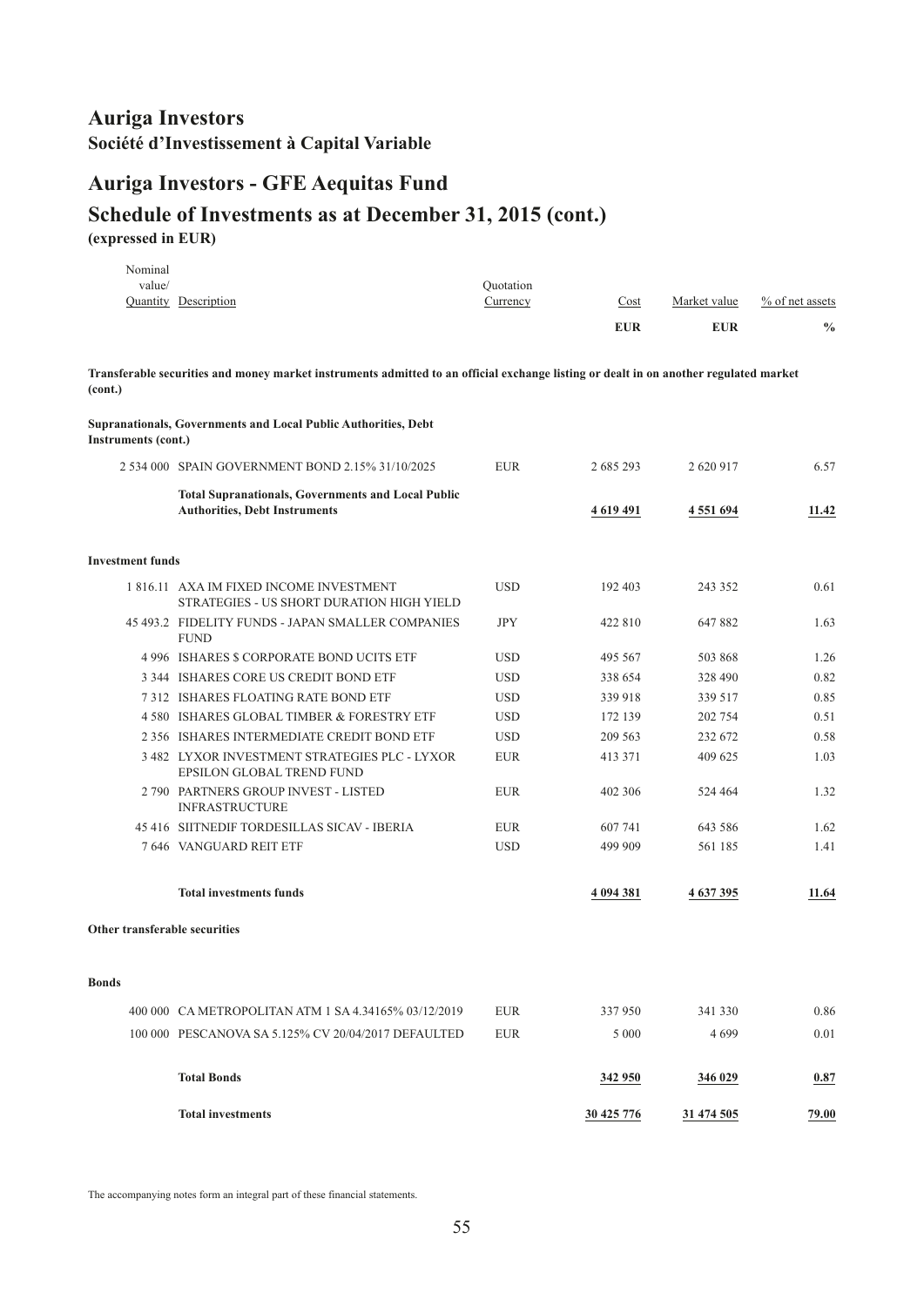# <span id="page-57-0"></span>**Economic classification of investments Auriga Investors - GFE Aequitas Fund**

**(as a percentage of net assets as at December 31, 2015)**

| <b>Financial Services</b>            | 17.87 |
|--------------------------------------|-------|
| <b>Banks</b>                         | 14.22 |
| <b>Investment Fund</b>               | 11.64 |
| Governments                          | 11.42 |
| <b>Construction and Materials</b>    | 5.66  |
| <b>Fixed Line Telecommunications</b> | 3.95  |
| Pharmaceuticals and Biotechnology    | 3.51  |
| Electricity                          | 2.31  |
| <b>Real Estate Investment Trusts</b> | 2.15  |
| <b>Automobiles and Parts</b>         | 1.87  |
| Oil and Gas Producers                | 1.82  |
| Nonequity Investment Instruments     | 0.85  |
| Real Estate Investment and Services  | 0.66  |
| Gas, Water and Multiutilities        | 0.50  |
| <b>General Retailers</b>             | 0.30  |
| Life Insurance                       | 0.26  |
| Food Producers                       | 0.01  |
|                                      |       |

**79.00**

 $\frac{0}{0}$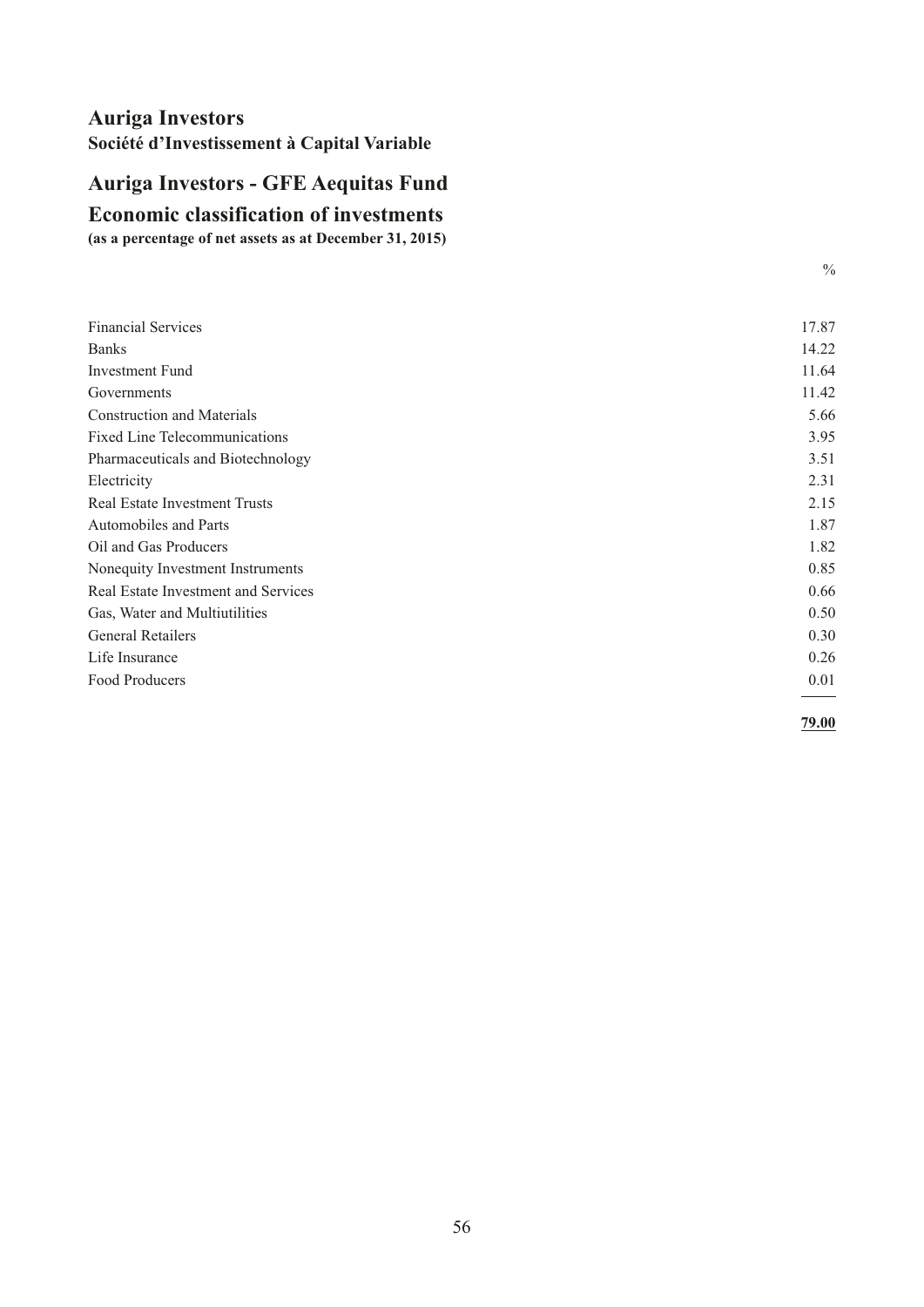# <span id="page-58-0"></span>**Auriga Investors - GFE Aequitas Fund**

# **Geographical classification of investments**

**(as a percentage of net assets as at December 31, 2015)**

| Spain                    | 32.95 |
|--------------------------|-------|
| United States of America | 14.73 |
| Netherlands              | 6.31  |
| Luxembourg               | 6.03  |
| Guernsey                 | 4.87  |
| Ireland                  | 2.29  |
| Venezuela                | 2.13  |
| Switzerland              | 1.74  |
| Japan                    | 1.56  |
| Portugal                 | 1.45  |
| United Kingdom           | 1.10  |
| Canada                   | 1.06  |
| Italy                    | 0.84  |
| France                   | 0.75  |
| <b>Brazil</b>            | 0.47  |
| Indonesia                | 0.41  |
| Cayman Islands           | 0.31  |
|                          |       |

**79.00**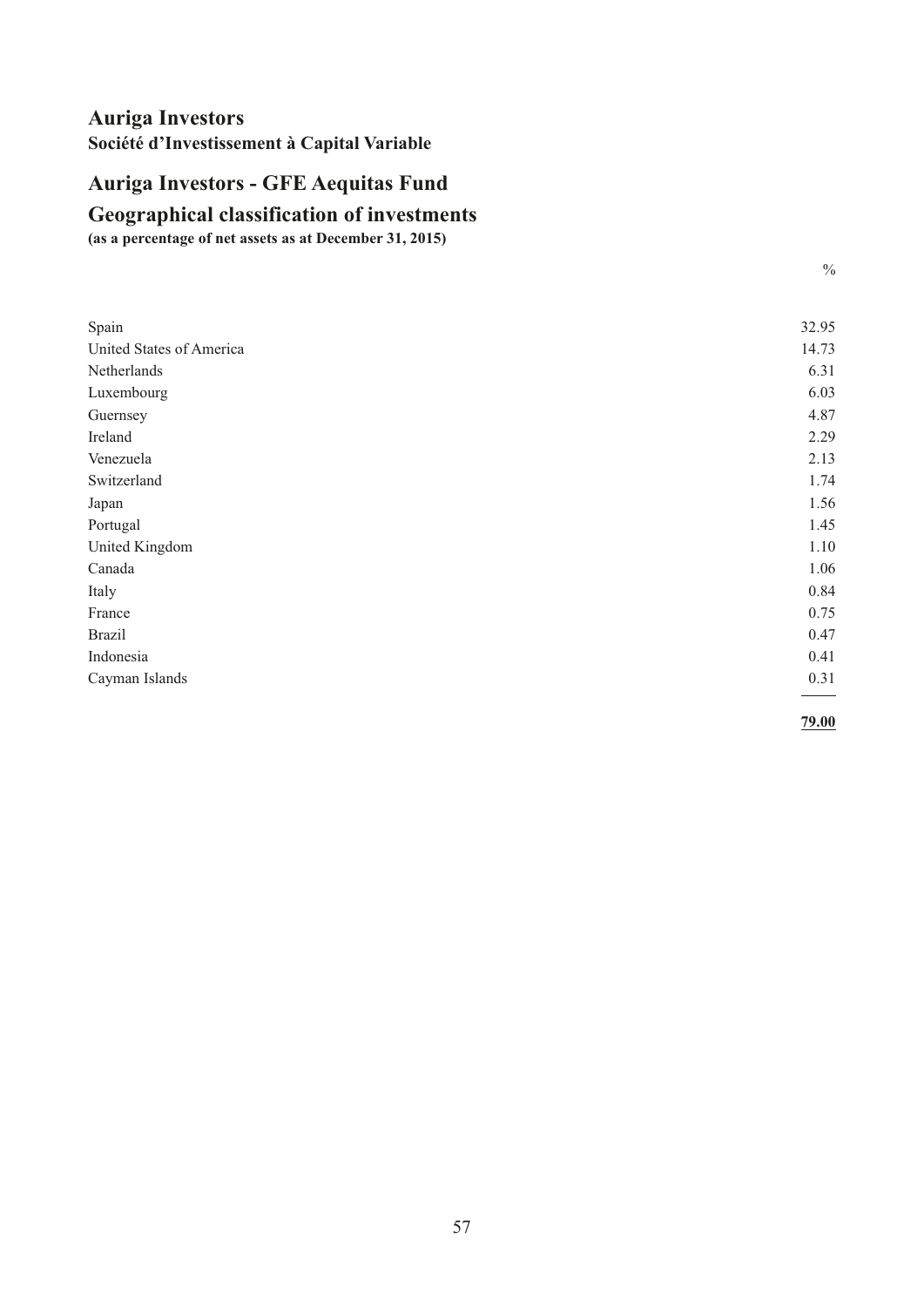# <span id="page-59-0"></span>**Global risk exposure (Unaudited Information)**

1/ The absolute VaR approach is used in order to determine the global risk for :

All funds apply the Absolute VaR approach:

Auriga Investors - M2T Multi-Strategy Auriga Investors - M2T Multi-Strategy Plus Auriga Investors - Montserrat Global Fund Auriga Investors - Belgravia Lynx Auriga Investors - AZ Total Return Fund Auriga Investors - Vitrio Real Return Auriga Investors - GFE Aequitas Fund

2/ The lowest, the highest and the average utilisation of the VaR limit calculating during the period from January 2, 2015 to December 31, 2015 are described below :

#### **Market risk calculation** -

| <b>Interval of time</b> | Daily VAR, 20D horizon                                                                                                                                                |                                      |  |  |
|-------------------------|-----------------------------------------------------------------------------------------------------------------------------------------------------------------------|--------------------------------------|--|--|
|                         | Auriga Investors - M2T Multi-Strategy<br>Auriga Investors - M2T Multi-Strategy Plus<br>Auriga Investors - Montserrat Global Fund<br>Auriga Investors - Belgravia Lynx | 17.88%<br>20.00%<br>20.00%<br>20.00% |  |  |
| <b>Limits</b>           | Auriga Investors - AZ Total Return Fund<br>Auriga Investors - Vitrio Real Return<br>Auriga Investors - GFE Aequitas Fund<br>Auriga Investors - Global Map Fund        | 20.00%<br>20.00%<br>20.00%<br>20.00% |  |  |
| <b>Scenarios</b>        | 1,000 iterations                                                                                                                                                      |                                      |  |  |

**Reliable interval** 99

| <b>Overview of VaR</b><br>(2015)              | <b>VaR Utilisation</b><br><b>Max</b><br>(VaR 20 Dav) | <b>VaR Utilisation</b><br>Min<br>(VaR 20 Day) | <b>VaR Utilisation</b><br><b>Average (on</b><br>regulatory Level) | Average<br>level of<br>leverage |
|-----------------------------------------------|------------------------------------------------------|-----------------------------------------------|-------------------------------------------------------------------|---------------------------------|
| Auriga Investors -<br>M2T Multi-Strategy      | 5.90%                                                | $0.00\%$                                      | 2.42%                                                             | 685.72%                         |
| Auriga Investors -<br>M2T Multi-Strategy Plus | 8.80%                                                | $0.00\%$                                      | $2.52\%$                                                          | 472.35%                         |
| Auriga Investors -<br>Montserrat Global Fund  | 15.80%                                               | $8.00\%$                                      | 11.74%                                                            | 169.65%                         |
| Auriga Investors -<br>Belgravia Lynx          | 9.80%                                                | $3.00\%$                                      | 6.18%                                                             | 22.92%                          |